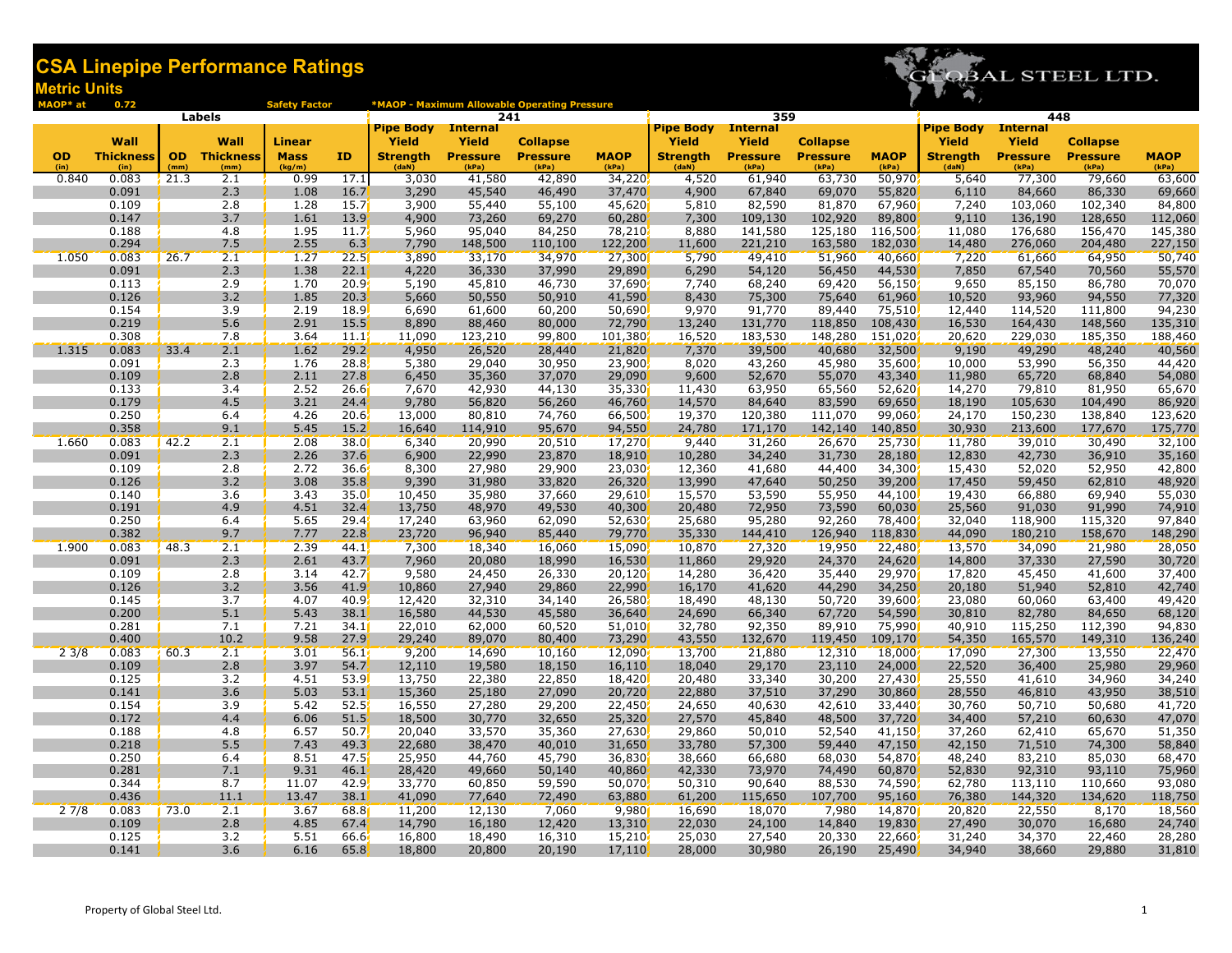

| MAOP* at          | 0.72                     |       |                             | <b>Safety Factor</b>  |                   |                          |                          | *MAOP - Maximum Allowable Operating Pressure |                      |                           |                          |                          |                      |                          |                          |                          |                      |
|-------------------|--------------------------|-------|-----------------------------|-----------------------|-------------------|--------------------------|--------------------------|----------------------------------------------|----------------------|---------------------------|--------------------------|--------------------------|----------------------|--------------------------|--------------------------|--------------------------|----------------------|
|                   |                          |       | <b>Labels</b>               |                       |                   |                          | 241                      |                                              |                      |                           | 359                      |                          |                      |                          |                          | 448                      |                      |
|                   |                          |       |                             |                       |                   | <b>Pipe Body</b>         | <b>Internal</b>          |                                              |                      | <b>Pipe Body</b> Internal |                          |                          |                      | <b>Pipe Body</b>         | <b>Internal</b>          |                          |                      |
|                   | Wall                     |       | Wall                        | <b>Linear</b>         |                   | Yield                    | <b>Yield</b>             | <b>Collapse</b>                              |                      | Yield                     | Yield                    | <b>Collapse</b>          |                      | Yield                    | <b>Yield</b>             | <b>Collapse</b>          |                      |
| <b>OD</b><br>(in) | <b>Thickness</b><br>(in) | (mm)  | <b>OD</b> Thickness<br>(mm) | <b>Mass</b><br>(kg/m) | ID                | <b>Strength</b><br>(daN) | <b>Pressure</b><br>(kPa) | <b>Pressure</b><br>(kPa)                     | <b>MAOP</b><br>(kPa) | <b>Strength</b><br>(daN)  | <b>Pressure</b><br>(kPa) | <b>Pressure</b><br>(kPa) | <b>MAOP</b><br>(kPa) | <b>Strength</b><br>(daN) | <b>Pressure</b><br>(kPa) | <b>Pressure</b><br>(kPa) | <b>MAOP</b><br>(kPa) |
|                   | 0.156                    |       | 4.0                         | 6.81                  | 65.0              | 20,760                   | 23,110                   | 24,080                                       | 19,020               | 30,930                    | 34,420                   | 32,040                   | 28,330               | 38,600                   | 42,960                   | 37,300                   | 35,350<br>38,880     |
|                   | 0.172                    |       | 4.4                         | 7.44                  | 64.2              | 22,710                   | 25,420                   | 27,340                                       | 20,920               | 33,830                    | 37,870                   | 37,900                   | 31,160               | 42,210                   | 47,250                   | 44,720                   |                      |
|                   | 0.188                    |       | 4.8                         | 8.07                  | 63.4              | 24,630                   | 27,730                   | 29,650                                       | 22,820               | 36,690                    | 41,310                   | 43,760                   | 33,990               | 45,780                   | 51,550                   | 52,140                   | 42,420               |
|                   | 0.203                    |       | 5.2                         | 8.69                  | 62.6              | 26,520                   | 30,040                   | 31,930                                       | 24,720               | 39,510                    | 44,750                   | 47,440                   | 36,820               | 49,310                   | 55,850                   | 59,300                   | 45,950               |
|                   | 0.216                    |       | 5.5                         | 9.15                  | 62.0              | 27,930                   | 31,780                   | 33,620                                       | 26,150               | 41,610                    | 47,330                   | 49,950                   | 38,950               | 51,920                   | 59,070                   | 62,440                   | 48,600               |
|                   | 0.250                    |       | 6.4                         | 10.51                 | 60.2              | 32,070                   | 36,980                   | 38,600                                       | 30,430               | 47,770                    | 55,080                   | 57,350                   | 45,320               | 59,610                   | 68,730                   | 71,690                   | 56,560               |
|                   | 0.276                    |       | 7.0                         | 11.39                 | 59.0              | 34,760                   | 40,440                   | 41,840                                       | 33,280               | 51,780                    | 60,240                   | 62,170                   | 49,570               | 64,610                   | 75,180                   | 77,710                   | 61,860               |
|                   | 0.375                    |       | 9.5                         | 14.87                 | 54.0              | 45,390                   | 54,890                   | 54,630                                       | 45,160               | 67,610                    | 81,760                   | 81,170                   | 67,280               | 84,370                   | 102,030                  | 101,460                  | 83,950               |
|                   | 0.552                    |       | 14.0                        | 20.37                 | 45.0 <sub>2</sub> | 62,140                   | 80,880                   | 74,810                                       | 66,560               | 92,570                    | 120,490                  | 111,140                  | 99,140               | 115,520                  | 150,360                  | 138,930                  | 123,720              |
| 31/2              | 0.083                    | 88.9  | 2.1                         | 4.49                  | 84.7              | 13,710                   | 9,960                    | 4,430                                        | 8,200                | 20,430                    | 14,840                   | 4,480                    | 12,210               | 25,490                   | 18,520                   | 4,480                    | 15,240               |
|                   | 0.109                    |       | 2.8                         | 5.94                  | 83.3              | 18,140                   | 13,280                   | 8,460                                        | 10,930               | 27,020                    | 19,790                   | 9,930                    | 16,280               | 33,720                   | 24,690                   | 10,590                   | 20,320               |
|                   | 0.125<br>0.141           |       | 3.2<br>3.6                  | 6.76<br>7.57          | 82.5<br>81.7      | 20,630<br>23,100         | 15,180<br>17,080         | 10,760<br>13,940                             | 12,490<br>14,050     | 30,730<br>34,420          | 22,610<br>25,440         | 13,150<br>16,760         | 18,610<br>20,930     | 38,350<br>42,950         | 28,220<br>31,750         | 14,590<br>18,580         | 23,220<br>26,120     |
|                   | 0.156                    |       | 4.0                         | 8.37                  | 80.9              | 25,550                   | 18,980                   | 17,130                                       | 15,610               | 38,060                    | 28,270                   | 21,570                   | 23,260               | 47,500                   | 35,280                   | 24,030                   | 29,030               |
|                   | 0.172                    |       | 4.4                         | 9.17                  | 80.1              | 27,970                   | 20,870                   | 20,320                                       | 17,180               | 41,670                    | 31,090                   | 26,380                   | 25,590               | 52,000                   | 38,800                   | 30,120                   | 31,930               |
|                   | 0.188                    |       | 4.8                         | 9.95                  | 79.3              | 30,370                   | 22,770                   | 23,510                                       | 18,740               | 45,240                    | 33,920                   | 31,190                   | 27,910               | 56,460                   | 42,330                   | 36,220                   | 34,830               |
|                   | 0.216                    |       | 5.5                         | 11.31                 | 77.9              | 34,510                   | 26,090                   | 28,010                                       | 21,470               | 51,410                    | 38,870                   | 39,610                   | 31,980               | 64,150                   | 48,500                   | 46,880                   | 39,910               |
|                   | 0.250                    |       | 6.4                         | 13.02                 | 76.1              | 39,720                   | 30,360                   | 32,240                                       | 24,980               | 59,170                    | 45,230                   | 47,910                   | 37,220               | 73,840                   | 56,440                   | 59,880                   | 46,440               |
|                   | 0.281                    |       | 7.1                         | 14.32                 | 74.7              | 43,690                   | 33,680                   | 35,470                                       | 27,720               | 65,090                    | 50,180                   | 52,690                   | 41,290               | 81,230                   | 62,610                   | 65,870                   | 51,520               |
|                   | 0.300                    |       | 7.6                         | 15.24                 | 73.7              | 46,490                   | 36,060                   | 37,730                                       | 29,670               | 69,250                    | 53,710                   | 56,060                   | 44,190               | 86,410                   | 67,020                   | 70,080                   | 55,150               |
|                   | 0.438                    |       | 11.1                        | 21.29                 | 66.7              | 64,970                   | 52,660                   | 52,740                                       | 43,330               | 96,780                    | 78,440                   | 78,350                   | 64,550               | 120,780                  | 97,890                   | 97,940                   | 80,550               |
|                   | 0.600                    |       | 15.2                        | 27.62                 | 58.5              | 84,280                   | 72,110                   | 68,410                                       | 59,340               | 125,550                   | 107,420                  | 101,640                  | 88,390               | 156,670                  | 134,050                  | 127,050                  | 110,300              |
| 4                 | 0.083                    | 101.6 | 2.1                         | 5.15                  | 97.4'             | 15,720                   | 8,720                    | 2,980                                        | 7,170                | 23,420                    | 12,990                   | 2,980                    | 10,690               | 29,220                   | 16,200                   | 2,980                    | 13,330               |
|                   | 0.109                    |       | 2.8                         | 6.82                  | 96.0              | 20,810                   | 11,620                   | 6,450                                        | 9,560                | 31,000                    | 17,310                   | 7,110                    | 14,250               | 38,690                   | 21,610                   | 7,170                    | 17,780               |
|                   | 0.125                    |       | 3.2                         | 7.76                  | 95.2              | 23,690                   | 13,280                   | 8,460                                        | 10,930               | 35,290                    | 19,790                   | 9,930                    | 16,280               | 44,040                   | 24,690                   | 10,590                   | 20,320               |
|                   | 0.141                    |       | 3.6                         | 8.70                  | 94.4              | 26,540                   | 14,940                   | 10,480                                       | 12,300               | 39,540                    | 22,260                   | 12,750                   | 18,320               | 49,340                   | 27,780                   | 14,090                   | 22,860               |
|                   | 0.156                    |       | 4.0                         | 9.63                  | 93.6'             | 29,370                   | 16,600                   | 13,140                                       | 13,660               | 43,750                    | 24,730                   | 15,570                   | 20,350               | 54,600                   | 30,870                   | 17,580                   | 25,400               |
|                   | 0.172                    |       | 4.4                         | 10.55                 | 92.8              | 32,180                   | 18,260                   | 15,930                                       | 15,030               | 47,930                    | 27,210                   | 19,760                   | 22,390               | 59,810                   | 33,950                   | 21,750                   | 27,940               |
|                   | 0.188                    |       | 4.8                         | 11.46                 | 92.0              | 34,960                   | 19,930                   | 18,730                                       | 16,400               | 52,070                    | 29,680                   | 23,970                   | 24,420               | 64,980                   | 37,040                   | 27,080                   | 30,480               |
|                   | 0.226                    |       | 5.7                         | 13.48                 | 90.2              | 41,130                   | 23,660                   | 25,000                                       | 19,470               | 61,260                    | 35,250                   | 33,440                   | 29,000               | 76,450                   | 43,980                   | 39,070                   | 36,190               |
|                   | 0.250<br>0.281           |       | 6.4<br>7.1                  | 15.02                 | 88.8<br>87.4      | 45,840<br>50,480         | 26,570<br>29,470         | 28,490<br>31,370                             | 21,860<br>24,250     | 68,280<br>75,190          | 39,570                   | 40,810<br>46,610         | 32,560               | 85,210<br>93,840         | 49,390<br>54,790         | 48,400                   | 40,640               |
|                   | 0.318                    |       | 8.1                         | 16.54<br>18.67        | 85.4              | 56,980                   | 33,620                   | 35,410                                       | 27,670               | 84,880                    | 43,900<br>50,090         | 52,610                   | 36,130<br>41,210     | 105,920                  | 62,500                   | 57,730<br>65,760         | 45,080<br>51,430     |
|                   | 0.559                    |       | 14.2                        | 30.60                 | 73.2              | 93,370                   | 58,950                   | 58,030                                       | 48,500               | 139,090                   | 87,810                   | 86,210                   | 72,250               | 173,570                  | 109,570                  | 107,760                  | 90,160               |
| 41/2              | 0.083                    | 114.3 | 2.1                         | 5.81                  | 110.1             | 17,730                   | 7,750                    | 2,080                                        | 6,380                | 26,410                    | 11,540                   | 2,080                    | 9,500                | 32,950                   | 14,400                   | 2,080                    | 11,850               |
|                   | 0.110                    |       | 2.8                         | 7.70                  | 108.7             | 23,490                   | 10,330                   | 4,880                                        | 8,500                | 34,990                    | 15,390                   | 5,000                    | 12,660               | 43,660                   | 19,210                   | 5,000                    | 15,800               |
|                   | 0.125                    |       | 3.2                         | 8.77                  | 107.9             | 26,750                   | 11,810                   | 6,670                                        | 9,720                | 39,840                    | 17,590                   | 7,430                    | 14,470               | 49,720                   | 21,950                   | 7,520                    | 18,060               |
|                   | 0.141                    |       | 3.6                         | 9.83                  | 107.1             | 29,980                   | 13,280                   | 8,460                                        | 10,930               | 44,660                    | 19,790                   | 9,930                    | 16,280               | 55,740                   | 24,690                   | 10,590                   | 20,320               |
|                   | 0.156                    |       | 4.0                         | 10.88                 | 106.3             | 33,190                   | 14,760                   | 10,250                                       | 12,140               | 49,450                    | 21,990                   | 12,440                   | 18,090               | 61,700                   | 27,440                   | 13,700                   | 22,580               |
|                   | 0.172                    |       | 4.4                         | 11.92                 | 105.5             | 36,380                   | 16,240                   | 12,520                                       | 13,360               | 54,190                    | 24,180                   | 14,940                   | 19,900               | 67,630                   | 30,180                   | 16,810                   | 24,830               |
|                   | 0.188                    |       | 4.8                         | 12.96                 | 104.7             | 39,540                   | 17,710                   | 15,000                                       | 14,570               | 58,900                    | 26,380                   | 18,360                   | 21,710               | 73,510                   | 32,920                   | 19,970                   | 27,090               |
|                   | 0.203                    |       | 5.2                         | 13.99                 | 103.9             | 42,680                   | 19,190                   | 17,480                                       | 15,790               | 63,580                    | 28,580                   | 22,100                   | 23,520               | 79,340                   | 35,670                   | 24,710                   | 29,350               |
|                   | 0.219                    |       | 5.6                         | 15.01                 | 103.1             | 45,800                   | 20,660                   | 19,970                                       | 17,000               | 68,220                    | 30,780                   | 25,840                   | 25,330               | 85,130                   | 38,410                   | 29,450                   | 31,610               |
|                   | 0.237                    |       | 6.0                         | 16.02                 | 102.3             | 48,890                   | 22,140                   | 22,450                                       | 18,220               | 72,820                    | 32,980                   | 29,580                   | 27,140               | 90,880                   | 41,150                   | 34,190                   | 33,860               |
|                   | 0.250                    |       | 6.4                         | 17.03                 | 101.5             | 51,950                   | 23,620                   | 24,930                                       | 19,430               | 77,390                    | 35,180                   | 33,330                   | 28,950               | 96,580                   | 43,900                   | 38,920                   | 36,120               |
|                   | 0.281                    |       | 7.1                         | 18.77                 | 100.1             | 57,260                   | 26,200                   | 28,120                                       | 21,560               | 85,300                    | 39,030                   | 39,870                   | 32,110               | 106,450                  | 48,700                   | 47,220                   | 40,070               |
|                   | 0.312                    |       | 7.9                         | 20.73                 | 98.5              | 63,240                   | 29,150                   | 31,050                                       | 23,990               | 94,200                    | 43,420                   | 46,130                   | 35,730               | 117,560                  | 54,190                   | 56,690                   | 44,590               |
|                   | 0.337<br>0.438           |       | 8.6<br>11.1                 | 22.41                 | 97.1<br>92.1      | 68,390<br>86,180         | 31,730                   | 33,580                                       | 26,110               | 101,880                   | 47,270                   | 49,890<br>62,870         | 38,900<br>50,200     | 127,130<br>160,210       | 58,990                   | 62,370<br>78,590         | 48,540               |
|                   | 0.531                    |       | 13.5                        | 28.25<br>33.55        | 87.3              | 102,380                  | 40,960<br>49,810         | 42,320<br>50,270                             | 33,700<br>40,990     | 128,380<br>152,510        | 61,010<br>74,200         | 74,690                   | 61,060               | 190,320                  | 76,140<br>92,600         | 93,360                   | 62,650<br>76,200     |
|                   | 0.674                    |       | 17.1                        | 40.98                 | 80.1              | 125,050                  | 63,100                   | 61,400                                       | 51,920               | 186,280                   | 93,990                   | 91,230                   | 77,340               | 232,460                  | 117,290                  | 114,030                  | 96,510               |
| 54/7              | 0.083                    | 141.3 | 2.1                         | 7.21                  | 137.1             | 21,990                   | 6,270                    | 1,090                                        | 5,160                | 32,760                    | 9,340                    | 1,090                    | 7,680                | 40,880                   | 11,650                   | 1,090                    | 9,590                |
|                   |                          |       |                             |                       |                   |                          |                          |                                              |                      |                           |                          |                          |                      |                          |                          |                          |                      |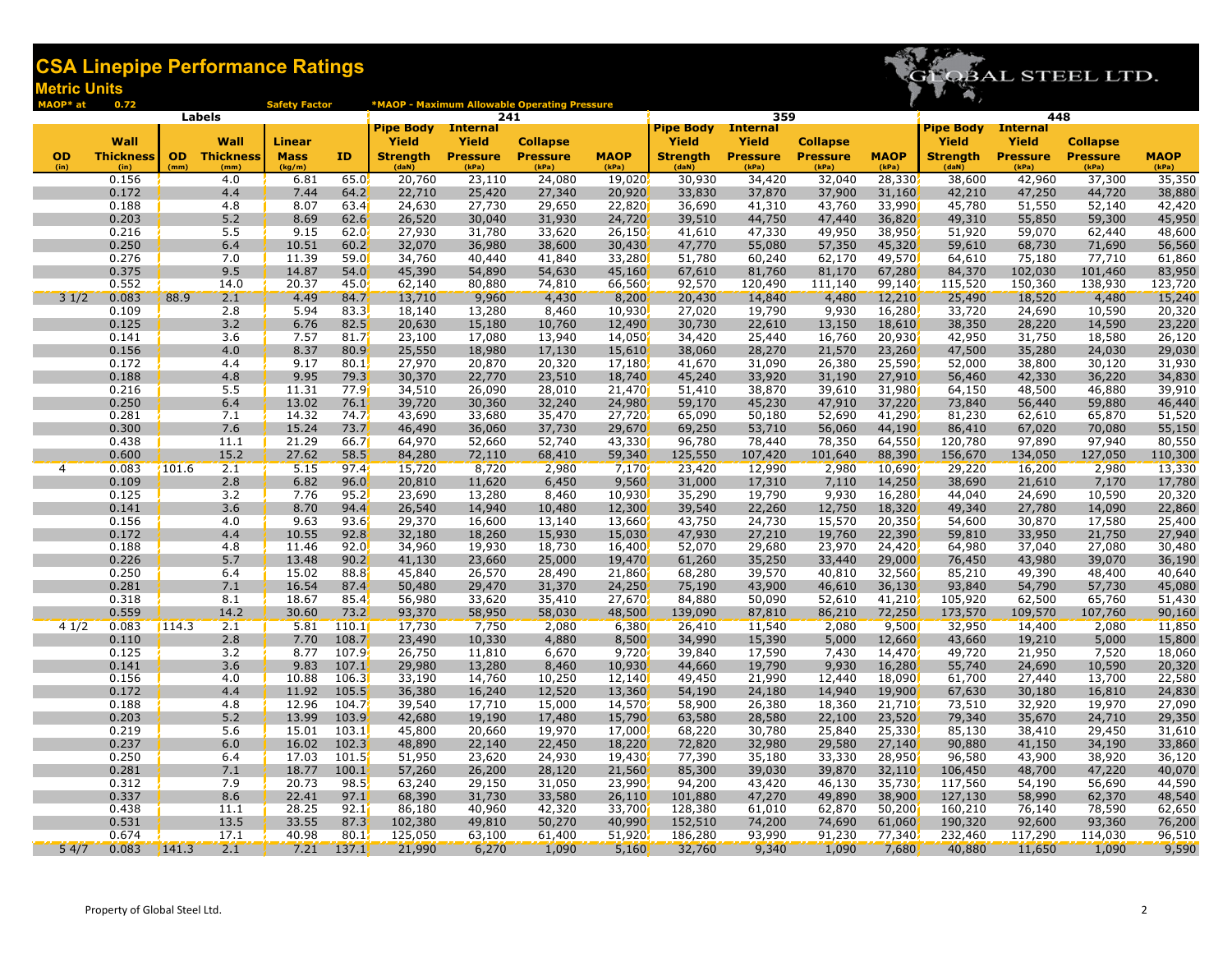

| MAOP* at          | 0.72                     |       |                             | <b>Safety Factor</b>  |                |                          |                          | *MAOP - Maximum Allowable Operating Pressure |                      |                           |                          |                          |                      |                          |                          |                          |                      |
|-------------------|--------------------------|-------|-----------------------------|-----------------------|----------------|--------------------------|--------------------------|----------------------------------------------|----------------------|---------------------------|--------------------------|--------------------------|----------------------|--------------------------|--------------------------|--------------------------|----------------------|
|                   |                          |       | Labels                      |                       |                |                          | 241                      |                                              |                      |                           | 359                      |                          |                      |                          | 448                      |                          |                      |
|                   |                          |       |                             |                       |                | <b>Pipe Body</b>         | <b>Internal</b>          |                                              |                      | <b>Pipe Body</b> Internal |                          |                          |                      | <b>Pipe Body</b>         | <b>Internal</b>          |                          |                      |
|                   | Wall                     |       | Wall                        | <b>Linear</b>         |                | Yield                    | Yield                    | <b>Collapse</b>                              |                      | <b>Yield</b>              | Yield                    | <b>Collapse</b>          |                      | Yield                    | Yield                    | <b>Collapse</b>          |                      |
| <b>OD</b><br>(in) | <b>Thickness</b><br>(in) | (mm)  | <b>OD</b> Thickness<br>(mm) | <b>Mass</b><br>(kg/m) | ID             | <b>Strength</b><br>(daN) | <b>Pressure</b><br>(kPa) | <b>Pressure</b><br>(kPa)                     | <b>MAOP</b><br>(kPa) | <b>Strength</b><br>(daN)  | <b>Pressure</b><br>(kPa) | <b>Pressure</b><br>(kPa) | <b>MAOP</b><br>(kPa) | <b>Strength</b><br>(daN) | <b>Pressure</b><br>(kPa) | <b>Pressure</b><br>(kPa) | <b>MAOP</b><br>(kPa) |
|                   | 0.125                    |       | 3.2                         | 10.90                 | 134.9          | 33,250                   | 9,550                    | 3,930                                        | 7,860                | 49,530                    | 14,230                   | 3,940                    | 11,710               | 61,810                   | 17,760                   | 3,940                    | 14,610               |
|                   | 0.156                    |       | 4.0                         | 13.54                 | 133.3          | 41,320                   | 11,940                   | 6,830                                        | 9,820                | 61,550                    | 17,780                   | 7,650                    | 14,630               | 76,810                   | 22,190                   | 7,780                    | 18,260               |
|                   | 0.188                    |       | 4.8                         | 16.16                 | 131.7          | 49,290                   | 14,330                   | 9,730                                        | 11,790               | 73,430                    | 21,340                   | 11,700                   | 17,560               | 91,630                   | 26,630                   | 12,790                   | 21,910               |
|                   | 0.219                    |       | 5.6                         | 18.74                 | 130.1          | 57,170                   | 16,710                   | 13,330                                       | 13,750               | 85,170                    | 24,900                   | 15,830                   | 20,490               | 106,280                  | 31,070                   | 17,820                   | 25,570               |
|                   | 0.258                    |       | 6.6                         | 21.92                 | 128.1          | 66,890                   | 19,700                   | 18,350                                       | 16,210               | 99,630                    | 29,350                   | 23,400                   | 24,150               | 124,330                  | 36,620                   | 26,350                   | 30,130               |
|                   | 0.281                    |       | 7.1                         | 23.49                 | 127.1          | 71,690                   | 21,190                   | 20,850                                       | 17,440               | 106,780                   | 31,570                   | 27,180                   | 25,980               | 133,260                  | 39,390                   | 31,150                   | 32,420               |
|                   | 0.312                    |       | 7.9                         | 25.99                 | 125.5          | 79,290                   | 23,580                   | 24,870                                       | 19,400               | 118,110                   | 35,130                   | 33,240                   | 28,900               | 147,390                  | 43,830                   | 38,810                   | 36,070               |
|                   | 0.344                    |       | 8.7                         | 28.45                 | 123.9          | 86,790                   | 25,970                   | 27,890                                       | 21,370               | 129,290                   | 38,680                   | 39,290                   | 31,830               | 161,340                  | 48,270                   | 46,480                   | 39,720               |
|                   | 0.375                    |       | 9.5                         | 30.87                 | 122.3          | 94,200                   | 28,360                   | 30,270                                       | 23,330               | 140,330                   | 42,240                   | 44,970                   | 34,760               | 175,110                  | 52,710                   | 54,140                   | 43,370               |
|                   | 0.500                    |       | 12.7                        | 40.27                 | 115.9          | 122,880                  | 37,910                   | 39,480                                       | 31,190               | 183,040                   | 56,470                   | 58,660                   | 46,460               | 228,420                  | 70,470                   | 73,320                   | 57,980               |
|                   | 0.625<br>0.750           |       | 15.9<br>19.1                | 49.16<br>57.55        | 109.5<br>103.1 | 150,010                  | 47,460                   | 48,200                                       | 39,050               | 223,460                   | 70,690                   | 71,610                   | 58,170               | 278,850<br>326,430       | 88,220                   | 89,510                   | 72,590               |
| $6\frac{5}{8}$    |                          | 168.3 | 2.1                         |                       |                | 175,600                  | 57,010                   | 56,420<br>640                                | 46,910               | 261,580                   | 84,920<br>7,840          | 83,820<br>640            | 69,880               | 48,810                   | 105,980<br>9,780         | 104,780<br>640           | 87,200               |
|                   | 0.083<br>0.109           |       | 2.8                         | 8.61<br>11.43         | 164.1<br>162.7 | 26,260<br>34,860         | 5,260<br>7,020           | 1,540                                        | 4,330<br>5,770       | 39,120<br>51,930          | 10,450                   | 1,540                    | 6,450<br>8,600       | 64,810                   | 13,040                   | 1,540                    | 8,050<br>10,730      |
|                   | 0.125                    |       | 3.2                         | 13.03                 | 161.9          | 39,750                   | 8,020                    | 2,310                                        | 6,600                | 59,210                    | 11,950                   | 2,310                    | 9,830                | 73,890                   | 14,910                   | 2,310                    | 12,270               |
|                   | 0.141                    |       | 3.6                         | 14.62                 | 161.1          | 44,610                   | 9,020                    | 3,310                                        | 7,420                | 66,450                    | 13,440                   | 3,310                    | 11,060               | 82,920                   | 16,770                   | 3,310                    | 13,800               |
|                   | 0.156                    |       | 4.0                         | 16.21                 | 160.3          | 49,440                   | 10,020                   | 4,510                                        | 8,250                | 73,650                    | 14,930                   | 4,560                    | 12,290               | 91,910                   | 18,630                   | 4,560                    | 15,330               |
|                   | 0.172                    |       | 4.4                         | 17.78                 | 159.5          | 54,260                   | 11,030                   | 5,720                                        | 9,070                | 80,820                    | 16,420                   | 6,100                    | 13,520               | 100,860                  | 20,500                   | 6,100                    | 16,870               |
|                   | 0.188                    |       | 4.8                         | 19.35                 | 158.7          | 59,040                   | 12,030                   | 6,940                                        | 9,900                | 87,950                    | 17,920                   | 7,800                    | 14,740               | 109,760                  | 22,360                   | 7,960                    | 18,400               |
|                   | 0.203                    |       | 5.2                         | 20.91                 | 157.9          | 63,810                   | 13,030                   | 8,150                                        | 10,720               | 95,050                    | 19,410                   | 9,500                    | 15,970               | 118,610                  | 24,220                   | 10,060                   | 19,930               |
|                   | 0.219                    |       | 5.6                         | 22.47                 | 157.1          | 68,550                   | 14,030                   | 9,370                                        | 11,550               | 102,110                   | 20,900                   | 11,200                   | 17,200               | 127,430                  | 26,090                   | 12,170                   | 21,470               |
|                   | 0.250                    |       | 6.4                         | 25.55                 | 155.5          | 77,960                   | 16,040                   | 12,190                                       | 13,200               | 116,120                   | 23,890                   | 14,610                   | 19,660               | 144,910                  | 29,810                   | 16,390                   | 24,530               |
|                   | 0.280                    |       | 7.1                         | 28.22                 | 154.1          | 86,110                   | 17,790                   | 15,140                                       | 14,640               | 128,270                   | 26,500                   | 18,570                   | 21,810               | 160,070                  | 33,070                   | 20,230                   | 27,220               |
|                   | 0.312                    |       | 7.9                         | 31.25                 | 152.5          | 95,330                   | 19,800                   | 18,510                                       | 16,290               | 142,010                   | 29,490                   | 23,650                   | 24,270               | 177,220                  | 36,800                   | 26,670                   | 30,280               |
|                   | 0.344                    |       | 8.7                         | 34.24                 | 150.9          | 104,470                  | 21,800                   | 21,880                                       | 17,940               | 155,610                   | 32,480                   | 28,730                   | 26,720               | 194,190                  | 40,530                   | 33,100                   | 33,350               |
|                   | 0.375                    |       | 9.5                         | 37.20                 | 149.3          | 113,500                  | 23,810                   | 25,250                                       | 19,590               | 169,070                   | 35,460                   | 33,810                   | 29,180               | 210,990                  | 44,250                   | 39,540                   | 36,410               |
|                   | 0.432                    |       | 11.0                        | 42.67                 | 146.3          | 130,180                  | 27,570                   | 29,480                                       | 22,680               | 193,920                   | 41,060                   | 43,340                   | 33,790               | 241,990                  | 51,240                   | 51,610                   | 42,160               |
|                   | 0.500                    |       | 12.7                        | 48.73                 | 142.9          | 148,670                  | 31,830                   | 33,670                                       | 26,190               | 221,470                   | 47,410                   | 50,030                   | 39,010               | 276,370                  | 59,160                   | 62,530                   | 48,680               |
|                   | 0.562                    |       | 14.3                        | 54.30                 | 139.7          | 165,680                  | 35,830                   | 37,520                                       | 29,490               | 246,800                   | 53,380                   | 55,750                   | 43,920               | 307,990                  | 66,610                   | 69,690                   | 54,810               |
|                   | 0.625<br>0.719           |       | 15.9<br>18.3                | 59.75<br>67.69        | 136.5<br>131.7 | 182,310<br>206,520       | 39,840<br>45,860         | 41,290<br>46,770                             | 32,790<br>37,740     | 271,570<br>307,640        | 59,350<br>68,310         | 61,340<br>69,490         | 48,840<br>56,210     | 338,890<br>383,900       | 74,070<br>85,250         | 76,680<br>86,860         | 60,950<br>70,150     |
|                   | 0.750                    |       | 19.1                        | 70.27                 | 130.1          | 214,400                  | 47,860                   | 48,560                                       | 39,380               | 319,370                   | 71,300                   | 72,140                   | 58,670               | 398,550                  | 88,970                   | 90,180                   | 73,210               |
|                   | 0.864                    |       | 21.9                        | 79.06                 | 124.5          | 241,220                  | 54,880                   | 54,630                                       | 45,160               | 359,320                   | 81,750                   | 81,170                   | 67,270               | 448,400                  | 102,020                  | 101,460                  | 83,950               |
|                   | 0.875                    |       | 22.2                        | 79.98                 | 123.9          | 244,020                  | 55,630                   | 55,270                                       | 45,780               | 363,500                   | 82,870                   | 82,110                   | 68,190               | 453,610                  | 103,420                  | 102,640                  | 85,100               |
| 85/8              | 0.125                    | 219.1 | 3.2                         | 17.04                 | 212.7          | 51,980                   | 6,160                    | 1,040                                        | 5,070                | 77,430                    | 9,180                    | 1,040                    | 7,550                | 96,620                   | 11,450                   | 1,040                    | 9,420                |
|                   | 0.156                    |       | 4.0                         | 21.22                 | 211.1          | 64,730                   | 7,700                    | 2,040                                        | 6,340                | 96,430                    | 11,470                   | 2,040                    | 9,440                | 120,330                  | 14,310                   | 2,040                    | 11,780               |
|                   | 0.188                    |       | 4.8                         | 25.36                 | 209.5          | 77,390                   | 9,240                    | 3,560                                        | 7,600                | 115,280                   | 13,760                   | 3,560                    | 11,330               | 143,860                  | 17,180                   | 3,560                    | 14,130               |
|                   | 0.203                    |       | 5.2                         | 27.43                 | 208.7          | 83,680                   | 10,010                   | 4,490                                        | 8,240                | 124,660                   | 14,910                   | 4,540                    | 12,270               | 155,560                  | 18,610                   | 4,540                    | 15,310               |
|                   | 0.219                    |       | 5.6                         | 29.48                 | 207.9          | 89,950                   | 10,780                   | 5,420                                        | 8,870                | 133,990                   | 16,060                   | 5,690                    | 13,210               | 167,210                  | 20,040                   | 5,690                    | 16,490               |
|                   | 0.250                    |       | 6.4                         | 33.57                 | 206.3          | 102,420                  | 12,320                   | 7,290                                        | 10,140               | 152,560                   | 18,350                   | 8,290                    | 15,100               | 190,380                  | 22,900                   | 8,560                    | 18,840               |
|                   | 0.277                    |       | 7.0                         | 36.61                 | 205.1          | 111,700                  | 13,470                   | 8,690                                        | 11,090               | 166,390                   | 20,070                   | 10,250                   | 16,520               | 207,640                  | 25,050                   | 10,990                   | 20,610               |
|                   | 0.312                    |       | 7.9                         | 41.14                 | 203.3          | 125,530                  | 15,210                   | 10,790                                       | 12,510               | 186,990                   | 22,650                   | 13,190                   | 18,640               | 233,350                  | 28,270                   | 14,640                   | 23,260               |
|                   | 0.322                    |       | 8.2                         | 42.64                 | 202.7          | 130,110                  | 15,780                   | 11,770                                       | 12,990               | 193,810                   | 23,510                   | 14,170                   | 19,350               | 241,860                  | 29,340                   | 15,860                   | 24,140               |
|                   | 0.344                    |       | 8.7                         | 45.14                 | 201.7          | 137,720                  | 16,750                   | 13,380                                       | 13,780               | 205,150                   | 24,950                   | 15,920                   | 20,530               | 256,000                  | 31,130                   | 17,880                   | 25,620               |
|                   | 0.375                    |       | 9.5                         | 49.10                 | 200.1          | 149,810                  | 18,290                   | 15,970                                       | 15,050               | 223,160                   | 27,240                   | 19,820                   | 22,410               | 278,480                  | 33,990                   | 21,820                   | 27,970               |
|                   | 0.406                    |       | 10.3                        | 53.03                 | 198.5          | 161,800                  | 19,830                   | 18,560                                       | 16,310               | 241,030                   | 29,530                   | 23,720                   | 24,300               | 300,780                  | 36,860                   | 26,760                   | 30,330               |
|                   | 0.438                    |       | 11.1                        | 56.93                 | 196.9          | 173,700                  | 21,370                   | 21,150                                       | 17,580               | 258,750                   | 31,830                   | 27,630                   | 26,190               | 322,900                  | 39,720                   | 31,710                   | 32,680               |
|                   | 0.500                    |       | 12.7                        | 64.64                 | 193.7<br>190.5 | 197,210                  | 24,450                   | 26,320                                       | 20,120               | 293,770                   | 36,420                   | 35,430                   | 29,970               | 366,600                  | 45,440                   | 41,590                   | 37,390               |
|                   | 0.562<br>0.594           |       | 14.3<br>15.1                | 72.21<br>75.96        | 188.9          | 220,340<br>231,750       | 27,530<br>29,070         | 29,440<br>30,970                             | 22,650<br>23,920     | 328,220<br>345,230        | 41,000<br>43,300         | 43,240<br>46,010         | 33,740<br>35,630     | 409,590<br>430,810       | 51,170<br>54,030         | 51,480<br>56,420         | 42,110<br>44,460     |
|                   | 0.625                    |       | 15.9                        | 79.67                 | 187.3          | 243,070                  | 30,610                   | 32,480                                       | 25,180               | 362,090                   | 45,590                   | 48,260                   | 37,520               | 451,860                  | 56,890                   | 60,330                   | 46,820               |
|                   | 0.719                    |       | 18.3                        | 90.61                 | 182.5          | 276,460                  | 35,230                   | 36,940                                       | 28,990               | 411,820                   | 52,470                   | 54,890                   | 43,180               | 513,920                  | 65,480                   | 68,610                   | 53,880               |
|                   | 0.750                    |       | 19.1                        | 94.19                 | 180.9          | 287,400                  | 36,770                   | 38,410                                       | 30,250               | 428,110                   | 54,770                   | 57,060                   | 45,070               | 534,250                  | 68,350                   | 71,320                   | 56,240               |
|                   |                          |       |                             |                       |                |                          |                          |                                              |                      |                           |                          |                          |                      |                          |                          |                          |                      |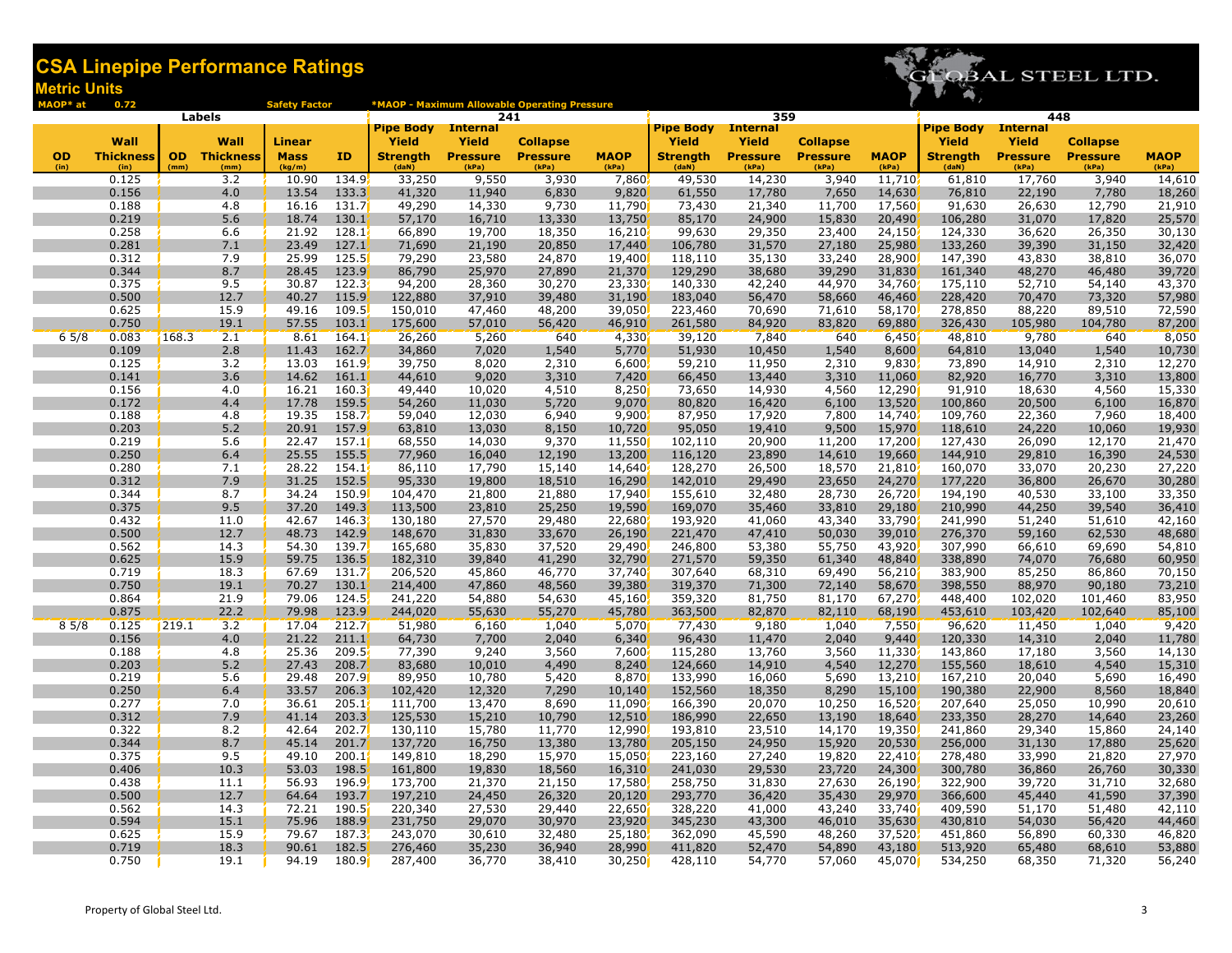

| MAOP* at          | 0.72                     |       |                             | <b>Safety Factor</b>  |                |                          |                          | *MAOP - Maximum Allowable Operating Pressure |                      |                          |                          |                          |                      |                          |                          |                          |                      |
|-------------------|--------------------------|-------|-----------------------------|-----------------------|----------------|--------------------------|--------------------------|----------------------------------------------|----------------------|--------------------------|--------------------------|--------------------------|----------------------|--------------------------|--------------------------|--------------------------|----------------------|
|                   |                          |       | Labels                      |                       |                |                          | 241                      |                                              |                      |                          | 359                      |                          |                      |                          | 448                      |                          |                      |
|                   |                          |       |                             |                       |                | <b>Pipe Body</b>         | <b>Internal</b>          |                                              |                      | <b>Pipe Body</b>         | <b>Internal</b>          |                          |                      | <b>Pipe Body</b>         | <b>Internal</b>          |                          |                      |
|                   | Wall                     |       | Wall                        | <b>Linear</b>         |                | Yield                    | Yield                    | <b>Collapse</b>                              |                      | Yield                    | <b>Yield</b>             | <b>Collapse</b>          |                      | Yield                    | <b>Yield</b>             | <b>Collapse</b>          |                      |
| <b>OD</b><br>(in) | <b>Thickness</b><br>(in) | (mm)  | <b>OD</b> Thickness<br>(mm) | <b>Mass</b><br>(kg/m) | ID             | <b>Strength</b><br>(daN) | <b>Pressure</b><br>(kPa) | <b>Pressure</b><br>(kPa)                     | <b>MAOP</b><br>(kPa) | <b>Strength</b><br>(daN) | <b>Pressure</b><br>(kPa) | <b>Pressure</b><br>(kPa) | <b>MAOP</b><br>(kPa) | <b>Strength</b><br>(daN) | <b>Pressure</b><br>(kPa) | <b>Pressure</b><br>(kPa) | <b>MAOP</b><br>(kPa) |
|                   | 0.812                    |       | 20.6                        | 100.83                | 177.9          | 307,640                  | 39,650                   | 41,110                                       | 32,630               | 458,270                  | 59,070                   | 61,080                   | 48,610               | 571,880                  | 73,710                   | 76,350                   | 60,650               |
|                   | 0.875                    |       | 22.2                        | 107.78                | 174.7          | 328,870                  | 42,730                   | 43,950                                       | 35,160               | 489,890                  | 63,660                   | 65,290                   | 52,380               | 611,330                  | 79,440                   | 81,620                   | 65,370               |
|                   | 0.906                    |       | 23.0                        | 111.22                | 173.1          | 339,330                  | 44,270                   | 45,350                                       | 36,430               | 505,480                  | 65,950                   | 67,370                   | 54,270               | 630,790                  | 82,300                   | 84,210                   | 67,720               |
|                   | 1.000                    |       | 25.4                        | 121.32                | 168.3          | 370,150                  | 48,890                   | 49,460                                       | 40,230               | 551,390                  | 72,830                   | 73,490                   | 59,930               | 688,090                  | 90,890                   | 91,860                   | 74,790               |
| $10 \frac{3}{4}$  | 0.156                    | 273.1 | 4.0                         | 26.54                 | 265.1          | 80,980                   | 6,180                    | 1,050                                        | 5,080                | 120,630                  | 9,200                    | 1,050                    | 7,570                | 150,540                  | 11,480                   | 1,050                    | 9,450                |
|                   | 0.188                    |       | 4.8                         | 31.76                 | 263.5          | 96,890                   | 7,410                    | 1,820                                        | 6,100                | 144,330                  | 11,040                   | 1,820                    | 9,090                | 180,110                  | 13,780                   | 1,820                    | 11,340               |
|                   | 0.203                    |       | 5.2                         | 34.35                 | 262.7          | 104,810                  | 8,030                    | 2,320                                        | 6,610                | 156,130                  | 11,960                   | 2,320                    | 9,840                | 194,830                  | 14,930                   | 2,320                    | 12,280               |
|                   | 0.219                    |       | 5.6                         | 36.94                 | 261.9          | 112,700                  | 8,650                    | 2,910                                        | 7,120                | 167,880                  | 12,880                   | 2,910                    | 10,600               | 209,500                  | 16,080                   | 2,910                    | 13,230               |
|                   | 0.250                    |       | 6.4                         | 42.09                 | 260.3          | 128,420                  | 9,880                    | 4,340                                        | 8,130                | 191,290                  | 14,720                   | 4,370                    | 12,110               | 238,720                  | 18,370                   | 4,370                    | 15,120               |
|                   | 0.279                    |       | 7.1                         | 46.57                 | 258.9          | 142,090                  | 10,960                   | 5,650                                        | 9,020                | 211,660                  | 16,330                   | 6,000                    | 13,440               | 264,130                  | 20,380                   | 6,000                    | 16,770               |
|                   | 0.307                    |       | 7.8                         | 51.03                 | 257.5          | 155,690                  | 12,050                   | 6,960                                        | 9,910                | 231,910                  | 17,940                   | 7,830                    | 14,760               | 289,410                  | 22,390                   | 7,990                    | 18,430               |
|                   | 0.344                    |       | 8.7                         | 56.72                 | 255.7          | 173,060                  | 13,440                   | 8,650                                        | 11,060               | 257,800                  | 20,010                   | 10,190                   | 16,470               | 321,710                  | 24,980                   | 10,910                   | 20,550               |
|                   | 0.365<br>0.438           |       | 9.3<br>11.1                 | 60.49<br>71.71        | 254.5<br>250.9 | 184,580<br>218,800       | 14,360<br>17,140         | 9,770<br>14,050                              | 11,820<br>14,110     | 274,950<br>325,930       | 21,390<br>25,530         | 11,760<br>16,920         | 17,600<br>21,010     | 343,110<br>406,730       | 26,700<br>31,870         | 12,860<br>18,720         | 21,970<br>26,220     |
|                   | 0.500                    |       | 12.7                        | 81.55                 | 247.7          | 248,810                  | 19,610                   | 18,200                                       | 16,140               | 370,630                  | 29,220                   | 23,180                   | 24,040               | 462,510                  | 36,460                   | 26,080                   | 30,000               |
|                   | 0.562                    |       | 14.3                        | 91.26                 | 244.5          | 278,430                  | 22,080                   | 22,350                                       | 18,170               | 414,760                  | 32,900                   | 29,440                   | 27,070               | 517,580                  | 41,050                   | 34,010                   | 33,780               |
|                   | 0.594                    |       | 15.1                        | 96.06                 | 242.9          | 293,100                  | 23,320                   | 24,430                                       | 19,190               | 436,610                  | 34,740                   | 32,580                   | 28,580               | 544,850                  | 43,350                   | 37,970                   | 35,670               |
|                   | 0.625                    |       | 15.9                        | 100.84                | 241.3          | 307,670                  | 24,550                   | 26,460                                       | 20,200               | 458,320                  | 36,580                   | 35,710                   | 30,100               | 571,940                  | 45,640                   | 41,940                   | 37,560               |
|                   | 0.719                    |       | 18.3                        | 114.98                | 236.5          | 350,810                  | 28,260                   | 30,170                                       | 23,250               | 522,570                  | 42,100                   | 44,830                   | 34,640               | 652,120                  | 52,530                   | 53,840                   | 43,230               |
|                   | 0.812                    |       | 20.6                        | 128.26                | 231.9          | 391,330                  | 31,810                   | 33,660                                       | 26,180               | 582,940                  | 47,390                   | 50,010                   | 38,990               | 727,460                  | 59,140                   | 62,510                   | 48,660               |
|                   | 0.843                    |       | 21.4                        | 132.82                | 230.3          | 405,240                  | 33,050                   | 34,860                                       | 27,190               | 603,660                  | 49,230                   | 51,790                   | 40,510               | 753,320                  | 61,430                   | 64,730                   | 50,550               |
|                   | 0.875                    |       | 22.2                        | 137.35                | 228.7          | 419,060                  | 34,280                   | 36,040                                       | 28,210               | 624,240                  | 51,070                   | 53,550                   | 42,020               | 778,990                  | 63,730                   | 66,940                   | 52,440               |
|                   | 0.938                    |       | 23.8                        | 146.30                | 225.5          | 446,390                  | 36,750                   | 38,390                                       | 30,240               | 664,960                  | 54,750                   | 57,040                   | 45,050               | 829,810                  | 68,320                   | 71,300                   | 56,220               |
|                   | 1.000                    |       | 25.4                        | 155.14                | 222.3          | 473,350                  | 39,230                   | 40,710                                       | 32,280               | 705,110                  | 58,430                   | 60,490                   | 48,080               | 879,910                  | 72,920                   | 75,610                   | 60,000               |
|                   | 1.125                    |       | 28.6                        | 172.43                | 215.9          | 526,100                  | 44,170                   | 45,250                                       | 36,340               | 783,690                  | 65,790                   | 67,230                   | 54,140               | 977,970                  | 82,100                   | 84,040                   | 67,560               |
|                   | 1.250                    |       | 31.8                        | 189.21                | 209.5          | 577,300                  | 49,110                   | 49,650                                       | 40,410               | 859,970                  | 73,150                   | 73,770                   | 60,200               | 1,073,160                | 91,290                   | 92,220                   | 75,120               |
| $12 \frac{3}{4}$  | 0.172                    | 323.9 | 4.4                         | 34.66                 | 315.1          | 105,770                  | 5,730                    | 830                                          | 4,710                | 157,550                  | 8,530                    | 830                      | 7,020                | 196,610                  | 10,650                   | 830                      | 8,760                |
|                   | 0.188                    |       | 4.8                         | 37.77                 | 314.3          | 115,240                  | 6,250                    | 1,090                                        | 5,140                | 171,660                  | 9,310                    | 1,090                    | 7,660                | 214,210                  | 11,620                   | 1,090                    | 9,560                |
|                   | 0.203<br>0.219           |       | 5.2<br>5.6                  | 40.86<br>43.95        | 313.5<br>312.7 | 124,680                  | 6,770                    | 1,380                                        | 5,570                | 185,730<br>199,770       | 10,090                   | 1,380<br>1,730           | 8,300<br>8,940       | 231,770<br>249,290       | 12,590<br>13,550         | 1,380<br>1,730           | 10,360               |
|                   | 0.250                    |       | 6.4                         | 50.11                 | 311.1          | 134,100<br>152,880       | 7,290<br>8,330           | 1,730<br>2,600                               | 6,000<br>6,860       | 227,730                  | 10,860<br>12,410         | 2,600                    | 10,210               | 284,190                  | 15,490                   | 2,600                    | 11,150<br>12,750     |
|                   | 0.281                    |       | 7.1                         | 55.46                 | 309.7          | 169,220                  | 9,240                    | 3,560                                        | 7,610                | 252,080                  | 13,770                   | 3,560                    | 11,330               | 314,570                  | 17,190                   | 3,560                    | 14,140               |
|                   | 0.312                    |       | 7.9                         | 61.56                 | 308.1          | 187,820                  | 10,290                   | 4,820                                        | 8,460                | 279,780                  | 15,320                   | 4,930                    | 12,610               | 349,140                  | 19,120                   | 4,930                    | 15,730               |
|                   | 0.330                    |       | 8.4                         | 65.35                 | 307.1          | 199,390                  | 10,940                   | 5,610                                        | 9,000                | 297,010                  | 16,290                   | 5,950                    | 13,410               | 370,650                  | 20,330                   | 5,950                    | 16,730               |
|                   | 0.344                    |       | 8.7                         | 67.62                 | 306.5          | 206,310                  | 11,330                   | 6,090                                        | 9,320                | 307,330                  | 16,870                   | 6,610                    | 13,890               | 383,520                  | 21,060                   | 6,620                    | 17,330               |
|                   | 0.375                    |       | 9.5                         | 73.65                 | 304.9          | 224,710                  | 12,370                   | 7,350                                        | 10,180               | 334,740                  | 18,430                   | 8,380                    | 15,160               | 417,720                  | 22,990                   | 8,670                    | 18,920               |
|                   | 0.406                    |       | 10.3                        | 79.65                 | 303.3          | 243,010                  | 13,410                   | 8,620                                        | 11,040               | 362,000                  | 19,980                   | 10,150                   | 16,440               | 451,750                  | 24,930                   | 10,860                   | 20,510               |
|                   | 0.438                    |       | 11.1                        | 85.61                 | 301.7          | 261,220                  | 14,450                   | 9,880                                        | 11,890               | 389,120                  | 21,530                   | 11,920                   | 17,720               | 485,590                  | 26,870                   | 13,050                   | 22,110               |
|                   | 0.500                    |       | 12.7                        | 97.45                 | 298.5          | 297,350                  | 16,540                   | 13,030                                       | 13,610               | 442,940                  | 24,630                   | 15,450                   | 20,270               | 552,740                  | 30,740                   | 17,440                   | 25,290               |
|                   | 0.562                    |       | 14.3                        | 109.17                | 295.3          | 333,090                  | 18,620                   | 16,530                                       | 15,320               | 496,170                  | 27,740                   | 20,660                   | 22,820               | 619,180                  | 34,610                   | 22,890                   | 28,480               |
|                   | 0.625                    |       | 15.9                        | 120.76                | 292.1          | 368,440                  | 20,700                   | 20,030                                       | 17,040               | 548,840                  | 30,840                   | 25,950                   | 25,380               | 684,900                  | 38,490                   | 29,580                   | 31,670               |
|                   | 0.688                    |       | 17.5                        | 132.22                | 288.9          | 403,410                  | 22,790                   | 23,530                                       | 18,750               | 600,930                  | 33,940                   | 31,230                   | 27,930               | 749,910                  | 42,360                   | 36,270                   | 34,860               |
|                   | 0.750                    |       | 19.1                        | 143.55                | 285.7          | 437,990                  | 24,870                   | 26,780                                       | 20,460               | 652,450                  | 37,050                   | 36,510                   | 30,480               | 814,200                  | 46,230                   | 42,950                   | 38,040               |
|                   | 0.812<br>0.843           |       | 20.6<br>21.4                | 154.06<br>159.62      | 282.7<br>281.1 | 470,070                  | 26,820<br>27,860         | 28,740<br>29,780                             | 22,070<br>22,930     | 700,220<br>725,500       | 39,960<br>41,510         | 41,460<br>44,100         | 32,880<br>34,160     | 873,820<br>905,360       | 49,860                   | 49,220<br>52,570         | 41,030<br>42,620     |
|                   | 0.875                    |       | 22.2                        | 165.15                | 279.5          | 487,030<br>503,900       | 28,910                   | 30,810                                       | 23,790               | 750,630                  | 43,060                   | 45,780                   | 35,430               | 936,720                  | 51,800<br>53,740         | 55,910                   | 44,220               |
|                   | 0.938                    |       | 23.8                        | 176.12                | 276.3          | 537,360                  | 30,990                   | 32,860                                       | 25,500               | 800,460                  | 46,160                   | 48,820                   | 37,990               | 998,900                  | 57,610                   | 61,020                   | 47,400               |
|                   | 1.000                    |       | 25.4                        | 186.96                | 273.1          | 570,420                  | 33,070                   | 34,880                                       | 27,210               | 849,720                  | 49,270                   | 51,820                   | 40,540               | 1,060,370                | 61,480                   | 64,780                   | 50,590               |
|                   | 1.062                    |       | 27.0                        | 197.67                | 269.9          | 603,110                  | 35,160                   | 36,880                                       | 28,930               | 898,400                  | 52,370                   | 54,790                   | 43,090               | 1,121,130                | 65,350                   | 68,490                   | 53,780               |
|                   | 1.125                    |       | 28.6                        | 208.25                | 266.7          | 635,400                  | 37,240                   | 38,850                                       | 30,640               | 946,510                  | 55,470                   | 57,720                   | 45,650               | 1,181,160                | 69,230                   | 72,160                   | 56,960               |
|                   | 1.250                    |       | 31.8                        | 229.04                | 260.3          | 698,840                  | 41,410                   | 42,730                                       | 34,070               | 1,041,010                | 61,680                   | 63,490                   | 50,750               | 1,299,090                | 76,970                   | 79,360                   | 63,340               |
| 14                | 0.188                    | 355.6 | 4.8                         | 41.52                 | 346.0          | 126,680                  | 5,690                    | 820                                          | 4,680                | 188,710                  | 8,480                    | 820                      | 6,980                | 235,490                  | 10,580                   | 820                      | 8,710                |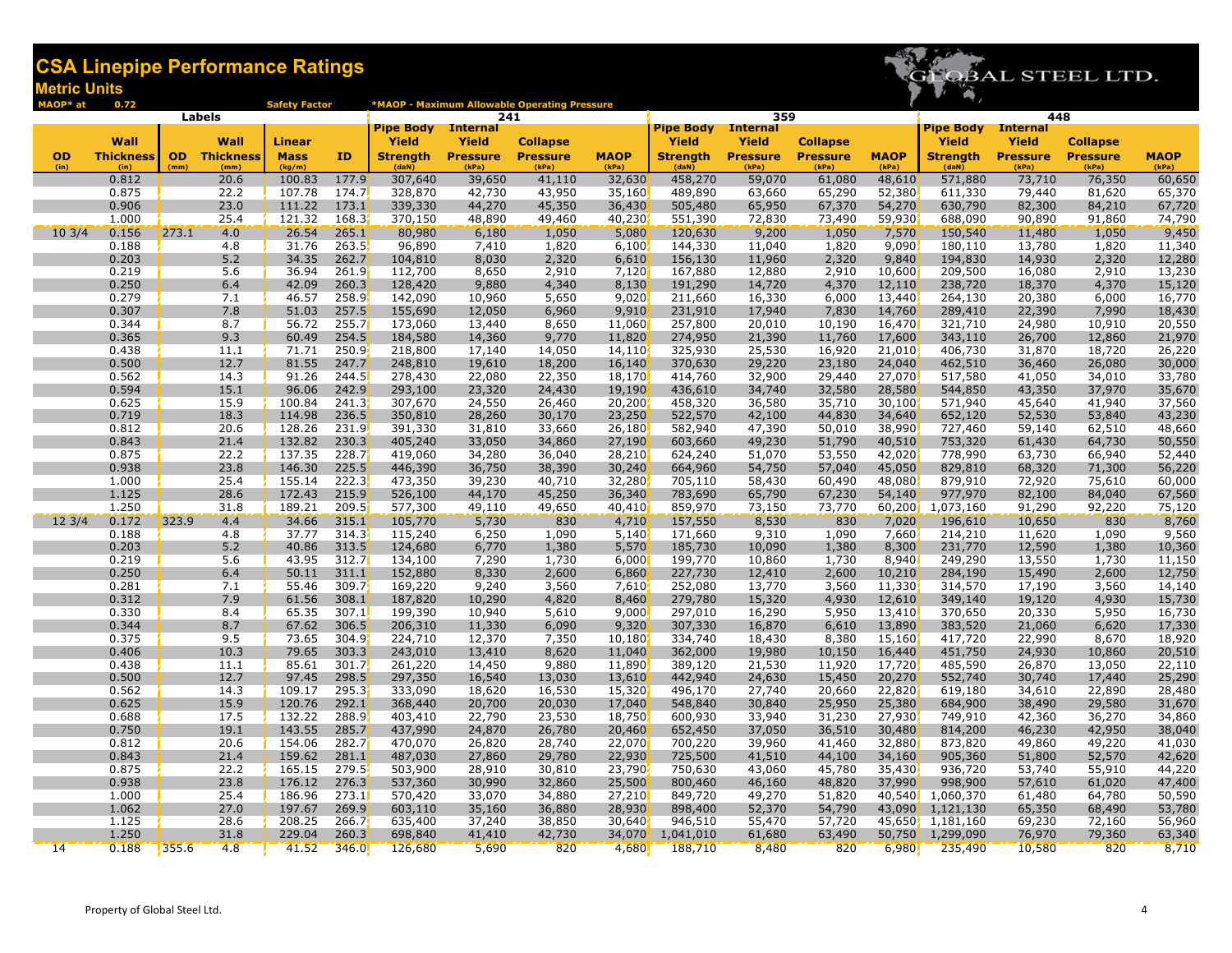

|           | 0.72             | Labels              | <b>Safety Factor</b> |                |                    | 241              | *MAOP - Maximum Allowable Operating Pressure |                                 |                           | 359              |                  |                  |                        | 448              |                  |                         |
|-----------|------------------|---------------------|----------------------|----------------|--------------------|------------------|----------------------------------------------|---------------------------------|---------------------------|------------------|------------------|------------------|------------------------|------------------|------------------|-------------------------|
|           |                  |                     |                      |                | <b>Pipe Body</b>   | <b>Internal</b>  |                                              |                                 | <b>Pipe Body Internal</b> |                  |                  |                  | <b>Pipe Body</b>       | <b>Internal</b>  |                  |                         |
|           | Wall             | Wall                | <b>Linear</b>        |                | Yield              | Yield            | <b>Collapse</b>                              |                                 | <b>Yield</b>              | Yield            | <b>Collapse</b>  |                  | Yield                  | <b>Yield</b>     | <b>Collapse</b>  |                         |
| <b>OD</b> | <b>Thickness</b> | <b>OD</b> Thickness | <b>Mass</b>          | ID             | Strength           | <b>Pressure</b>  | <b>Pressure</b>                              | <b>MAOP</b>                     | <b>Strength</b>           | <b>Pressure</b>  | <b>Pressure</b>  | <b>MAOP</b>      | Strength               | <b>Pressure</b>  | <b>Pressure</b>  | <b>MAOP</b>             |
| (in)      | (in)<br>0.203    | (mm)<br>(mm)<br>5.2 | (kg/m)<br>44.93      | 345.2          | (daN)<br>137,080   | (kPa)<br>6,170   | (kPa)<br>1,040                               | (kPa)<br>5,070                  | (daN)<br>204,200          | (kPa)<br>9,190   | (kPa)<br>1,040   | (kPa)<br>7,560   | (daN)<br>254,830       | (kPa)<br>11,460  | (kPa)<br>1,040   | (kPa)<br>9,430          |
|           | 0.210            | 5.3                 | 45.78                | 345.0          | 139,680            | 6,290            | 1,100                                        | 5,170                           | 208,070                   | 9,360            | 1,100            | 7,700            | 259,650                | 11,690           | 1,100            | 9,620                   |
|           | 0.219            | 5.6                 | 48.33                | 344.4          | 147,460            | 6,640            | 1,310                                        | 5,470                           | 219,660                   | 9,890            | 1,310            | 8,140            | 274,120                | 12,350           | 1,310            |                         |
|           | 0.250            | 6.4                 | 55.11                | 342.8          | 168,140            | 7,590            | 1,960                                        | 6,250                           | 250,470                   | 11,310           | 1,960            | 9,300            | 312,560                | 14,110           | 1,960            | $\frac{10,160}{11,610}$ |
|           | 0.281            | 7.1                 | 61.01                | 341.4          | 186,160            | 8,420            | 2,680                                        | 6,930                           | 277,310                   | 12,540           | 2,680            | 10,320           | 346,050                | 15,650           | 2,680            | 12,880                  |
|           | 0.312            | 7.9                 | 67.73                | 339.8          | 206,660            | 9,370            | 3,710                                        | 7,710                           | 307,840                   | 13,960           | 3,710            | 11,480           | 384,160                | 17,420           | 3,710            | 14,330                  |
|           | 0.344            | 8.7                 | 74.42                | 338.2          | 227,060            | 10,320           | 4,860                                        | 8,490                           | 338,240                   | 15,370           | 4,980            | 12,650           | 422,090                | 19,180           | 4,980            | 15,780                  |
|           | 0.375            | 9.5                 | 81.07                | 336.6          | 247,370            | 11,270           | 6,010                                        | 9,270                           | 368,490                   | 16,780           | 6,510            | 13,810           | 459,840                | 20,940           | 6,520            | 17,230                  |
|           | 0.406<br>0.438   | 10.3<br>11.1        | 87.70<br>94.29       | 335.0<br>333.4 | 267,580<br>287,690 | 12,220<br>13,160 | 7,170<br>8,320                               | 10,050<br>10,830                | 398,590<br>428,560        | 18,200<br>19,610 | 8,120<br>9,730   | 14,970<br>16,140 | 497,410<br>534,800     | 22,710<br>24,470 | 8,340<br>10,340  | 18,690                  |
|           | 0.469            | 11.9                | 100.85               | 331.8          | 307,710            | 14,110           | 9,470                                        | 11,610                          | 458,380                   | 21,020           | 11,340           | 17,300           | 572,010                | 26,240           | 12,340           | 20,140<br>21,590        |
|           | 0.500            | 12.7                | 107.38               | 330.2          | 327,640            | 15,060           | 10,620                                       | 12,390                          | 488,050                   | 22,440           | 12,950           | 18,460           | 609,050                | 28,000           | 14,340           | 23,040                  |
|           | 0.562            | 14.3                | 120.35               | 327.0          | 367,190            | 16,960           | 13,740                                       | 13,960                          | 546,980                   | 25,260           | 16,460           | 20,790           | 682,580                | 31,530           | 18,330           | 25,940                  |
|           | 0.594            | 15.1                | 126.78               | 325.4          | 386,820            | 17,910           | 15,340                                       | 14,740                          | 576,220                   | 26,680           | 18,860           | 21,950           | 719,080                | 33,290           | 20,610           | 27,390                  |
|           | 0.625            | 15.9                | 133.18               | 323.8          | 406,360            | 18,860           | 16,930                                       | 15,520                          | 605,330                   | 28,090           | 21,270           | 23,110           | 755,390                | 35,060           | 23,650           | 28,850                  |
|           | 0.688            | 17.5                | 145.90               | 320.6          | 445,150            | 20,760           | 20,120                                       | 17,080                          | 663,100                   | 30,920           | 26,080           | 25,440           | 827,490                | 38,580           | 29,740           | 31,750                  |
|           | 0.750            | 19.1                | 158.48               | 317.4          | 483,550            | 22,650           | 23,310                                       | 18,640                          | 720,300                   | 33,740           | 30,890           | 27,770           | 898,870                | 42,110           | 35,840           | 34,650                  |
|           | 0.812            | 20.6                | 170.17               | 314.4          | 519,200            | 24,430           | 26,300                                       | 20,100                          | 773,410                   | 36,390<br>39,220 | 35,400           | 29,950           | 965,140                | 45,420           | 41,550           | 37,370                  |
|           | 0.875            | 22.2                | 182.51               | 311.2          | 556,850            | 26,330           | 28,250                                       | 21,670                          | 829,500                   |                  | 40,210           | 32,270           | 1,035,140              | 48,940           | 47,640           | 40,270                  |
|           | 0.938            | 23.8                | 194.72               | 308.0          | 594,120            | 28,230           | 30,140                                       | 23,230                          | 885,010                   | 42,050           | 44,780           | 34,600           | 1,104,420              | 52,470           | 53,730           | 43,180                  |
|           | 1.000            | 25.4                | 206.81               | 304.8          | 631,000            | 30,130           | 32,010                                       | 24,790                          | 939,960                   | 44,880           | 47,560           | 36,930           | 1,172,980              | 56,000           | 59,450           | 46,080                  |
|           | 1.062            | 27.0                | 218.77               | 301.6          | 667,500            | 32,020           | 33,860                                       | 26,350                          | 994,320                   | 47,700           | 50,310           | 39,250           | 1,240,830              | 59,530           | 62,890           | 48,980                  |
|           | 1.094<br>1.125   | 27.8<br>28.6        | 224.71<br>230.61     | 300.0<br>298.4 | 685,600<br>703,610 | 32,970<br>33,920 | 34,780<br>35,700                             | 27,130                          | 1,021,290<br>1,048,120    | 49,120<br>50,530 | 51,680<br>53,030 | 40,410<br>41,580 | 1,274,480<br>1,307,960 | 61,290           | 64,590<br>66,290 | 50,430<br>51,890        |
|           | 1.250            | 31.8                | 253.90               | 292.0          | 774,680            | 37,720           | 39,300                                       | 27,910<br>31,030 <mark>,</mark> | 1,153,990                 | 56,180           | 58,390           | 46,230           | 1,440,070              | 63,060<br>70,110 | 72,990           | 57,690                  |
| 16        | 0.188            | 406.4<br>4.8        | 47.53                | 396.8          | 145,030            | 4,980            | 550                                          | 4,100                           | 216,040                   | 7,420            | 550              | 6,110            | 269,600                | 9,260            | 550              | 7,620                   |
|           | 0.203            | 5.2                 | 51.44                | 396.0          | 156,960            | 5,400            | 700                                          | 4,440                           | 233,810                   | 8,040            | 700              | 6,610            | 291,770                | 10,030           | 700              | 8,250                   |
|           | 0.219            | 5.6                 | 55.34                | 395.2          | 168,860            | 5,810            | 870                                          | 4,780                           | 251,540                   | 8,660            | 870              | 7,120            | 313,900                | 10,800           | 870              | 8,890                   |
|           | 0.250            | 6.4                 | 63.12                | 393.6          | 192,600            | 6,640            | 1,310                                        | 5,470                           | 286,900                   | 9,890            | 1,310            | 8,140            | 358,030                | 12,350           | 1,310            | 10,160                  |
|           | 0.281            | 7.1                 | 69.91                | 392.2          | 213,290            | 7,370            | 1,790                                        | 6,060                           | 317,730                   | 10,980           | 1,790            | 9,030            | 396,500                | 13,700           | 1,790            | 11,270                  |
|           | 0.312            | 7.9                 | 77.63                | 390.6          | 236,850            | 8,200            | 2,470                                        | 6,750                           | 352,820                   | 12,210           | 2,470            | 10,050           | 440,290                | 15,240           | 2,470            | 12,540                  |
|           | 0.344            | 8.7                 | 85.32                | 389.0          | 260,310            | 9,030            | 3,320                                        | 7,430                           | 387,770                   | 13,450           | 3,320            | 11,070           | 483,900                | 16,780           | 3,320            | 13,810                  |
|           | 0.375            | 9.5                 | 92.97                | 387.4          | 283,680            | 9,860            | 4,310                                        | 8,110                           | 422,570                   | 14,690           | 4,340            | 12,080           | 527,330                | 18,330           | 4,340            | 15,080                  |
|           | 0.406            | 10.3                | 100.60               | 385.8          | 306,950            | 10,690           | 5,310                                        | 8,800                           | 457,230                   | 15,920           | 5,550            | 13,100           | 570,590                | 19,870           | 5,550            | 16,350                  |
|           | 0.438            | 11.1                | 108.20               | 384.2          | 330,120            | 11,520           | 6,320                                        | 9,480                           | 491,750                   | 17,160           | 6,940            | 14,120           | 613,660                | 21,410           | 6,970            | 17,620                  |
|           | 0.469            | 11.9                | 115.76               | 382.6          | 353,190            | 12,350           | 7,330                                        | 10,160                          | 526,130                   | 18,400           | 8,350            | 15,140           | 656,560                | 22,960           | 8,620            | 18,890                  |
|           | 0.500            | 12.7                | 123.29               | 381.0          | 376,170            | 13,180           | 8,340                                        | 10,850                          | 560,360                   | 19,630           | 9,750            | 16,160           | 699,280                | 24,500           | 10,370           | 20,160                  |
|           | 0.562<br>0.625   | 14.3<br>15.9        | 138.26<br>153.10     | 377.8<br>374.6 | 421,840<br>467,130 | 14,840<br>16,500 | 10,350<br>12,970                             | 12,210<br>13,580                | 628,390<br>695,850        | 22,110<br>24,580 | 12,570<br>15,390 | 18,190<br>20,230 | 784,180<br>868,360     | 27,590           | 13,870<br>17,370 | 22,700<br>25,240        |
|           | 0.657            | 16.7                | 160.47               | 373.0          | 489,630            | 17,330           | 14,360                                       | 14,260                          | 729,360                   | 25,820           | 17,400           | 21,240           | 910,180                | 30,670<br>32,220 | 19,110           | 26,510                  |
|           | 0.688            | 17.5                | 167.82               | 371.4          | 512,030            | 18,160           | 15,760                                       | 14,940                          | 762,730                   | 27,050           | 19,500           | 22,260           | 951,820                | 33,760           | 21,420           | 27,780                  |
|           | 0.750            | 19.1                | 182.41               | 368.2          | 556,540            | 19,820           | 18,550                                       | 16,310                          | 829,040                   | 29,530           | 23,710           | 24,300           | 1,034,570              | 36,850           | 26,750           | 30,320                  |
|           | 0.812            | 20.6                | 195.97               | 365.2          | 597,930            | 21,380           | 21,170                                       | 17,590                          | 890,690                   | 31,850           | 27,660           | 26,200           | 1,111,500              | 39,740           | 31,740           | 32,700                  |
|           | 0.843            | 21.4                | 203.16               | 363.6          | 619,860            | 22,210           | 22,560                                       | 18,270                          | 923,360                   | 33,080           | 29,760           | 27,2201          | 1,152,270              | 41,280           | 34,410           | 33,970                  |
|           | 0.875            | 22.2                | 210.31               | 362.0          | 641,700            | 23,040           | 23,960                                       | 18,960                          | 955,890                   | 34,320           | 31,860           | 28,240           | 1,192,860              | 42,830           | 37,070           | 35,240                  |
|           | 0.938            | 23.8                | 224.53               | 358.8          | 685,080            | 24,700           | 26,610                                       | 20,320                          | 1,020,510                 | 36,790           | 36,070           | 30,270           | 1,273,510              | 45,910           | 42,400           | 37,780                  |
|           | 1.000            | 25.4                | 238.63               | 355.6          | 728,080            | 26,360           | 28,280                                       | 21,690                          | 1,084,560                 | 39,270           | 40,280           | 32,310           | 1,353,440              | 49,000           | 47,730           | 40,320                  |
|           | 1.031            | 26.2                | 245.63               | 354.0          | 749,430            | 27,190           | 29,110                                       |                                 | 22,370 1,116,380          | 40,500           | 42,390           |                  | 33,330 1,393,140       | 50,540           | 50,400           | 41,590                  |
|           | 1.062            | 27.0                | 252.59               | 352.4          | 770,690            | 28,020           | 29,930                                       |                                 | 23,060 1,148,040          | 41,740           | 44,470           | 34,350           | 1,432,650              | 52,090           | 53,060           | 42,860                  |
|           | 1.125            | 28.6                | 266.43               | 349.2          | 812,920            | 29,680           | 31,570                                       |                                 | 24,420, 1,210,950         | 44,210           | 46,910           | 36,380           | 1,511,150              | 55,170           | 58,390           | 45,400                  |
|           | 1.188            | 30.2                | 280.15               | 346.0          | 854,760            | 31,340           | 33,200                                       |                                 | 25,790 1,273,280          | 46,690           | 49,330           | 38,420           | 1,588,930              | 58,260           | 61,660           | 47,940                  |
|           | 1.220            | 31.0                | 286.96               | 344.4          | 875,540            | 32,170           | 34,010                                       |                                 | 26,470, 1,304,230         | 47,920           | 50,520           |                  | 39,430, 1,627,560      | 59,800           | 63,160           | 49,210                  |
|           | 1.250            | 31.8                | 293.73               | 342.8          | 896,220            | 33,000           | 34,810                                       |                                 | 27,160 1,335,030          | 49,160           | 51,720           |                  | 40,450 1,666,000       | 61,350           | 64,650           | 50,480                  |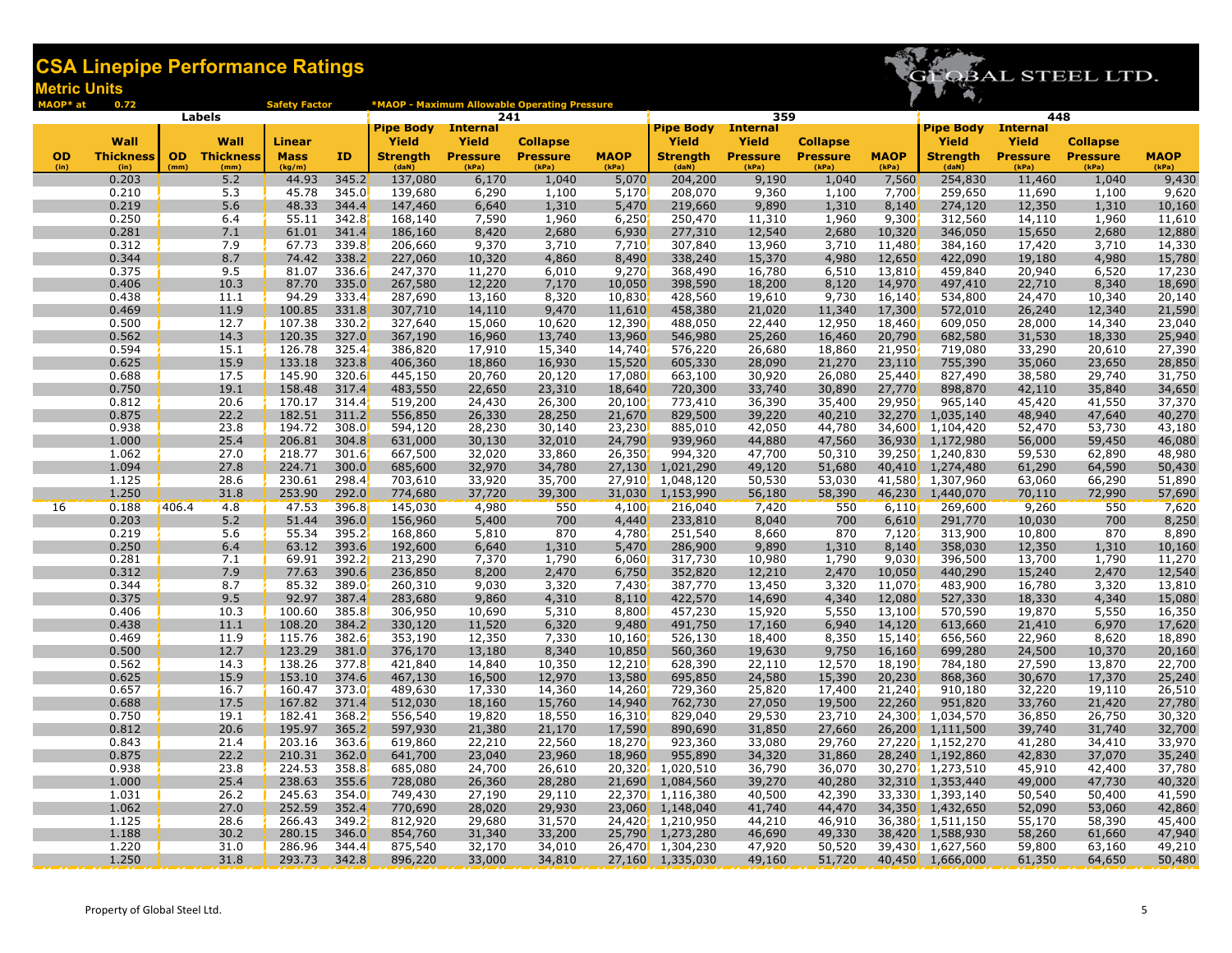

| MAOP* at        | 0.72             |      |                     | <b>Safety Factor</b> |                |                      |                        | *MAOP - Maximum Allowable Operating Pressure |                  |                                      |                  |                  |                  |                        |                        |                  |                  |
|-----------------|------------------|------|---------------------|----------------------|----------------|----------------------|------------------------|----------------------------------------------|------------------|--------------------------------------|------------------|------------------|------------------|------------------------|------------------------|------------------|------------------|
|                 |                  |      | <b>Labels</b>       |                      |                | <b>Pipe Body</b>     | 241<br><b>Internal</b> |                                              |                  | <b>Pipe Body</b> Internal            | 359              |                  |                  | <b>Pipe Body</b>       | 448<br><b>Internal</b> |                  |                  |
|                 | Wall             |      | Wall                | Linear               |                | <b>Yield</b>         | Yield                  | <b>Collapse</b>                              |                  | <b>Yield</b>                         | <b>Yield</b>     | <b>Collapse</b>  |                  | Yield                  | Yield                  | <b>Collapse</b>  |                  |
| <b>OD</b>       | <b>Thickness</b> |      | <b>OD</b> Thickness | <b>Mass</b>          | ID             | <b>Strength</b>      | <b>Pressure</b>        | <b>Pressure</b>                              | <b>MAOP</b>      | <b>Strength</b>                      | <b>Pressure</b>  | <b>Pressure</b>  | <b>MAOP</b>      | <b>Strength</b>        | <b>Pressure</b>        | <b>Pressure</b>  | <b>MAOP</b>      |
| (in)            | (in)             | (mm) | (mm)                | (kg/m)               |                | (daN)                | (kPa)                  | (kPa)                                        | (kPa)            | (daN)                                | (kPa)            | (kPa)            | (kPa)            | (daN)                  | (kPa)                  | (kPa)            | (kPa)            |
| 18              | 0.188            | 457  | 4.8                 | 53.52                | 447.4          | 163,300              | 4,430                  | 380                                          | 3,650            | 243,260                              | 6,600            | 380              | 5,430            | 303,570                | 8,230                  | 380              | 6,780            |
|                 | 0.203            |      | 5.2                 | 57.93                | 446.6          | 176,750              | 4,800                  | 490                                          | 3,950            | 263,300                              | 7,150            | 490              | 5,880            | 328,570                | 8,920                  | 490              | 7,340            |
|                 | 0.219            |      | 5.6                 | 62.33                | 445.8          | 190,180              | 5,170                  | 610                                          | 4,250            | 283,300                              | 7,700            | 610              | 6,330            | 353,530                | 9,610                  | 610              | 7,910            |
|                 | 0.250<br>0.281   |      | 6.4<br>7.1          | 71.11<br>78.77       | 444.2<br>442.8 | 216,970<br>240,320   | 5,910                  | 910<br>1,250                                 | 4,860<br>5,390   | 323,200<br>357,990                   | 8,800<br>9,760   | 910<br>1,250     | 7,240<br>8,030   | 403,320<br>446,740     | 10,980<br>12,180       | 910<br>1,250     | 9,030<br>10,020  |
|                 | 0.312            |      | 7.9                 | 87.48                | 441.2          | 266,930              | 6,550<br>7,290         | 1,730                                        | 6,000            | 397,620                              | 10,860           | 1,730            | 8,940            | 496,190                | 13,550                 | 1,730            | 11,150           |
|                 | 0.344            |      | 8.7                 | 96.17                | 439.6          | 293,430              | 8,030                  | 2,320                                        | 6,610            | 437,100                              | 11,960           | 2,320            | 9,840            | 545,470                | 14,930                 | 2,320            | 12,280           |
|                 | 0.375            |      | 9.5                 | 104.83               | 438.0          | 319,840              | 8,770                  | 3,030                                        | 7,210            | 476,450                              | 13,060           | 3,030            | 10,750           | 594,560                | 16,300                 | 3,030            | 13,410           |
|                 | 0.406            |      | 10.3                | 113.45               | 436.4          | 346,160              | 9,510                  | 3,880                                        | 7,820            | 515,640                              | 14,160           | 3,880            | 11,650           | 643,480                | 17,670                 | 3,880            | 14,540           |
|                 | 0.438            |      | 11.1                | 122.04               | 434.8          | 372,370              | 10,240                 | 4,770                                        | 8,430            | 554,700                              | 15,260           | 4,870            | 12,560           | 692,210                | 19,040                 | 4,870            | 15,670           |
|                 | 0.469            |      | 11.9                | 130.61               | 433.2          | 398,500              | 10,980                 | 5,670                                        | 9,040            | 593,610                              | 16,360           | 6,030            | 13,460           | 740,770                | 20,410                 | 6,030            | 16,800           |
|                 | 0.500            |      | 12.7                | 139.14               | 431.6          | 424,520              | 11,720                 | 6,560                                        | 9,640            | 632,380                              | 17,460           | 7,280            | 14,370           | 789,150                | 21,790                 | 7,350            | 17,930           |
|                 | 0.562            |      | 14.3                | 156.10               | 428.4          | 476,280              | 13,200                 | 8,360                                        | 10,860           | 709,480                              | 19,660           | 9,780            | 16,180           | 885,370                | 24,530                 | 10,410           | 20,190           |
|                 | 0.625<br>0.688   |      | 15.9<br>17.5        | 172.94<br>189.65     | 425.2<br>422.0 | 527,660<br>578,650   | 14,670<br>16,150       | 10,150<br>12,380                             | 12,070<br>13,290 | 786,020                              | 21,860<br>24,060 | 12,290<br>14,800 | 17,990<br>19,800 | 980,880<br>1,075,670   | 27,280<br>30,020       | 13,520           | 22,450<br>24,700 |
|                 | 0.750            |      | 19.1                | 206.24               | 418.8          | 629,260              | 17,630                 | 14,860                                       | 14,500           | 861,970<br>937,360                   | 26,260           | 18,150           | 21,610           | 1,169,740              | 32,770                 | 16,630<br>19,740 | 26,960           |
|                 | 0.812            |      | 20.6                | 221.67               | 415.8          | 676,350              | 19,010                 | 17,190                                       | 15,640           | 1,007,510                            | 28,320           | 21,660           | 23,300           | 1,257,280              | 35,340                 | 24,140           | 29,080           |
|                 | 0.875            |      | 22.2                | 238.01               | 412.6          | 726,210              | 20,490                 | 19,670                                       | 16,860           | 1,081,780                            | 30,520           | 25,400           | 25,110           | 1,349,970              | 38,080                 | 28,880           | 31,340           |
|                 | 0.938            |      | 23.8                | 254.23               | 409.4          | 775,680              | 21,960                 | 22,150                                       | 18,070           | 1,155,480                            | 32,720           | 29,140           | 26,920           | 1,441,940              | 40,830                 | 33,620           | 33,600           |
|                 | 1.000            |      | 25.4                | 270.32               | 406.2          | 824,770              | 23,440                 | 24,630                                       | 19,290           | 1,228,600                            | 34,920           | 32,880           | 28,730           | 1,533,190              | 43,570                 | 38,360           | 35,860           |
|                 | 1.062            |      | 27.0                | 286.28               | 403.0          | 873,480              | 24,920                 | 26,830                                       |                  | 20,500 1,301,150                     | 37,120           | 36,630           | 30,540           | 1,623,730              | 46,320                 | 43,100           | 38,110           |
|                 | 1.125            |      | 28.6                | 302.12               | 399.8          | 921,800              | 26,390                 | 28,310                                       |                  | 21,720 1,373,130                     | 39,320           | 40,370           | 32,350           | 1,713,550              | 49,060                 | 47,850           | 40,370           |
|                 | 1.156            |      | 29.4                | 309.99               | 398.2          | 945,810              | 27,130                 | 29,050                                       |                  | 22,330, 1,408,910                    | 40,420           | 42,240           | 33,260           | 1,758,190              | 50,440                 | 50,220           | 41,500           |
|                 | 1.188            |      | 30.2                | 317.83               | 396.6          | 969,730              | 27,870                 | 29,790                                       | 22,930           | 1,444,540                            | 41,520           | 44,110           | 34,160           | 1,802,650              | 51,810                 | 52,590           | 42,630           |
|                 | 1.250<br>0.188   |      | 31.8                | 333.41<br>59.56      | 393.4<br>498.4 | 1,017,280            | 29,350                 | 31,250<br>280                                |                  | 24,150 1,515,360                     | 43,720           | 46,420           | 35,970           | 1,891,040              | 54,550                 | 57,330<br>280    | 44,890           |
| 20              | 0.219            | 508  | 4.8<br>5.6          | 69.37                | 496.8          | 181,720<br>211,670   | 3,990<br>4,650         | 440                                          | 3,280<br>3,830   | 270,690<br>315,310                   | 5,940<br>6,930   | 280<br>440       | 4,880<br>5,700   | 337,800<br>393,480     | 7,410<br>8,640         | 440              | 6,100<br>7,110   |
|                 | 0.250            |      | 6.4                 | 79.16                | 495.2          | 241,520              | 5,310                  | 660                                          | 4,370            | 359,780                              | 7,910            | 660              | 6,510            | 448,970                | 9,880                  | 660              | 8,130            |
|                 | 0.281            |      | 7.1                 | 87.69                | 493.8          | 267,560              | 5,890                  | 910                                          | 4,850            | 398,570                              | 8,780            | 910              | 7,230            | 497,380                | 10,960                 | 910              | 9,020            |
|                 | 0.312            |      | 7.9                 | 97.42                | 492.2          | 297,240              | 6,560                  | 1,260                                        | 5,400            | 442,770                              | 9,770            | 1,260            | 8,040            | 552,540                | 12,190                 | 1,260            | 10,030           |
|                 | 0.344            |      | 8.7                 | 107.11               | 490.6          | 326,810              | 7,220                  | 1,680                                        | 5,940            | 486,830                              | 10,760           | 1,680            | 8,850            | 607,520                | 13,430                 | 1,680            | 11,050           |
|                 | 0.375            |      | 9.5                 | 116.77               | 489.0          | 356,290              | 7,890                  | 2,200                                        | 6,490            | 530,740                              | 11,750           | 2,200            | 9,670            | 662,320                | 14,660                 | 2,200            | 12,060           |
|                 | 0.406            |      | 10.3                | 126.41               | 487.4          | 385,680              | 8,550                  | 2,810                                        | 7,040            | 574,520                              | 12,740           | 2,810            | 10,480           | 716,940                | 15,900                 | 2,810            | 13,080           |
|                 | 0.438            |      | 11.1                | 136.00               | 485.8          | 414,960              | 9,220                  | 3,530                                        | 7,580            | 618,140                              | 13,730           | 3,530            | 11,300           | 771,390                | 17,130                 | 3,530            | 14,100           |
|                 | 0.469<br>0.500   |      | 11.9                | 145.57<br>155.11     | 484.2          | 444,160              | 9,880                  | 4,330                                        | 8,130            | 661,630                              | 14,720<br>15,710 | 4,360            | 12,110           | 825,650<br>879,740     | 18,370                 | 4,360            | 15,110           |
|                 | 0.562            |      | 12.7<br>14.3        | 174.08               | 482.6<br>479.4 | 473,250<br>531,150   | 10,540<br>11,870       | 5,140<br>6,750                               | 8,680<br>9,770   | 704,970<br>791,220                   | 17,680           | 5,320<br>7,530   | 12,920<br>14,550 | 987,370                | 19,600<br>22,070       | 5,320<br>7,640   | 16,130<br>18,160 |
|                 | 0.594            |      | 15.1                | 183.52               | 477.8          | 559,960              | 12,540                 | 7,550                                        | 10,320           | 834,130                              | 18,670           | 8,660            | 15,370           | 1,040,920              | 23,300                 | 9,020            | 19,180           |
|                 | 0.625            |      | 15.9                | 192.93               | 476.2          | 588,670              | 13,200                 | 8,360                                        | 10,860           | 876,890                              | 19,660           | 9,790            | 16,180           | 1,094,290              | 24,540                 | 10,420           | 20,190           |
|                 | 0.688            |      | 17.5                | 211.66               | 473.0          | 645,800              | 14,530                 | 9,970                                        | 11,960           | 962,000                              | 21,640           | 12,040           | 17,810           | 1,200,490              | 27,010                 | 13,210           | 22,220           |
|                 | 0.750            |      | 19.1                | 230.26               | 469.8          | 702,540              | 15,860                 | 11,890                                       | 13,050           | 1,046,530                            | 23,620           | 14,300           | 19,440           | 1,305,970              | 29,480                 | 16,010           | 24,260           |
|                 | 0.812            |      | 20.6                | 247.58               | 466.8          | 755,390              | 17,100                 | 13,980                                       | 14,070           | 1,125,250                            | 25,480           | 16,820           | 20,960           | 1,404,210              | 31,790                 | 18,630           | 26,160           |
|                 | 0.875            |      | 22.2                | 265.93               | 463.6          | 811,390              | 18,430                 | 16,210                                       |                  | 15,170 1,208,670                     | 27,460           | 20,180           | 22,590           | 1,508,310              | 34,260                 | 22,280           | 28,190           |
|                 | 0.938            |      | 23.8                | 284.16               | 460.4          | 867,000              | 19,760                 | 18,450                                       |                  | 16,260 1,291,510                     | 29,430           | 23,550           | 24,220           | 1,611,690              | 36,730                 | 26,550           | 30,220           |
|                 | 1.000            |      | 25.4                | 302.26               | 457.2          | 922,230              | 21,090                 | 20,680                                       |                  | 17,350 1,373,780                     | 31,410           | 26,920           |                  | 25,850 1,714,360       | 39,200                 | 30,810           | 32,260           |
|                 | 1.031            |      | 26.2                | 311.26               | 455.6<br>454.0 | 949,700              | 21,750                 | 21,790                                       |                  | 17,900, 1,414,700                    | 32,400           | 28,600           | 26,660           | 1,765,420              | 40,430                 | 32,940           | 33,270           |
|                 | 1.062<br>1.125   |      | 27.0<br>28.6        | 320.23<br>338.08     | 450.8          | 977,080<br>1,031,530 | 22,420<br>23,740       | 22,910<br>25,140                             |                  | 18,450 1,455,480<br>19,540 1,536,600 | 33,390<br>35,370 | 30,290<br>33,650 | 27,480<br>29,100 | 1,816,310<br>1,917,540 | 41,670<br>44,140       | 35,070<br>39,340 | 34,290<br>36,320 |
|                 | 1.188            |      | 30.2                | 355.81               |                | 447.6 1,085,610      | 25,070                 | 26,990                                       |                  | 20,630 1,617,150                     | 37,350           | 37,020           | 30,730           | 2,018,060              | 46,610                 | 43,600           | 38,350           |
|                 | 1.250            |      | 31.8                | 373.40               |                | 444.4 1,139,290      | 26,400                 | 28,320                                       |                  | 21,720 1,697,120                     | 39,330           | 40,390           | 32,360           | 2,117,860              | 49,080                 | 47,870           | 40,380           |
|                 | 1.312            |      | 33.3                | 389.78               |                | 441.4 1,189,280      | 27,650                 | 29,560                                       |                  | 22,750, 1,771,580                    | 41,180           | 43,540           | 33,890           | 2,210,770              | 51,390                 | 51,860           | 42,290           |
|                 | 1.375            |      | 34.9                | 407.13               |                | 438.2, 1,242,220     | 28,970                 | 30,880                                       |                  | 23,840, 1,850,440                    | 43,160           | 45,880           | 35,520           | 2,309,180              | 53,860                 | 56,130           | 44,320           |
| $\overline{22}$ | 0.219            | 559  | 5.6                 | 76.42                | 547.8          | 233,160              | 4,230                  | 330                                          | 3,480            | 347,320                              | 6,290            | 330              | 5,180            | 433,420                | 7,850                  | 330              | 6,460            |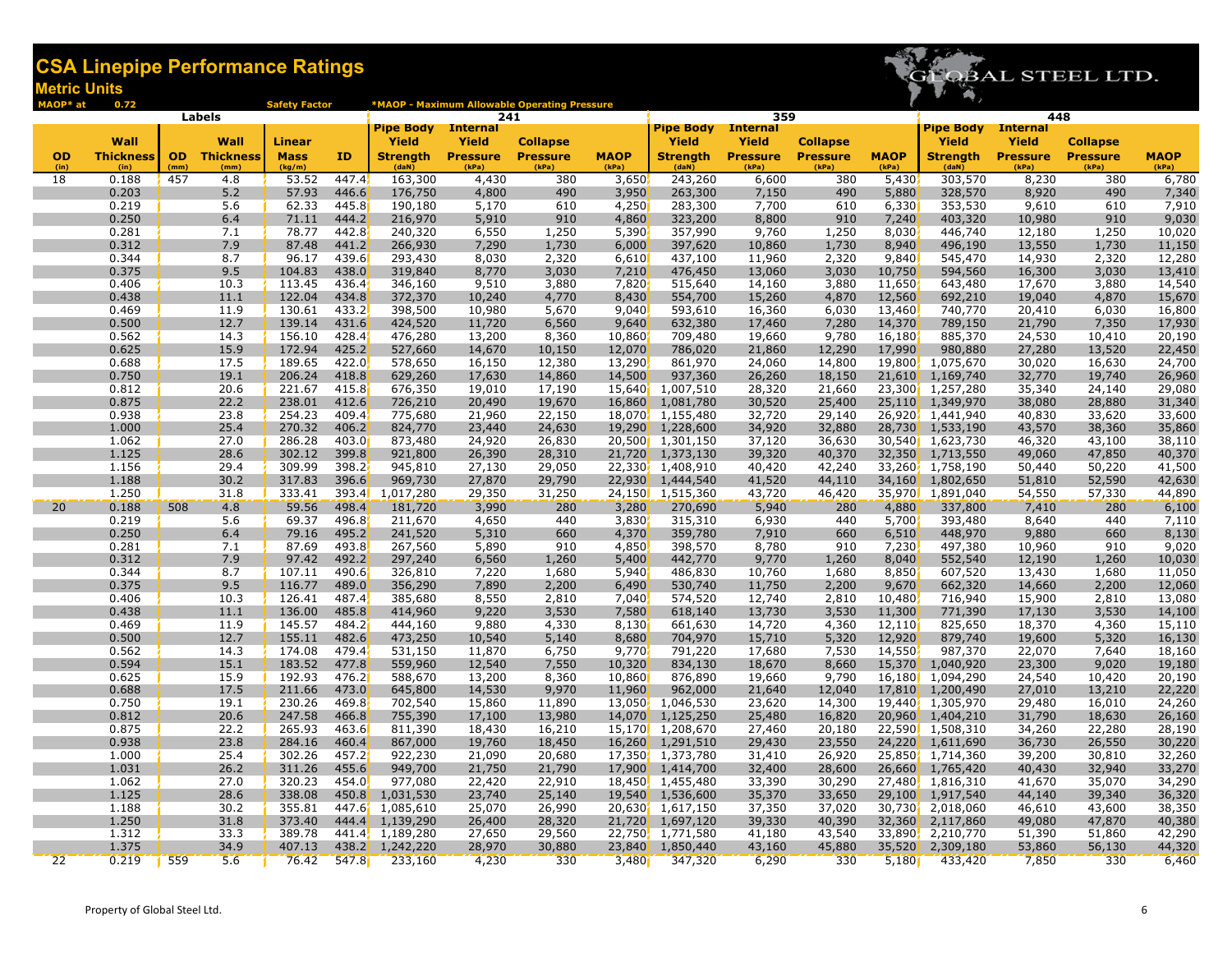

| MAOP* at  | 0.72             |      |                     | <b>Safety Factor</b> |                    |                              |                  | *MAOP - Maximum Allowable Operating Pressure |                |                                       |                  |                  |                  |                        |                        |                  |                  |
|-----------|------------------|------|---------------------|----------------------|--------------------|------------------------------|------------------|----------------------------------------------|----------------|---------------------------------------|------------------|------------------|------------------|------------------------|------------------------|------------------|------------------|
|           |                  |      | <b>Labels</b>       |                      |                    | <b>Pipe Body</b>             | <b>Internal</b>  | 241                                          |                | <b>Pipe Body</b> Internal             | 359              |                  |                  | <b>Pipe Body</b>       | 448<br><b>Internal</b> |                  |                  |
|           | Wall             |      | Wall                | Linear               |                    | Yield                        | Yield            | <b>Collapse</b>                              |                | Yield                                 | Yield            | <b>Collapse</b>  |                  | Yield                  | <b>Yield</b>           | <b>Collapse</b>  |                  |
| <b>OD</b> | <b>Thickness</b> |      | <b>OD</b> Thickness | <b>Mass</b>          | ID                 | <b>Strength</b>              | <b>Pressure</b>  | <b>Pressure</b>                              | <b>MAOP</b>    | <b>Strength</b>                       | <b>Pressure</b>  | <b>Pressure</b>  | <b>MAOP</b>      | <b>Strength</b>        | <b>Pressure</b>        | <b>Pressure</b>  | <b>MAOP</b>      |
| (in)      | (in)             | (mm) | (mm)                | (kg/m)               |                    | (dan)                        | (kPa)            | (kPa)                                        | (kPa)          | (daN)                                 | (kPa)            | (kPa)            | (kPa)            | (daN)                  | (kPa)                  | (kPa)            | (kPa)            |
|           | 0.250            |      | 6.4                 | 87.21                | 546.2              | 266,080                      | 4,830            | 500                                          | 3,970          | 396,360                               | 7,190            | 500              | 5,920            | 494,620                | 8,980                  | 500              | 7,390            |
|           | 0.281            |      | 7.1                 | 96.62                | 544.8              | 294,810                      | 5,360            | 680                                          | 4,410          | 439,150                               | 7,980            | 680              | 6,570            | 548,020                | 9,960                  | 680              | 8,190            |
|           | 0.312            |      | 7.9                 | 107.35               | 543.2              | 327,550                      | 5,960            | 940                                          | 4,900          | 487,930                               | 8,880            | 940              | 7,310            | 608,890                | 11,080                 | 940              | 9,120            |
|           | 0.344            |      | 8.7                 | 118.05               | 541.6              | 360,200                      | 6,560            | 1,260                                        | 5,400          | 536,560                               | 9,780            | 1,260            | 8,050            | 669,570                | 12,200                 | 1,260            | 10,040           |
|           | 0.375            |      | 9.5                 | 128.72               | 540.0              | 392,740                      | 7,170            | 1,640                                        | 5,900          | 585,040                               | 10,680           | 1,640            | 8,790            | 730,080                | 13,320                 | 1,640            | 10,960           |
|           | 0.406            |      | 10.3                | 139.36               | 538.4              | 425,200                      | 7,770            | 2,100                                        | 6,390          | 633,390                               | 11,580           | 2,100            | 9,530            | 790,410                | 14,450                 | 2,100            | 11,890           |
|           | 0.438            |      | 11.1                | 149.96               | 536.8<br>535.2     | 457,560                      | 8,370            | 2,640                                        | 6,890          | 681,590                               | 12,480           | 2,640            | 10,270<br>11,010 | 850,560                | 15,570                 | 2,640            | 12,810           |
|           | 0.469<br>0.500   |      | 11.9<br>12.7        | 160.54<br>171.08     | 533.6              | 489,820<br>521,980           | 8,980<br>9,580   | 3,260<br>3,970                               | 7,390<br>7,880 | 729,640<br>777,560                    | 13,370<br>14,270 | 3,260<br>3,970   | 11,740           | 910,530<br>970,320     | 16,690<br>17,810       | 3,260<br>3,970   | 13,730<br>14,660 |
|           | 0.562            |      | 14.3                | 192.07               | 530.4              | 586,020                      | 10,790           | 5,430                                        | 8,880          | 872,950                               | 16,070           | 5,710            | 13,220           | 1,089,370              | 20,060                 | 5,710            | 16,500           |
|           | 0.625            |      | 15.9                | 212.93               | 527.2              | 649,680                      | 12,000           | 6,900                                        | 9,870          | 967,770                               | 17,870           | 7,750            | 14,700           | 1,207,690              | 22,300                 | 7,890            | 18,350           |
|           | 0.688            |      | 17.5                | 233.67               | 524.0              | 712,940                      | 13,200           | 8,360                                        | 10,860         | 1,062,020                             | 19,670           | 9,790            | 16,180           | 1,325,310              | 24,540                 | 10,420           | 20,200           |
|           | 0.750            |      | 19.1                | 254.28               | 520.8              | 775,830                      | 14,410           | 9,830                                        | 11,860         | 1,155,700                             | 21,470           | 11,840           | 17,660           | 1,442,210              | 26,790                 | 12,960           | 22,040           |
|           | 0.812            |      | 20.6                | 273.48               | 517.8              | 834,430                      | 15,540           | 11,360                                       |                | 12,790 1,242,990                      | 23,150           | 13,760           | 19,050           | 1,551,150              | 28,890                 | 15,350           | 23,770           |
|           | 0.875            |      | 22.2                | 293.85               | 514.6              | 896,570                      | 16,750           | 13,390                                       |                | 13,780, 1,335,560                     | 24,950           | 15,920           | 20,530           | 1,666,660              | 31,140                 | 17,890           | 25,620           |
|           | 0.938            |      | 23.8                | 314.09               | 511.4              | 958,320                      | 17,960           | 15,420                                       |                | 14,780 1,427,540                      | 26,750           | 18,980           | 22,010           | 1,781,450              | 33,380                 | 20,760           | 27,470           |
|           | 1.000            |      | 25.4                | 334.20               | 508.2 <sup>2</sup> | 1,019,690                    | 19,160           | 17,440                                       |                | 15,770 1,518,960                      | 28,550           | 22,040           | 23,490           | 1,895,530              | 35,620                 | 24,630           | 29,310           |
|           | 1.062            |      | 27.0                | 354.19               |                    | 505.0 1,080,670              | 20,370           | 19,470                                       |                | 16,760 1,609,800                      | 30,340           | 25,100           | 24,970           | 2,008,890              | 37,870                 | 28,510           | 31,160           |
|           | 1.125            |      | 28.6                | 374.05               |                    | 501.8, 1,141,270             | 21,580           | 21,500                                       |                | 17,760, 1,700,070                     | 32,140           | 28,160           | 26,450           | 2,121,530              | 40,110                 | 32,380           | 33,010           |
|           | 1.188            |      | 30.2                | 393.78               |                    | 498.6 1,201,480              | 22,790           | 23,530                                       |                | 18,750 1,789,760                      | 33,940           | 31,220           | 27,930           | 2,233,460              | 42,360                 | 36,260           | 34,850           |
|           | 1.250            |      | 31.8                | 413.39               |                    | 495.4 1,261,310              | 23,990           | 25,560                                       |                | 19,740 1,878,880                      | 35,740           | 34,280           | 29,410           | 2,344,680              | 44,600                 | 40,130           | 36,700           |
|           | 1.312            |      | 33.3                | 431.66               |                    | 492.4 1,317,050              | 25,120           | 27,040                                       |                | 20,670 1,961,910                      | 37,430           | 37,150           | 30,800           | 2,448,290              | 46,700                 | 43,770           | 38,430           |
|           | 1.375<br>1.438   |      | 34.9<br>36.5        | 451.02<br>470.26     | 489.2              | 1,376,130<br>486.0 1,434,820 | 26,330<br>27,540 | 28,250<br>29,460                             |                | 21,670, 2,049,920<br>22,660 2,137,350 | 39,220<br>41,020 | 40,210<br>43,270 | 32,280<br>33,750 | 2,558,110<br>2,667,220 | 48,950<br>51,190       | 47,640<br>51,520 | 40,280<br>42,120 |
|           | 1.500            |      | 38.1                | 489.37               | 482.8              | 1,493,130                    | 28,750           | 30,650                                       | 23,650         | 2,224,210                             | 42,820           | 45,540           | 35,230           | 2,775,620              | 53,440                 | 55,390           | 43,970           |
| 24        | 0.219            | 610  | 5.6                 | 83.46                | 598.8              | 254,640                      | 3,870            | 260                                          | 3,190          | 379,320                               | 5,770            | 260              | 4,750            | 473,360                | 7,200                  | 260              | 5,920            |
|           | 0.250            |      | 6.4                 | 95.26                | 597.2              | 290,640                      | 4,420            | 380                                          | 3,640          | 432,940                               | 6,590            | 380              | 5,420            | 540,270                | 8,230                  | 380              | 6,770            |
|           | 0.281            |      | 7.1                 | 105.55               | 595.8              | 322,050                      | 4,910            | 520                                          | 4,040          | 479,730                               | 7,310            | 520              | 6,020            | 598,670                | 9,130                  | 520              | 7,510            |
|           | 0.312            |      | 7.9                 | 117.29               | 594.2              | 357,860                      | 5,460            | 720                                          | 4,490          | 533,080                               | 8,140            | 720              | 6,700            | 665,240                | 10,150                 | 720              | 8,350            |
|           | 0.344            |      | 8.7                 | 128.99               | 592.6              | 393,580                      | 6,020            | 970                                          | 4,950          | 586,280                               | 8,960            | 970              | 7,370            | 731,630                | 11,180                 | 970              | 9,200            |
|           | 0.375            |      | 9.5                 | 140.67               | 591.0              | 429,200                      | 6,570            | 1,260                                        | 5,400          | 639,340                               | 9,780            | 1,260            | 8,050            | 797,840                | 12,210                 | 1,260            | 10,050           |
|           | 0.406            |      | 10.3                | 152.31               | 589.4              | 464,720                      | 7,120            | 1,610                                        | 5,860          | 692,260                               | 10,610           | 1,610            | 8,730            | 863,880                | 13,240                 | 1,610            | 10,890           |
|           | 0.438            |      | 11.1                | 163.92               | 587.8              | 500,150                      | 7,670            | 2,020                                        | 6,310          | 745,030                               | 11,430           | 2,020            | 9,410            | 929,730                | 14,270                 | 2,020            | 11,740           |
|           | 0.469            |      | 11.9                | 175.50               | 586.2              | 535,480                      | 8,230            | 2,500                                        | 6,770          | 797,660                               | 12,260           | 2,500            | 10,080           | 995,410                | 15,290                 | 2,500            | 12,590           |
|           | 0.500            |      | 12.7                | 187.05               | 584.6              | 570,710                      | 8,780            | 3,050                                        | 7,230          | 850,140                               | 13,080           | 3,050            | 10,760           | 1,060,910              | 16,320                 | 3,050            | 13,430           |
|           | 0.562            |      | 14.3                | 210.05               | 581.4              | 640,890                      | 9,890            | 4,340                                        | 8,140          | 954,690                               | 14,730           | 4,370            | 12,120           | 1,191,360              | 18,380                 | 4,370            | 15,120           |
|           | 0.625            |      | 15.9                | 232.93               | 578.2              | 710,680                      | 10,990           | 5,680                                        | 9,050          | 1,058,650                             | 16,380           | 6,040            | 13,470           | 1,321,100              | 20,440                 | 6,040            | 16,820           |
|           | 0.688<br>0.750   |      | 17.5<br>19.1        | 255.67<br>278.30     | 575.0<br>571.8     | 780,090<br>849,120           | 12,100<br>13,210 | 7,020<br>8,370                               | 10,870         | $9,960$ , $1,162,050$<br>1,264,860    | 18,020<br>19,670 | 7,920<br>9,800   | 14,830<br>16,190 | 1,450,130<br>1,578,440 | 22,490<br>24,550       | 8,100<br>10,430  | 18,510<br>20,200 |
|           | 0.812            |      | 20.6                | 299.39               | 568.8              | 913,480                      | 14,240           | 9,620                                        |                | 11,720 1,360,740                      | 21,220           | 11,560           |                  | 17,460 1,698,080       | 26,480                 | 12,610           | 21,790           |
|           | 0.875            |      | 22.2                | 321.77               | 565.6              | 981,750                      | 15,350           | 11,030                                       |                | 12,630, 1,462,440                     | 22,860           | 13,440           | 18,810           | 1,825,000              | 28,530                 | 14,940           | 23,480           |
|           | 0.938            |      | 23.8                | 344.02               |                    | 562.4, 1,049,640             | 16,460           | 12,890                                       |                | 13,540, 1,563,580                     | 24,510           | 15,310           |                  | 20,170, 1,951,210      | 30,590                 | 17,270           | 25,170           |
|           | 0.969            |      | 24.6                | 355.10               |                    | 560.8 1,083,450              | 17,010           | 13,820                                       |                | 14,000 1,613,930                      | 25,340           | 16,580           | 20,850           | 2,014,040              | 31,620                 | 18,430           | 26,020           |
|           | 1.000            |      | 25.4                | 366.14               |                    | 559.2 1,117,150              | 17,560           | 14,750                                       |                | 14,450 1,664,140                      | 26,160           | 17,980           | 21,530           | 2,076,700              | 32,650                 | 19,600           | 26,860           |
|           | 1.062            |      | 27.0                | 388.14               |                    | 556.0 1,184,270              | 18,670           | 16,610                                       |                | 15,360 1,764,120                      | 27,810           | 20,780           | 22,880           | 2,201,470              | 34,700                 | 23,040           | 28,550           |
|           | 1.125            |      | 28.6                | 410.02               |                    | 552.8, 1,251,010             | 19,770           | 18,470                                       |                | 16,270, 1,863,540                     | 29,460           | 23,590           | 24,240           | 2,325,530              | 36,760                 | 26,590           | 30,250           |
|           | 1.188            |      | 30.2                | 431.76               |                    | 549.6 1,317,360              | 20,880           | 20,330                                       | 17,180         | 1,962,370                             | 31,100           | 26,390           | 25,590           | 2,448,870              | 38,810                 | 30,140           | 31,940           |
|           | 1.250            |      | 31.8                | 453.38               |                    | 546.4 1,383,330              | 21,990           | 22,190                                       |                | 18,090 2,060,640                      | 32,750           | 29,200           | 26,950           | 2,571,490              | 40,870                 | 33,700           | 33,630           |
|           | 1.312            |      | 33.3                | 473.54               |                    | 543.4 1,444,820              | 23,020           | 23,930                                       |                | 18,940 2,152,240                      | 34,300           | 31,830           | 28,220           | 2,685,810              | 42,800                 | 37,020           | 35,220           |
|           | 1.375            |      | 34.9                | 494.91               |                    | 540.2, 1,510,040             | 24,130           | 25,790                                       | 19,860         | 2,249,390                             | 35,940           | 34,630           | 29,580           | 2,807,040              | 44,860                 | 40,580           | 36,910           |
|           | 1.438            |      | 36.5                | 516.16               |                    | 537.0 1,574,870              | 25,240           | 27,150                                       | 20,770         | 2,345,970                             | 37,590           | 37,430           | 30,930           | 2,927,570              | 46,910                 | 44,130           | 38,600           |
|           | 1.500            |      | 38.1                | 537.28               |                    | 533.8 1,639,320              | 26,340           | 28,260                                       |                | 21,680 2,441,980                      | 39,240           | 40,240           | 32,290           | 3,047,370              | 48,970                 | 47,680           | 40,290           |
|           | 1.562            |      | 39.7                | 558.28               |                    | 530.6 1,703,390              | 27,450           | 29,370                                       |                | 22,590 2,537,410                      | 40,890           | 43,040           |                  | 33,640 3,166,460       | 51,020                 | 51,230           | 41,990           |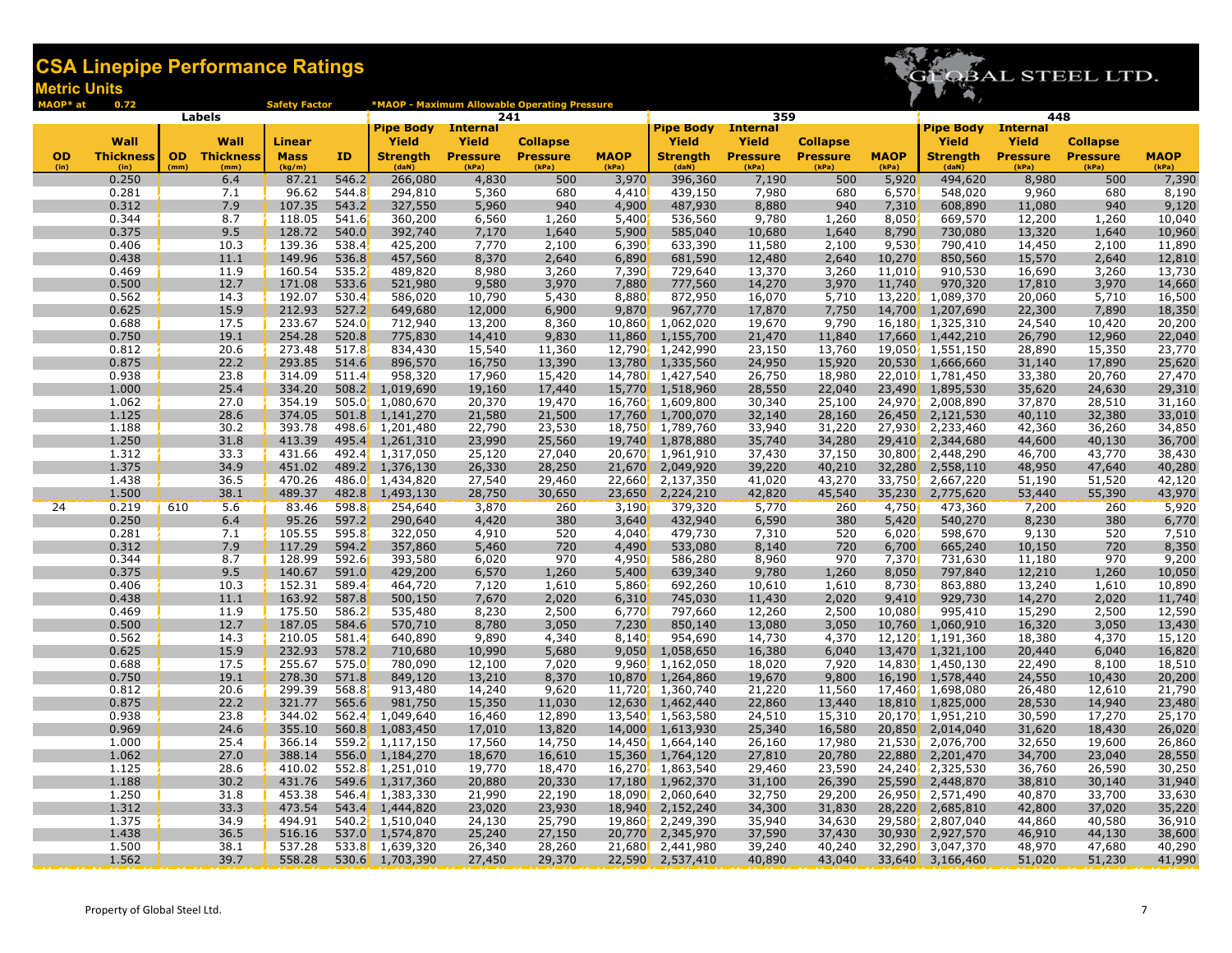

| MAOP* at        | 0.72                     |           |                          | <b>Safety Factor</b>         |                |                           |                          | *MAOP - Maximum Allowable Operating Pressure |                |                                      |                          |                                    |                       |                          |                          |                                    |                  |
|-----------------|--------------------------|-----------|--------------------------|------------------------------|----------------|---------------------------|--------------------------|----------------------------------------------|----------------|--------------------------------------|--------------------------|------------------------------------|-----------------------|--------------------------|--------------------------|------------------------------------|------------------|
|                 |                          |           | Labels                   |                              |                |                           | 241                      |                                              |                |                                      | 359                      |                                    |                       |                          | 448                      |                                    |                  |
|                 |                          |           |                          |                              |                | <b>Pipe Body</b> Internal |                          |                                              |                | <b>Pipe Body</b> Internal            |                          |                                    |                       | <b>Pipe Body</b>         | <b>Internal</b>          |                                    |                  |
| <b>OD</b>       | Wall<br><b>Thickness</b> | <b>OD</b> | Wall                     | <b>Linear</b><br><b>Mass</b> | <b>ID</b>      | Yield<br><b>Strenath</b>  | Yield<br><b>Pressure</b> | <b>Collapse</b><br><b>Pressure</b>           | <b>MAOP</b>    | <b>Yield</b><br><b>Strength</b>      | Yield<br><b>Pressure</b> | <b>Collapse</b><br><b>Pressure</b> | <b>MAOP</b>           | Yield<br><b>Strenath</b> | Yield                    | <b>Collapse</b><br><b>Pressure</b> | <b>MAOP</b>      |
| (in)            | (in)                     | (mm)      | <b>Thickness</b><br>(mm) | (kg/m)                       |                | (daN)                     | (kPa)                    | (kPa)                                        | (kPa)          | (daN)                                | (kPa)                    | (kPa)                              | (kPa)                 | (daN)                    | <b>Pressure</b><br>(kPa) | (kPa)                              | (kPa)            |
| 26              | 0.219                    | 660       | 5.6                      | 90.36                        | 648.8          | 275,710                   | 3,580                    | 200                                          | 2,940          | 410,700                              | 5,330                    | 200                                | 4,390                 | 512,520                  | 6,650                    | 200                                | 5,470            |
|                 | 0.250                    |           | 6.4                      | 103.15                       | 647.2          | 314,710                   | 4,090                    | 300                                          | 3,370          | 468,800                              | 6,090                    | 300                                | 5,010                 | 585,020                  | 7,600                    | 300                                | 6,260            |
|                 | 0.281                    |           | 7.1                      | 114.30                       | 645.8          | 348,760                   | 4,540                    | 410                                          | 3,730          | 519,520                              | 6,760                    | 410                                | 5,560                 | 648,310                  | 8,430                    | 410                                | 6,940            |
|                 | 0.312                    |           | 7.9                      | 127.03                       | 644.2          | 387,580                   | 5,050                    | 570                                          | 4,150          | 577,350                              | 7,520                    | 570                                | 6,190                 | 720,480                  | 9,380                    | 570                                | 7,720            |
|                 | 0.344                    |           | 8.7                      | 139.72                       | 642.6          | 426,300                   | 5,560                    | 760                                          | 4,570          | 635,030                              | 8,280                    | 760                                | 6,810                 | 792,470                  | 10,330                   | 760                                | 8,500            |
|                 | 0.375                    |           | 9.5                      | 152.38                       | 641.0          | 464,930                   | 6,070                    | 990                                          | 5,000          | 692,580                              | 9,040                    | 990                                | 7,440                 | 864,270                  | 11,280                   | 990                                | 9,290            |
|                 | 0.406                    |           | 10.3                     | 165.01                       | 639.4          | 503,470                   | 6,580                    | 1,270                                        | 5,420          | 749,980                              | 9,800                    | 1,270                              | 8,070                 | 935,900                  | 12,240                   | 1,270                              | 10,070           |
|                 | 0.438                    |           | 11.1                     | 177.61                       | 637.8          | 541,900                   | 7,090                    | 1,590                                        | 5,840          | 807,230                              | 10,570                   | 1,590                              | 8,690                 | 1,007,350                | 13,190                   | 1,590                              | 10,850           |
|                 | 0.469                    |           | 11.9                     | 190.17                       | 636.2          | 580,240                   | 7,600                    | 1,970                                        | 6,260          | 864,340                              | 11,330                   | 1,970                              | 9,320                 | 1,078,620                | 14,140                   | 1,970                              | 11,630           |
|                 | 0.500                    |           | 12.7                     | 202.71                       | 634.6          | 618,480                   | 8,120                    | 2,400                                        | 6,680          | 921,310                              | 12,090                   | 2,400                              | 9,950                 | 1,149,710                | 15,090                   | 2,400<br>3,440                     | 12,410           |
|                 | 0.562<br>0.625           |           | 14.3<br>15.9             | 227.68<br>252.53             | 631.4<br>628.2 | 694,680<br>770,490        | 9,140<br>10,160          | 3,440<br>4,670                               | 7,520<br>8,360 | 1,034,820<br>1,147,750               | 13,610<br>15,140         | 3,440<br>4,750                     | 11,200<br>12,450      | 1,291,360<br>1,432,290   | 16,990<br>18,890         | 4,750                              | 13,980<br>15,540 |
|                 | 0.688                    |           | 17.5                     | 277.25                       | 625.0          | 845,920                   | 11,180                   | 5,910                                        |                | $9,200$ , 1,260,110                  | 16,660                   | 6,360                              |                       | 13,710 1,572,500         | 20,790                   | 6,370                              | 17,110           |
|                 | 0.750                    |           | 19.1                     | 301.84                       | 621.8          | 920,960                   | 12,210                   | 7,150                                        | 10,040         | 1,371,890                            | 18,180                   | 8,100                              | 14,960                | 1,712,000                | 22,690                   | 8,320                              | 18,670           |
|                 | 0.812                    |           | 20.6                     | 324.79                       | 618.8          | 990,970                   | 13,160                   | 8,320                                        | 10,830         | 1,476,170                            | 19,610                   | 9,730                              | 16,140                | 1,842,130                | 24,470                   | 10,340                             | 20,140           |
|                 | 0.875                    |           | 22.2                     | 349.14                       | 615.6          | 1,065,260                 | 14,190                   | 9,560                                        | 11,670         | 1,586,840                            | 21,130                   | 11,460                             | 17,390                | 1,980,240                | 26,370                   | 12,490                             | 21,700           |
|                 | 0.938                    |           | 23.8                     | 373.36                       | 612.4'         | 1,139,170                 | 15,210                   | 10,800                                       |                | 12,510 1,696,940                     | 22,660                   | 13,200                             | 18,640                | 2,117,630                | 28,270                   | 14,640                             | 23,260           |
|                 | 1.000                    |           | 25.4                     | 397.46                       |                | 609.2 1,212,700           | 16,230                   | 12,520                                       | 13,360         | 1,806,470                            | 24,180                   | 14,930                             | 19,900                | 2,254,310                | 30,170                   | 16,800                             | 24,830           |
|                 | 1.250                    |           | 31.8                     | 492.59                       | 596.4          | 1,502,950                 | 20,320                   | 19,390                                       | 16,720         | 2,238,830                            | 30,270                   | 24,980                             | 24,910 <mark>/</mark> | 2,793,860                | 37,770                   | 28,350                             | 31,080           |
| 28              | 0.219                    | 711       | 5.6                      | 97.41                        | 699.8          | 297,200                   | 3,320                    | <b>160</b>                                   | 2,730          | 442,710                              | 4,950                    | <b>160</b>                         | 4,070                 | 552,460                  | 6,170                    | <b>160</b>                         | 5,080            |
|                 | 0.250                    |           | 6.4                      | 111.19                       | 698.2          | 339,270                   | 3,800                    | 240                                          | 3,120          | 505,380                              | 5,660                    | 240                                | 4,650                 | 630,670                  | 7,060                    | 240                                | 5,810            |
|                 | 0.281                    |           | 7.1                      | 123.23                       | 696.8          | 376,000                   | 4,210                    | 330                                          | 3,470          | 560,100                              | 6,270                    | 330                                | 5,160                 | 698,960                  | 7,830                    | 330                                | 6,440            |
|                 | 0.312                    |           | 7.9                      | 136.96                       | 695.2          | 417,890                   | 4,690                    | 450                                          | 3,860          | 622,500                              | 6,980                    | 450                                | 5,740                 | 776,830                  | 8,710                    | 450                                | 7,170            |
|                 | 0.344                    |           | 8.7                      | 150.66                       | 693.6          | 459,690                   | 5,160                    | 610                                          | 4,250          | 684,760                              | 7,690                    | 610                                | 6,330                 | 854,520                  | 9,590                    | 610                                | 7,890            |
|                 | 0.375                    |           | 9.5                      | 164.33                       | 692.0          | 501,380                   | 5,640                    | 790                                          | 4,640          | 746,880                              | 8,390                    | 790                                | 6,910                 | 932,030                  | 10,480                   | 790                                | 8,620            |
|                 | 0.406                    |           | 10.3                     | 177.96                       | 690.4          | 542,990                   | 6,110                    | 1,010                                        | 5,030          | 808,850                              | 9,100                    | 1,010                              | 7,490                 | 1,009,370                | 11,360                   | 1,010                              | 9,350            |
|                 | 0.438                    |           | 11.1                     | 191.57                       | 688.8          | 584,490                   | 6,580                    | 1,270                                        | 5,420          | 870,670                              | 9,810                    | 1,270                              | 8,070                 | 1,086,520                | 12,240                   | 1,270                              | 10,070           |
|                 | 0.469                    |           | 11.9                     | 205.14                       | 687.2          | 625,900                   | 7,060                    | 1,570                                        | 5,810          | 932,360                              | 10,520                   | 1,570                              | 8,650                 | 1,163,500                | 13,120                   | 1,570                              | 10,800           |
|                 | 0.500                    |           | 12.7                     | 218.68                       | 685.6          | 667,210                   | 7,530                    | 1,910                                        | 6,200          | 993,900                              | 11,220                   | 1,910                              |                       | $9,230$ , 1,240,300      | 14,000                   | 1,910                              | 11,520           |
|                 | 0.562<br>0.625           |           | 14.3<br>15.9             | 245.66<br>272.52             | 682.4<br>679.2 | 749,550<br>831,500        | 8,480<br>9,430           | 2,740<br>3,790                               | 6,980<br>7,760 | 1,116,550<br>1,238,630               | 12,640<br>14,050         | 2,740<br>3,790                     | 10,400<br>11,560      | 1,393,360<br>1,545,700   | 15,770<br>17,530         | 2,740<br>3,790                     | 12,970<br>14,430 |
|                 | 0.688                    |           | 17.5                     | 299.26                       | 676.0          | 913,070                   | 10,380                   | 4,940                                        | 8,540          | 1,360,130                            | 15,460                   | 5,070                              | 12,720                | 1,697,320                | 19,300                   | 5,070                              | 15,880           |
|                 | 0.750                    |           | 19.1                     | 325.86                       | 672.8          | 994,250                   | 11,330                   | 6,090                                        | 9,320          | 1,481,060                            | 16,880                   | 6,610                              | 13,890                | 1,848,230                | 21,060                   | 6,630                              | 17,330           |
|                 | 0.812                    |           | 20.6                     | 350.69                       | 669.8          | 1,070,010                 | 12,220                   | 7,170                                        | 10,050         | 1,593,910                            | 18,200                   | 8,120                              | 14,980                | 1,989,060                | 22,720                   | 8,350                              | 18,690           |
|                 | 0.875                    |           | 22.2                     | 377.06                       | 666.6          | 1,150,440                 | 13,170                   | 8,320                                        |                | 10,840 1,713,730                     | 19,620                   | 9,740                              | 16,140                | 2,138,580                | 24,480                   | 10,350                             | 20,140           |
|                 | 0.938                    |           | 23.8                     | 403.29                       |                | 663.4 1,230,490           | 14,120                   | 9,470                                        |                | 11,620 1,832,980                     | 21,030                   | 11,350                             | 17,300                | 2,287,390                | 26,240                   | 12,350                             | 21,590           |
|                 | 1.000                    |           | 25.4                     | 429.40                       | 660.27         | 1,310,160                 | 15,070                   | 10,620                                       | 12,400         | 1,951,650                            | 22,440                   | 12,960                             | 18,470                | 2,435,480                | 28,010                   | 14,350                             | 23,050           |
|                 | 1.250                    |           | 31.8                     | 532.58                       | 647.4          | 1,624,970                 | 18,860                   | 16,940                                       | 15,520         | 2,420,590                            | 28,100                   | 21,280                             | 23,120                | 3,020,680                | 35,060                   | 23,670                             | 28,850           |
| 30 <sup>°</sup> | 0.219                    | 762       | 5.6                      | 104.45                       | 750.8          | 318,680                   | 3,100                    | 130                                          | 2,550          | 474,720                              | 4,620                    | 130                                | 3,800                 | 592,410                  | 5,760                    | 130                                | 4,740            |
|                 | 0.250                    |           | 6.4                      | 119.24                       | 749.2          | 363,820                   | 3,540                    | 200                                          | 2,910          | 541,960                              | 5,280                    | 200                                | 4,340                 | 676,320                  | 6,580                    | 200                                | 5,420            |
|                 | 0.281                    |           | 7.1                      | 132.16                       | 747.8          | 403,240                   | 3,930                    | 270                                          | 3,230          | 600,680                              | 5,850                    | 270                                | 4,820                 | 749,600                  | 7,300                    | 270                                | 6,010            |
|                 | 0.312                    |           | 7.9                      | 146.90                       | 746.2          | 448,200                   | 4,370                    | 370                                          | 3,600          | 667,660                              | 6,510                    | 370                                | 5,360                 | 833,180                  | 8,130                    | 370                                | 6,690            |
|                 | 0.344                    |           | 8.7                      | 161.60                       | 744.6          | 493,070                   | 4,820                    | 490                                          | 3,960          | 734,490                              | 7,170                    | 490                                | 5,900                 | 916,570                  | 8,950                    | 490                                | 7,370            |
|                 | 0.375                    |           | 9.5                      | 176.27                       | 743.0          | 537,840                   | 5,260                    | 640                                          | 4,330          | 801,170                              | 7,830                    | 640                                | 6,450                 | 999,790                  | 9,770                    | 640                                | 8,040            |
|                 | 0.406                    |           | 10.3                     | 190.92                       | 741.4          | 582,510                   | 5,700                    | 820                                          | 4,690          | 867,720                              | 8,490                    | 820                                | 6,990                 | 1,082,830                | 10,600                   | 820                                | 8,720            |
|                 | 0.438                    |           | 11.1                     | 205.52                       | 739.8          | 627,080                   | 6,140                    | 1,030                                        | 5,060          | 934,120                              | 9,150                    | 1,030                              | 7,530                 | 1,165,700                | 11,420                   | 1,030                              | 9,400            |
|                 | 0.469                    |           | 11.9                     | 220.10                       | 738.2          | 671,560                   | 6,590                    | 1,270                                        | 5,420          | 1,000,380                            | 9,810                    | 1,270                              | 8,070                 | 1,248,380                | 12,240                   | 1,270                              | 10,070           |
|                 | 0.500                    |           | 12.7                     | 234.65                       | 736.6          | 715,940                   | 7,030                    | 1,550                                        | 5,780          | 1,066,490                            | 10,470                   | 1,550                              | 8,620                 | 1,330,880                | 13,070                   | 1,550                              | 10,750           |
|                 | 0.562                    |           | 14.3                     | 263.65                       | 733.4          | 804,420                   | 7,910                    | 2,220                                        |                | 6,510 1,198,290                      | 11,790                   | 2,220                              |                       | 9,700 1,495,350          | 14,710                   | 2,220                              | 12,110           |
|                 | 0.625<br>0.688           |           | 15.9<br>17.5             | 292.52<br>321.26             | 730.2<br>727.0 | 892,510                   | 8,800<br>9,690           | 3,070<br>4,100                               | 7,240          | 1,329,510                            | 13,110                   | 3,070                              | 10,790                | 1,659,110                | 16,360                   | 3,070<br>4,110                     | 13,460           |
|                 | 0.750                    |           | 19.1                     | 349.88                       | 723.8          | 980,220<br>1,067,540      | 10,570                   | 5,170                                        |                | 7,970, 1,460,160<br>8,700, 1,590,230 | 14,430<br>15,750         | 4,110<br>5,360                     | 11,870<br>12,960      | 1,822,150<br>1,984,470   | 18,010<br>19,650         | 5,360                              | 14,820<br>16,170 |
|                 | 0.812                    |           | 20.6                     | 376.60                       | 720.8          | 1,149,050                 | 11,400                   | 6,180                                        |                | 9,380 1,711,660                      | 16,980                   | 6,740                              | 13,980                | 2,135,990                | 21,190                   | 6,760                              | 17,440           |
|                 |                          |           |                          |                              |                |                           |                          |                                              |                |                                      |                          |                                    |                       |                          |                          |                                    |                  |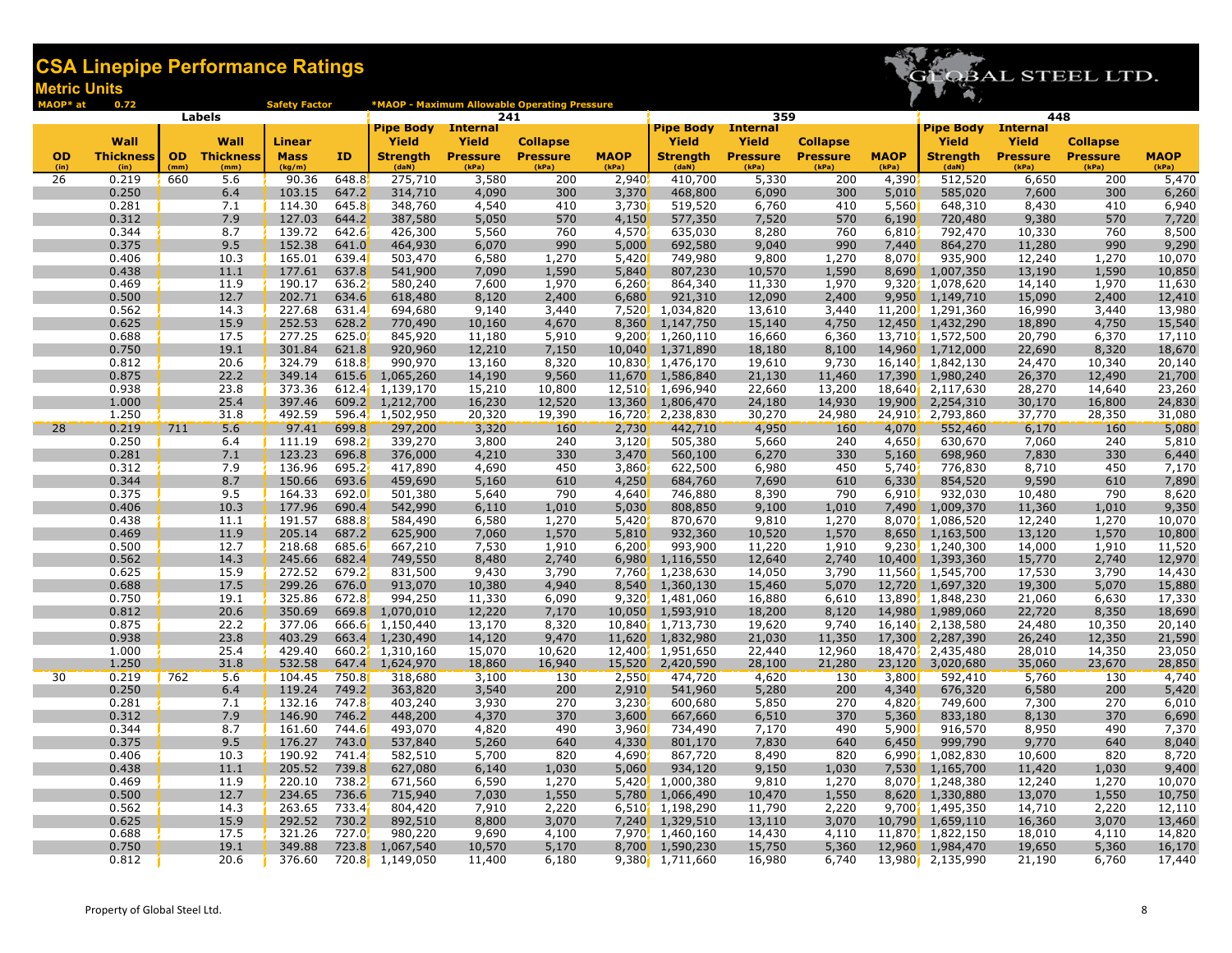

| MAOP* at          | 0.72                     |                   |                          | <b>Safety Factor</b>  |                |                                     |                          | *MAOP - Maximum Allowable Operating Pressure |                      |                                       |                          |                          |                      |                          |                          |                          |                      |
|-------------------|--------------------------|-------------------|--------------------------|-----------------------|----------------|-------------------------------------|--------------------------|----------------------------------------------|----------------------|---------------------------------------|--------------------------|--------------------------|----------------------|--------------------------|--------------------------|--------------------------|----------------------|
|                   |                          |                   | Labels                   |                       |                |                                     | 241                      |                                              |                      |                                       | 359                      |                          |                      |                          | 448                      |                          |                      |
|                   |                          |                   |                          |                       |                | <b>Pipe Body</b>                    | <b>Internal</b>          |                                              |                      | <b>Pipe Body</b> Internal             |                          |                          |                      | <b>Pipe Body</b>         | <b>Internal</b>          |                          |                      |
|                   | Wall                     |                   | Wall                     | <b>Linear</b>         |                | Yield                               | Yield                    | <b>Collapse</b>                              |                      | <b>Yield</b>                          | <b>Yield</b>             | <b>Collapse</b>          |                      | Yield                    | Yield                    | <b>Collapse</b>          |                      |
| <b>OD</b><br>(in) | <b>Thickness</b><br>(in) | <b>OD</b><br>(mm) | <b>Thickness</b><br>(mm) | <b>Mass</b><br>(kg/m) | ID             | <b>Strength</b><br>(daN)            | <b>Pressure</b><br>(kPa) | <b>Pressure</b><br>(kPa)                     | <b>MAOP</b><br>(kPa) | <b>Strength</b><br>(daN)              | <b>Pressure</b><br>(kPa) | <b>Pressure</b><br>(kPa) | <b>MAOP</b><br>(kPa) | <b>Strength</b><br>(daN) | <b>Pressure</b><br>(kPa) | <b>Pressure</b><br>(kPa) | <b>MAOP</b><br>(kPa) |
|                   | 0.875                    |                   | 22.2                     | 404.97                | 717.6          | 1,235,620                           | 12,290                   | 7,250                                        | 10,110               | 1,840,620                             | 18,300                   | 8,240                    | 15,060               | 2,296,930                | 22,840                   | 8,490                    | 18,790               |
|                   | 0.938                    |                   | 23.8                     | 433.22                |                | 714.4 1,321,810                     | 13,170                   | 8,330                                        |                      | 10,840 1,969,010                      | 19,620                   | 9,740                    | 16,150               | 2,457,150                | 24,490                   | 10,360                   | 20,150               |
|                   | 1.000                    |                   | 25.4                     | 461.34                |                | 711.2 1,407,620                     | 14,060                   | 9,400                                        | 11,570               | 2,096,820                             | 20,940                   | 11,250                   | 17,230               | 2,616,650                | 26,130                   | 12,220                   | 21,500               |
|                   | 1.062                    |                   | 27.0                     | 489.34                |                | 708.0 1,493,040                     | 14,940                   | 10,480                                       | 12,300               | 2,224,070                             | 22,260                   | 12,750                   | 18,320               | 2,775,440                | 27,780                   | 14,090                   | 22,860               |
|                   | 1.125                    |                   | 28.6                     | 517.21                |                | 704.8 1,578,070                     | 15,830                   | 11,840                                       | 13,030               | 2,350,740                             | 23,580                   | 14,250                   | 19,400               | 2,933,510                | 29,430                   | 15,950                   | 24,210               |
|                   | 1.188                    |                   | 30.2                     | 544.95                |                | 701.6 1,662,720                     | 16,720                   | 13,330                                       |                      | 13,750 2,476,830                      | 24,900                   | 15,840                   | 20,490               | 3,090,860                | 31,070                   | 17,820                   | 25,570               |
|                   | 1.250                    |                   | 31.8                     | 572.57                | 698.4          | 1,746,980                           | 17,600                   | 14,820                                       | 14,480               | 2,602,350                             | 26,220                   | 18,080                   | 21,570               | 3,247,500                | 32,720                   | 19,680                   | 26,920               |
| 32                | 0.219                    | 813               | 5.6                      | 111.49                | 801.8          | 340,170                             | 2,910                    | 110                                          | 2,390                | 506,730                               | 4,330                    | 110                      | 3,560                | 632,350                  | 5,400                    | 110                      | 4,440                |
|                   | 0.250                    |                   | 6.4                      | 127.29                | 800.2          | 388,380                             | 3,320                    | 160                                          | 2,730                | 578,540                               | 4,950                    | 160                      | 4,070                | 721,970                  | 6,170                    | 160                      | 5,080                |
|                   | 0.281                    |                   | 7.1                      | 141.09                | 798.8          | 430,490                             | 3,680                    | 220                                          | 3,030'               | 641,260                               | 5,490                    | 220                      | 4,510                | 800,240                  | 6,850                    | 220                      | 5,630                |
|                   | 0.312                    |                   | 7.9                      | 156.83                | 797.2          | 478,520                             | 4,100                    | 300                                          | 3,370                | 712,810                               | 6,100                    | 300                      | 5,020                | 889,520                  | 7,620                    | 300                      | 6,270                |
|                   | 0.344                    |                   | 8.7                      | 172.54                | 795.6          | 526,450                             | 4,510                    | 410                                          | 3,710                | 784,210                               | 6,720                    | 410                      | 5,530                | 978,630                  | 8,390                    | 410                      | 6,900                |
|                   | 0.375                    |                   | 9.5                      | 188.22                | 794.0          | 574,290                             | 4,930                    | 530                                          | 4,060                | 855,470                               | 7,340                    | 530                      | 6,040                | 1,067,550                | 9,160                    | 530                      | 7,540                |
|                   | 0.406                    |                   | 10.3                     | 203.87<br>219.48      | 792.4<br>790.8 | 622,030<br>669,670                  | 5,340                    | 680<br>850                                   | 4,400                | 926,590<br>997,560                    | 7,960<br>8,580           | 680<br>850               | 6,550                | 1,156,300<br>1,244,870   | 9,930                    | 680<br>850               | 8,170                |
|                   | 0.438<br>0.469           |                   | 11.1<br>11.9             | 235.07                | 789.2          | 717,220                             | 5,760<br>6,170           | 1,050                                        | 4,740                | 5,080 1,068,390                       | 9,200                    | 1,050                    | 7,060                | 7,570 1,333,260          | 10,700<br>11,480         | 1,050                    | 8,810<br>9,440       |
|                   | 0.500                    |                   | 12.7                     | 250.62                | 787.6          | 764,670                             | 6,590                    | 1,270                                        |                      | 5,420 1,139,080                       | 9,810                    | 1,270                    | 8,080                | 1,421,470                | 12,250                   | 1,270                    | 10,080               |
|                   | 0.562                    |                   | 14.3                     | 281.63                | 784.4          | 859,290                             | 7,420                    | 1,830                                        |                      | 6,100 1,280,020                       | 11,050                   | 1,830                    |                      | 9,090 1,597,350          | 13,790                   | 1,830                    | 11,350               |
|                   | 0.625                    |                   | 15.9                     | 312.51                | 781.2          | 953,520                             | 8,250                    | 2,520                                        |                      | 6,790, 1,420,390                      | 12,290                   | 2,520                    | 10,110'              | 1,772,520                | 15,330                   | 2,520                    | 12,620               |
|                   | 0.688                    |                   | 17.5                     | 343.27                |                | 778.0 1,047,360                     | 9,080                    | 3,370                                        |                      | 7,470, 1,560,180                      | 13,520                   | 3,370                    | 11,130               | 1,946,970                | 16,880                   | 3,370                    | 13,890               |
|                   | 0.750                    |                   | 19.1                     | 373.90                | 774.8          | 1,140,820                           | 9,910                    | 4,370                                        |                      | 8,150 1,699,400                       | 14,760                   | 4,400                    | 12,150               | 2,120,700                | 18,420                   | 4,400                    | 15,160               |
|                   | 0.812                    |                   | 20.6                     | 402.50                |                | 771.8 1,228,090                     | 10,690                   | 5,310                                        |                      | 8,790 1,829,400                       | 15,920                   | 5,540                    | 13,100               | 2,282,930                | 19,870                   | 5,540                    | 16,350               |
|                   | 0.875                    |                   | 22.2                     | 432.89                |                | 768.6 1,320,810                     | 11,520                   | 6,320                                        |                      | 9,480 1,967,510                       | 17,160                   | 6,930                    | 14,120               | 2,455,270                | 21,410                   | 6,970                    | 17,620               |
|                   | 0.938                    |                   | 23.8                     | 463.15                |                | 765.4, 1,413,130                    | 12,350                   | 7,320                                        |                      | 10,160 2,105,040                      | 18,390                   | 8,340                    | 15,130               | 2,626,900                | 22,950                   | 8,620                    | 18,890               |
|                   | 1.000                    |                   | 25.4                     | 493.29                |                | 762.2 1,505,080                     | 13,180                   | 8,330                                        | 10,840               | 2,242,000                             | 19,630                   | 9,750                    | 16,150               | 2,797,820                | 24,490                   | 10,360                   | 20,160               |
|                   | 1.062                    |                   | 27.0                     | 523.29                |                | 759.0 1,596,640                     | 14,010                   | 9,340                                        |                      | 11,530 2,378,390                      | 20,860                   | 11,160                   | 17,170               | 2,968,020                | 26,040                   | 12,110                   | 21,420               |
|                   | 1.125                    |                   | 28.6                     | 553.18                |                | 755.8 1,687,810                     | 14,840                   | 10,350                                       |                      | 12,210 2,514,200                      | 22,100                   | 12,570                   | 18,190               | 3,137,500                | 27,580                   | 13,860                   | 22,690               |
|                   | 1.188                    |                   | 30.2                     | 582.93                |                | 752.6, 1,778,600                    | 15,670                   | 11,570                                       |                      | 12,890 2,649,440                      | 23,340                   | 13,970                   | 19,200               | 3,306,270                | 29,120                   | 15,610                   | 23,960               |
|                   | 1.250                    |                   | 31.8                     | 612.56                | 749.4          | 1,869,000                           | 16,500                   | 12,960                                       | 13,570               | 2,784,110                             | 24,570                   | 15,380                   | 20,220               | 3,474,320                | 30,670                   | 17,360                   | 25,230               |
| 34                | 0.219                    | 864               | 5.6                      | 118.53                | 852.8          | 361,660                             | 2,730                    | 90                                           | 2,250                | 538,730                               | 4,070                    | 90                       | 3,350                | 672,290                  | 5,080                    | 90                       | 4,180                |
|                   | 0.250                    |                   | 6.4                      | 135.34                | 851.2          | 412,940                             | 3,120                    | 130                                          | 2,570                | 615,120                               | 4,650                    | 130                      | 3,830                | 767,620                  | 5,810                    | 130                      | 4,780                |
|                   | 0.281<br>0.312           |                   | 7.1<br>7.9               | 150.02<br>166.77      | 849.8<br>848.2 | 457,730<br>508,830                  | 3,470                    | 180<br>250                                   | 2,850                | 681,840<br>757,960                    | 5,160                    | 180<br>250               | 4,250                | 850,880<br>945,870       | 6,440                    | 180<br>250               | 5,300                |
|                   | 0.344                    |                   | 8.7                      | 183.48                | 846.6          | 559,830                             | 3,860<br>4,250           | 340                                          | 3,170<br>3,490       | 833,940                               | 5,740<br>6,330           | 340                      | 4,730<br>5,210       | 1,040,680                | 7,170<br>7,890           | 340                      | 5,900<br>6,500       |
|                   | 0.375                    |                   | 9.5                      | 200.17                | 845.0          | 610,740                             | 4,640                    | 440                                          | 3,820                | 909,770                               | 6,910                    | 440                      | 5,680                | 1,135,310                | 8,620                    | 440                      | 7,090                |
|                   | 0.406                    |                   | 10.3                     | 216.82                | 843.4          | 661,550                             | 5,030                    | 560                                          | 4,140                | 985,460                               | 7,490                    | 560                      | 6,160                | 1,229,770                | 9,350                    | 560                      | 7,690                |
|                   | 0.438                    |                   | 11.1                     | 233.44                | 841.8          | 712,260                             | 5,420                    | 700                                          | 4,460                | 1,061,010                             | 8,070                    | 700                      | 6,640                | 1,324,040                | 10,070                   | 700                      | 8,290                |
|                   | 0.469                    |                   | 11.9                     | 250.03                | 840.2          | 762,880                             | 5,810                    | 870                                          | 4,780                | 1,136,410                             | 8,650                    | 870                      | 7,120                | 1,418,140                | 10,800                   | 870                      | 8,890                |
|                   | 0.500                    |                   | 12.7                     | 266.59                | 838.6          | 813,400                             | 6,200                    | 1,060                                        | 5,100                | 1,211,670                             | 9,230                    | 1,060                    | 7,600                | 1,512,050                | 11,520                   | 1,060                    | 9,480                |
|                   | 0.562                    |                   | 14.3                     | 299.61                | 835.4          | 914,160                             | 6,980                    | 1,520                                        |                      | 5,740 <sup>'</sup> 1,361,750          | 10,400                   | 1,520                    | 8,560                | 1,699,350                | 12,980                   | 1,520                    | 10,680               |
|                   | 0.625                    |                   | 15.9                     | 332.51                | 832.2          | 1,014,530                           | 7,760                    | 2,090                                        |                      | 6,390 1,511,270                       | 11,560                   | 2,090                    | 9,510                | 1,885,930                | 14,430                   | 2,090                    | 11,870               |
|                   | 0.688                    |                   | 17.5                     | 365.28                |                | 829.0 1,114,510                     | 8,540                    | 2,800                                        |                      | $7.030$ , 1.660.210                   | 12,720                   | 2,800                    |                      | 10,470, 2,071,790        | 15,880                   | 2,800                    | 13,070               |
|                   | 0.750                    |                   | 19.1                     | 397.92                |                | 825.8 1,214,110                     | 9,320                    | 3,660                                        |                      | 7,670 1,808,570                       | 13,890                   | 3,660                    | 11,430               | 2,256,930                | 17,330                   | 3,660                    | 14,260               |
|                   | 0.812                    |                   | 20.6                     | 428.41                |                | 822.8 1,307,130                     | 10,060                   | 4,540                                        |                      | 8,270 1,947,140                       | 14,980                   | 4,600                    | 12,330               | 2,429,860                | 18,690                   | 4,600                    | 15,380               |
|                   | 0.875                    |                   | 22.2                     | 460.81                |                | 819.6 1,405,990                     | 10,840                   | 5,490                                        | 8,920                | 2,094,400                             | 16,140                   | 5,780                    | 13,280               | 2,613,620                | 20,140                   | 5,780                    | 16,580               |
|                   | 0.938                    |                   | 23.8                     | 493.08                |                | 816.4, 1,504,450                    | 11,620                   | 6,440                                        |                      | $9,560$ , $2,241,070$                 | 17,310                   | 7,100                    | 14,240               | 2,796,660                | 21,600                   | 7,150                    | 17,770               |
|                   | 1.000                    |                   | 25.4                     | 525.23                |                | 813.2 1,602,540                     | 12,400                   | 7,390                                        |                      | 10,200, 2,387,180                     | 18,470                   | 8,430                    | 15,200               | 2,978,990                | 23,050                   | 8,730                    | 18,970               |
|                   | 1.062                    |                   | 27.0                     | 557.25                |                | 810.0 1,700,230                     | 13,180                   | 8,340                                        |                      | 10,850 2,532,710                      | 19,630                   | 9,750                    | 16,160               | 3,160,600                | 24,500                   | 10,370                   | 20,160               |
|                   | 1.125                    |                   | 28.6<br>30.2             | 589.14<br>620.91      |                | 806.8 1,797,550                     | 13,960                   | 9,280                                        | 11,490 <sup>1</sup>  | 2,677,670                             | 20,800                   | 11,080                   | 17,110               | 3,341,490                | 25,950                   | 12,020                   | 21,350               |
|                   | 1.188<br>1.250           |                   | 31.8                     | 652.55                |                | 803.6 1,894,470<br>800.4, 1,991,010 | 14,740<br>15,520         | 10,230<br>11,330                             |                      | 12,130 2,822,060<br>12,770, 2,965,870 | 21,960<br>23,120         | 12,410<br>13,730         | 18,070<br>19,030     | 3,521,670<br>3,701,140   | 27,400<br>28,860         | 13,660<br>15,310         | 22,550<br>23,740     |
| 36                | 0.219                    | 914               | 5.6                      | 125.44                | 902.8          | 382,720                             | 2,580                    | 80                                           | 2,130                | 570,110                               | 3,850                    | 80                       | 3,170                | 711,450                  | 4,800                    | 80                       | 3,950                |
|                   |                          |                   |                          |                       |                |                                     |                          |                                              |                      |                                       |                          |                          |                      |                          |                          |                          |                      |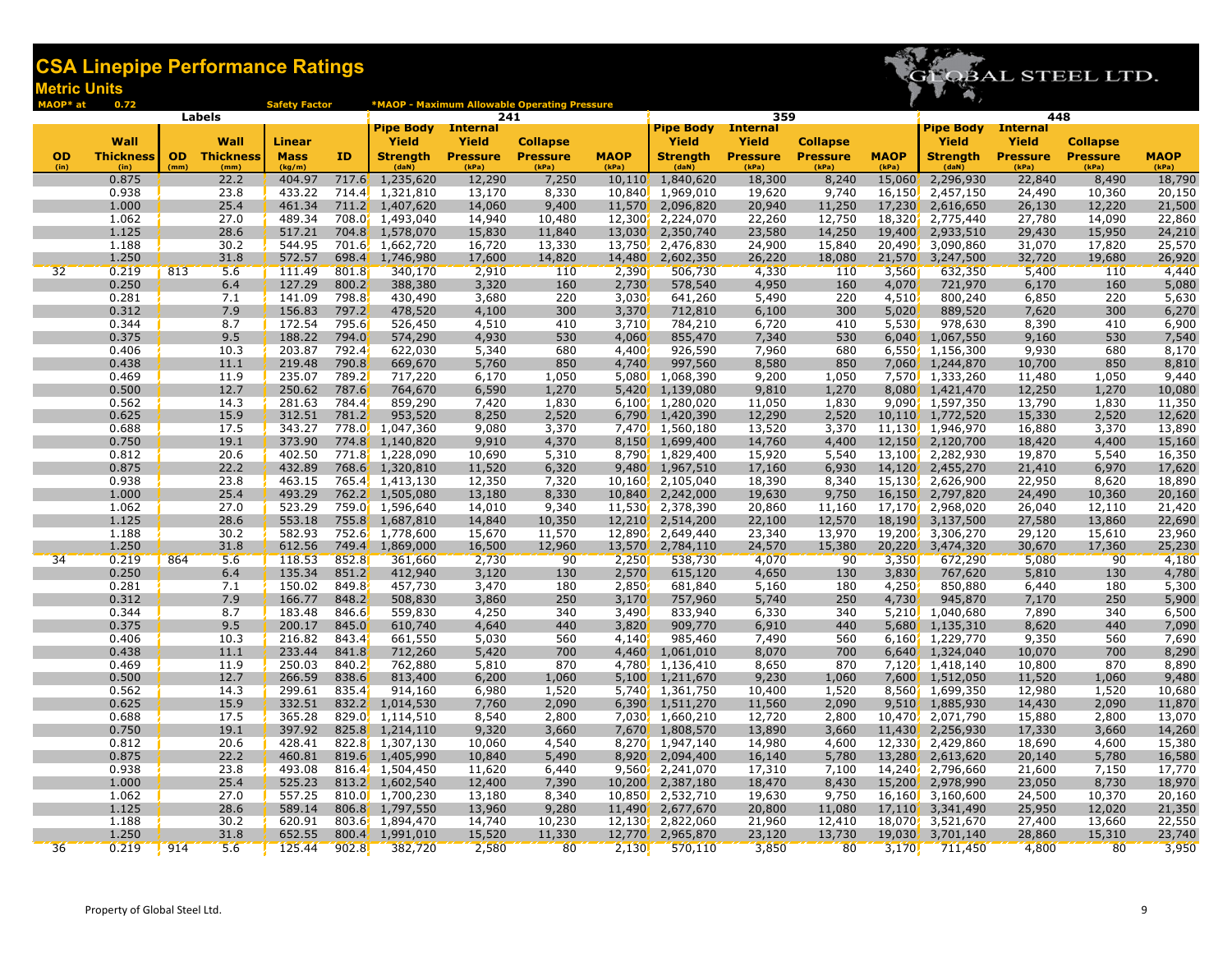

| MAOP* at  | 0.72             |      |                     | <b>Safety Factor</b> |        |                              |                  | *MAOP - Maximum Allowable Operating Pressure |             |                               |                        |                 |                  |                        |                        |                 |                  |
|-----------|------------------|------|---------------------|----------------------|--------|------------------------------|------------------|----------------------------------------------|-------------|-------------------------------|------------------------|-----------------|------------------|------------------------|------------------------|-----------------|------------------|
|           |                  |      | Labels              |                      |        | <b>Pipe Body</b> Internal    | 241              |                                              |             | <b>Pipe Body</b>              | 359<br><b>Internal</b> |                 |                  | <b>Pipe Body</b>       | 448<br><b>Internal</b> |                 |                  |
|           | Wall             |      | Wall                | Linear               |        | <b>Yield</b>                 | Yield            | <b>Collapse</b>                              |             | <b>Yield</b>                  | <b>Yield</b>           | <b>Collapse</b> |                  | Yield                  | Yield                  | <b>Collapse</b> |                  |
| <b>OD</b> | <b>Thickness</b> |      | <b>OD</b> Thickness | <b>Mass</b>          | ID     | <b>Strength</b>              | <b>Pressure</b>  | <b>Pressure</b>                              | <b>MAOP</b> | <b>Strength</b>               | <b>Pressure</b>        | <b>Pressure</b> | <b>MAOP</b>      | <b>Strength</b>        | <b>Pressure</b>        | <b>Pressure</b> | <b>MAOP</b>      |
| (in)      | (in)             | (mm) | (mm)                | (kg/m)               |        | (daN)                        | (kPa)            | (kPa)                                        | (kPa)       | (daN)                         | (kPa)                  | (kPa)           | (kPa)            | (daN)                  | (kPa)                  | (kPa)           | (kPa)            |
|           | 0.250            |      | 6.4                 | 143.23               | 901.2  | 437,010                      | 2,950            | 110                                          | 2,430       | 650,990                       | 4,400                  | 110             | 3,620            | 812,370                | 5,490                  | 110             | 4,520            |
|           | 0.281            |      | 7.1                 | 158.77               | 899.8  | 484,440                      | 3,280            | 150                                          | 2,700       | 721,630                       | 4,880                  | 150             | 4,020            | 900,530                | 6,090                  | 150             | 5,010            |
|           | 0.312            |      | 7.9                 | 176.51               | 898.2  | 538,550                      | 3,650            | 210                                          | 3,000       | 802,230                       | 5,430                  | 210             | 4,470            | 1,001,110              | 6,780                  | 210             | 5,580            |
|           | 0.344            |      | 8.7                 | 194.21               | 896.6  | 592,560                      | 4,010            | 280                                          | 3,300       | 882,690                       | 5,980                  | 280             | 4,920            | 1,101,520              | 7,460                  | 280             | 6,140            |
|           | 0.375            |      | 9.5                 | 211.88               | 895.0  | 646,470                      | 4,380            | 370                                          | 3,610       | 963,010                       | 6,530                  | 370             | 5,370            | 1,201,750              | 8,150                  | 370             | 6,710            |
|           | 0.406            |      | 10.3                | 229.52               | 893.4  | 700,290                      | 4,750            | 470                                          | 3,910       | $\overline{1,}043,180$        | 7,080                  | 470             | 5,830            | 1,301,790              | 8,840                  | 470             | 7,270            |
|           | 0.438            |      | 11.1                | 247.13               | 891.8  | 754,020                      | 5,120            | 590                                          | 4,210       | 1,123,210                     | 7,630                  | 590             | 6,280            | 1,401,660              | 9,520                  | 590             | 7,830            |
|           | 0.469            |      | 11.9                | 264.70               | 890.2  | 807,650                      | 5,490            | 730                                          |             | 4,520 1,203,090               | 8,180                  | 730             | 6,730            | 1,501,350              | 10,210                 | 730             | 8,400            |
|           | 0.500            |      | 12.7                | 282.25               | 888.6  | 861,180                      | 5,860            | 890                                          | 4,820       | 1,282,830                     | 8,730                  | 890             | 7,180            | 1,600,860              | 10,890                 | 890             | 8,960            |
|           | 0.562            |      | 14.3                | 317.24               | 885.4  | 967,950                      | 6,600            | 1,280                                        |             | 5,430, 1,441,880              | 9,830                  | 1,280           | 8,090            | 1,799,340              | 12,270                 | 1,280           | 10,090           |
|           | 0.625            |      | 15.9                | 352.11               | 882.2  | 1,074,340                    | 7,340            | 1,770                                        | 6,040       | 1,600,360                     | 10,930                 | 1,770           |                  | 8,990, 1,997,110       | 13,640                 | 1,770           | 11,220           |
|           | 0.688            |      | 17.5                | 386.85               |        | 879.0 1,180,340              | 8,080            | 2,360                                        |             | 6,640 1,758,270               | 12,030                 | 2,360           | 9,900            | 2,194,160              | 15,010                 | 2,360           | 12,350           |
|           | 0.750            |      | 19.1                | 421.47               |        | 875.8 1,285,960              | 8,810            | 3,080                                        | 7,250       | 1,915,600                     | 13,130                 | 3,080           | 10,800           | 2,390,500              | 16,380                 | 3,080           | 13,480           |
|           | 0.812            |      | 20.6                | 453.81               |        | 872.8 1,384,630              | 9,510            | 3,880                                        | 7,820       | 2,062,580                     | 14,160                 | 3,880           | 11,650           | 2,573,910              | 17,670                 | 3,880           | 14,540           |
|           | 0.875            |      | 22.2                | 488.18               | 869.6  | 1,489,500                    | 10,240           | 4,770                                        | 8,430       | 2,218,800                     | 15,260                 | 4,870           | 12,560           | 2,768,860              | 19,040                 | 4,870           | 15,670           |
|           | 0.938<br>1.000   |      | 23.8                | 522.43<br>556.54     |        | 866.4 1,593,980              | 10,980           | 5,670                                        |             | 9,040 2,374,440               | 16,360                 | 6,030           | 13,460           | 2,963,090              | 20,410                 | 6,030           | 16,800           |
|           | 1.062            |      | 25.4<br>27.0        | 590.54               |        | 863.2 1,698,080              | 11,720           | 6,560                                        | 9,640'      | 2,529,510                     | 17,460                 | 7,280           | 14,370           | 3,156,610              | 21,790                 | 7,350<br>8,850  | 17,930           |
|           | 1.125            |      | 28.6                | 624.40               | 856.8  | 860.0 1,801,800<br>1,905,130 | 12,460<br>13,200 | 7,460<br>8,360                               | 10,860      | 10,250 2,684,010<br>2,837,930 | 18,560<br>19,660       | 8,530<br>9,780  | 15,270<br>16,180 | 3,349,410<br>3,541,490 | 23,160                 | 10,410          | 19,060<br>20,190 |
|           | 1.188            |      | 30.2                | 658.14               |        | 853.6 2,008,080              | 13,940           | 9,250                                        |             | 11,470 2,991,280              | 20,760                 | 11,040          | 17,080           | 3,732,860              | 24,530<br>25,900       | 11,960          | 21,320           |
|           | 1.250            |      | 31.8                | 691.76               | 850.4  | 2,110,640                    | 14,670           | 10,150                                       | 12,070      | 3,144,060                     | 21,860                 | 12,290          | 17,990           | 3,923,510              | 27,280                 | 13,520          | 22,450           |
|           | 1.500            |      | 38.1                | 822.88               |        | 837.8 2,510,720              | 17,580           | 14,780                                       |             | 14,470 3,740,040              | 26,190                 | 18,030          | 21,550           | 4,667,240              | 32,680                 | 19,640          | 26,890           |
| 38        | 0.250            | 965  | 6.4                 | 151.28               | 952.2  | 461,570                      | 2,800            | <b>100</b>                                   | 2,300       | 687,570                       | 4,170                  | 100             | 3,430            | 858,020                | 5,200                  | 100             | 4,280            |
|           | 0.281            |      | 7.1                 | 167.70               | 950.8  | 511,680                      | 3,100            | 130                                          | 2,550       | 762,210                       | 4,620                  | 130             | 3,800            | 951,170                | 5,770                  | 130             | 4,750            |
|           | 0.312            |      | 7.9                 | 186.44               | 949.2  | 568,860                      | 3,450            | 180                                          | 2,840       | 847,390                       | 5,140                  | 180             | 4,230            | 1,057,460              | 6,420                  | 180             | 5,280            |
|           | 0.344            |      | 8.7                 | 205.15               | 947.6  | 625,940                      | 3,800            | 240                                          | 3,130       | 932,420                       | 5,660                  | 240             | 4,660            | 1,163,570              | 7,070                  | 240             | 5,820            |
|           | 0.375            |      | 9.5                 | 223.83               | 946.0  | 682,930                      | 4,150            | 320                                          | 3,420       | 1,017,300                     | 6,180                  | 320             | 5,090            | 1,269,510              | 7,720                  | 320             | 6,350            |
|           | 0.406            |      | 10.3                | 242.47               | 944.4  | 739,820                      | 4,500            | 400                                          | 3,700       | 1,102,050                     | 6,710                  | 400             | 5,520            | 1,375,260              | 8,370                  | 400             | 6,890            |
|           | 0.438            |      | 11.1                | 261.09               | 942.8  | 796,610                      | 4,850            | 500                                          | 3,990       | 1,186,650                     | 7,230                  | 500             | 5,950            | 1,480,830              | 9,020                  | 500             | 7,420            |
|           | 0.469            |      | 11.9                | 279.67               | 941.2  | 853,310                      | 5,200            | 620                                          |             | 4,280 1,271,110               | 7,750                  | 620             | 6,370            | 1,586,230              | 9,670                  | 620             | 7,960            |
|           | 0.500            |      | 12.7                | 298.22               | 939.6  | 909,910                      | 5,550            | 760                                          | 4,570       | 1,355,420                     | 8,270                  | 760             | 6,800            | 1,691,440              | 10,320                 | 760             | 8,490            |
|           | 0.562            |      | 14.3                | 335.23               | 936.4' | 1,022,820                    | 6,250            | 1,090                                        |             | 5,140, 1,523,620              | 9,310                  | 1,090           | 7,660            | 1,901,340              | 11,620                 | 1,090           | 9,560            |
|           | 0.625            |      | 15.9                | 372.11               | 933.2  | 1,135,350                    | 6,950            | 1,500                                        | 5,720       | 1,691,240                     | 10,350                 | 1,500           |                  | 8,520 2,110,520        | 12,920                 | 1,500           | 10,630           |
|           | 0.688            |      | 17.5                | 408.86               |        | 930.0 1,247,490              | 7,650            | 2,000                                        |             | 6,290 1,858,290               | 11,390                 | 2,000           | 9,370            | 2,318,980              | 14,220                 | 2,000           | 11,700           |
|           | 0.750            |      | 19.1                | 445.49               |        | 926.8 1,359,250              | 8,350            | 2,610                                        | 6,870       | 2,024,770                     | 12,430                 | 2,610           | 10,230           | 2,526,730              | 15,520                 | 2,610           | 12,770           |
|           | 0.812            |      | 20.6                | 479.71               |        | 923.8 1,463,670              | 9,000            | 3,290                                        |             | 7,410 2,180,320               | 13,410                 | 3,290           | 11,040           | 2,720,840              | 16,740                 | 3,290           | 13,770           |
|           | 0.875            |      | 22.2                | 516.10               | 920.67 | 1,574,680                    | 9,700            | 4,120                                        | 7,980       | 2,345,680                     | 14,450                 | 4,130           | 11,890           | 2,927,200              | 18,040                 | 4,130           | 14,840           |
|           | 0.938            |      | 23.8                | 552.36               |        | $917.4$ , 1,685,300          | 10,400           | 4,960                                        |             | 8,560 2,510,470               | 15,490                 | 5,100           | 12,750           | 3,132,850              | 19,340                 | 5,100           | 15,910           |
|           | 1.000            |      | 25.4                | 588.49               |        | 914.2 1,795,540              | 11,100           | 5,810                                        | 9,130       | 2,674,690                     | 16,540                 | 6,230           | 13,610           | 3,337,770              | 20,640                 | 6,230           | 16,980           |
|           | 1.062            |      | 27.0                | 624.49               |        | 911.0 1,905,400              | 11,800           | 6,660                                        |             | 9,710 2,838,330               | 17,580                 | 7,410           | 14,460           | 3,541,990              | 21,940                 | 7,500           | 18,050           |
|           | 1.125            |      | 28.6                | 660.37               |        | 907.8 2,014,870              | 12,500           | 7,510                                        | 10,290      | 3,001,400                     | 18,620                 | 8,600           | 15,320           | 3,745,480              | 23,240                 | 8,940           | 19,120           |
|           | 1.188            |      | 30.2                | 696.12               |        | $904.6$ , 2,123,950          | 13,200           | 8,360                                        |             | 10,860 3,163,900              | 19,660                 | 9,790           | 16,180           | 3,948,260              | 24,540                 | 10,410          | 20,190           |
|           | 1.250            |      | 31.8                | 731.75               | 901.4  | 2,232,650                    | 13,900           | 9,210                                        | 11,440      | 3,325,820                     | 20,700                 | 10,970          | 17,040           | 4,150,330              | 25,840                 | 11,880          | 21,260           |
|           | 1.500            |      | 38.1                | 870.80               |        | 888.8 2,656,910              | 16,650           | 13,220                                       |             | 13,700 3,957,810              | 24,800                 | 15,670          |                  | 20,410 4,938,990       | 30,950                 | 17,680          | 25,470           |
| 40        | 0.250            | 1016 | 6.4                 | 159.33 1,003.2       |        | 486,130                      | 2,660            | 80                                           | 2,190       | 724,150                       | 3,960                  | 80              | 3,260            | 903,670                | 4,940                  | 80              | 4,060            |
|           | 0.281            |      | 7.1                 | 176.63 1,001.8       |        | 538,920                      | 2,950            | 110                                          | 2,430       | 802,790                       | 4,390                  | 110             | 3,610            | 1,001,810              | 5,480                  | 110             | 4,510            |
|           | 0.312            |      | 7.9                 | 196.38 1,000.2       |        | 599,170                      | 3,280            | 150                                          | 2,700       | 892,540                       | 4,890                  | 150             | 4,020            | 1,113,810              | 6,100                  | 150             | 5,020            |
|           | 0.344            |      | 8.7                 | 216.09               | 998.6  | 659,320                      | 3,610            | 210                                          | 2,970       | 982,140                       | 5,380                  | 210             | 4.430            | 1,225,630              | 6,710                  | 210             | 5,520            |
|           | 0.375            |      | 9.5                 | 235.77               | 997.0  | 719,380                      | 3,940            | 270                                          | 3,240'      | 1,071,600                     | 5,870                  | 270             | 4,830            | 1,337,270              | 7,330                  | 270             | 6,030            |
|           | 0.406            |      | 10.3                | 255.43               | 995.4  | 779,340                      | 4,280            | 340                                          | 3,520       | 1,160,920                     | 6,370                  | 340             | 5.240%           | 1,448,730              | 7,950                  | 340             | 6,540            |
|           | 0.438            |      | 11.1                | 275.05               | 993.8  | 839,200                      | 4,610            | 430                                          | 3,790       | 1,250,090                     | 6,860                  | 430             | 5,650            | 1,560,010              | 8,570                  | 430             | 7,050            |
|           | 0.469            |      | 11.9                | 294.63               | 992.2  | 898,970                      | 4,940            | 530                                          |             | 4,060 1,339,120               | 7,360                  | 530             |                  | 6,050 1,671,110        | 9,180                  | 530             | 7,560            |
|           | 0.500            |      | 12.7                | 314.19               | 990.6  | 958,640                      | 5,270            | 650                                          | 4,340       | 1,428,010                     | 7,850                  | 650             |                  | 6,460 1,782,030        | 9,800                  | 650             | 8,060            |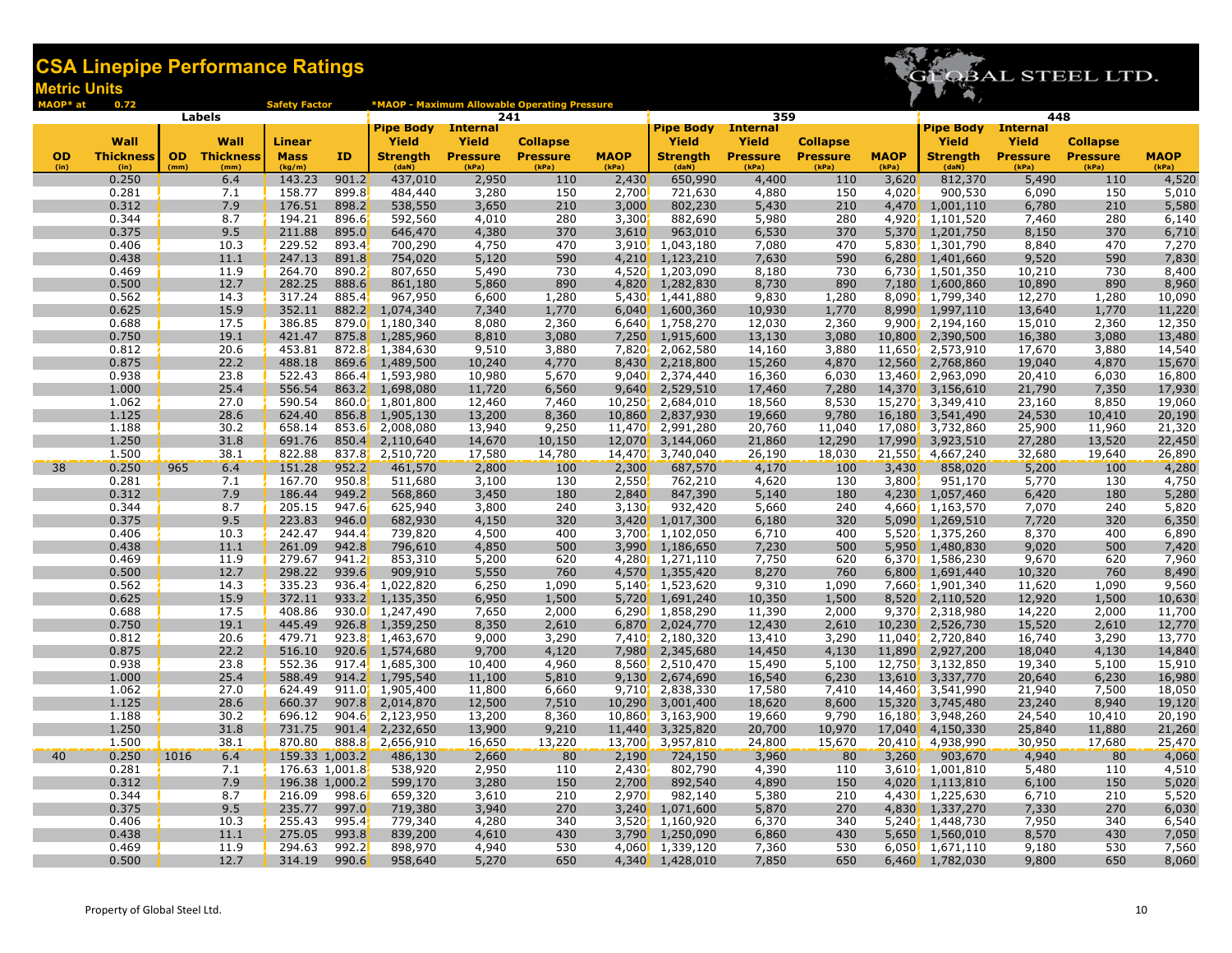

| MAOP* at  | 0.72             |      |                     | <b>Safety Factor</b> |                  |                                                      |                  | *MAOP - Maximum Allowable Operating Pressure |              |                                           |                  |                 |                  |                                |                  |                 |                  |
|-----------|------------------|------|---------------------|----------------------|------------------|------------------------------------------------------|------------------|----------------------------------------------|--------------|-------------------------------------------|------------------|-----------------|------------------|--------------------------------|------------------|-----------------|------------------|
|           |                  |      | Labels              |                      |                  | <b>Pipe Body</b>                                     | <b>Internal</b>  | 241                                          |              | <b>Pipe Body Internal</b>                 | 359              |                 |                  | <b>Pipe Body</b>               | <b>Internal</b>  | 448             |                  |
|           | Wall             |      | Wall                | <b>Linear</b>        |                  | Yield                                                | Yield            | <b>Collapse</b>                              |              | Yield                                     | Yield            | <b>Collapse</b> |                  | Yield                          | Yield            | <b>Collapse</b> |                  |
| <b>OD</b> | <b>Thickness</b> |      | <b>OD</b> Thickness | <b>Mass</b>          | ID               | <b>Strength</b>                                      | <b>Pressure</b>  | <b>Pressure</b>                              | <b>MAOP</b>  | <b>Strength</b>                           | <b>Pressure</b>  | <b>Pressure</b> | <b>MAOP</b>      | <b>Strength</b>                | <b>Pressure</b>  | <b>Pressure</b> | <b>MAOP</b>      |
| (in)      | (in)             | (mm) | (mm)                | (kg/m)               |                  | (daN)                                                | (kPa)            | (kPa)                                        | (kPa)        | (daN)                                     | (kPa)            | (kPa)           | (kPa)            | (daN)                          | (kPa)            | (kPa)           | (kPa)            |
|           | 0.562            |      | 14.3                | 353.21               | 987.4            | 1,077,690                                            | 5,940            | 930                                          |              | 4,880, 1,605,350                          | 8,840            | 930             | 7,280            | 2,003,340                      | 11,030           | 930             | 9,080            |
|           | 0.625            |      | 15.9                | 392.10               |                  | 984.2, 1,196,350                                     | 6,600            | 1,280                                        |              | 5,430 1,782,120                           | 9,830            | 1,280           | 8,090            | 2,223,930                      | 12,270           | 1,280           | 10,100           |
|           | 0.688            |      | 17.5                | 430.87               |                  | 981.0 1,314,640                                      | 7,260            | 1,710                                        |              | 5,980 1,958,320                           | 10,820           | 1,710           | 8,900            | 2,443,800                      | 13,500           | 1,710           | 11,110           |
|           | 0.750            |      | 19.1                | 469.51               |                  | $977.8$ , 1,432,530                                  | 7,930            | 2,230                                        |              | $6,520$ 2,133,940                         | 11,810           | 2,230           | 9,720            | 2,662,960                      | 14,740           | 2,230           | 12,130           |
|           | 0.812            |      | 20.6                | 505.62               |                  | 974.8 1,542,710                                      | 8,550            | 2,810                                        |              | 7,040 2,298,060                           | 12,740           | 2,810           | 10,480           | 2,867,780                      | 15,900           | 2,810           | 13,080           |
|           | 0.875            |      | 22.2                | 544.02               |                  | 971.6 1,659,860                                      | 9,220            | 3,530                                        |              | 7,580 2,472,570                           | 13,730           | 3,530           | 11,300           | 3,085,550                      | 17,130           | 3,530           | 14,100           |
|           | 0.938            |      | 23.8                | 582.29               |                  | 968.4 1,776,620                                      | 9,880            | 4,330                                        |              | 8,130 2,646,510                           | 14,720           | 4,360           |                  | 12,110 3,302,600               | 18,370           | 4,360           | 15,110           |
|           | 1.000            |      | 25.4                | 620.43               |                  | 965.2 1,893,000                                      | 10,540           | 5,140                                        |              | 8,680 2,819,870                           | 15,710           | 5,320           | 12,920           | 3,518,940                      | 19,600           | 5,320           | 16,130           |
|           | 1.062            |      | 27.0                | 658.44               |                  | 962.0 2,009,000                                      | 11,210           | 5,940                                        |              | $9,220$ , 2,992,660                       | 16,700           | 6,410           | 13,740           | 3,734,570                      | 20,830           | 6,410           | 17,140           |
|           | 1.125<br>1.188   |      | 28.6<br>30.2        | 696.34<br>734.10     |                  | $958.8$ , 2,124,610<br>955.6 2,239,830               | 11,870<br>12,540 | 6,750<br>7,550                               |              | $9,770$ , $3,164,870$<br>10,320 3,336,510 | 17,680<br>18,670 | 7,530<br>8,660  | 14,550<br>15,370 | 3,949,480<br>4,163,670         | 22,070           | 7,640<br>9,020  | 18,160<br>19,180 |
|           | 1.250            |      | 31.8                | 771.74               | 952.4            | 2,354,670                                            | 13,200           | 8,360                                        | 10,860       | 3,507,580                                 | 19,660           | 9,790           | 16,180           | 4,377,140                      | 23,300<br>24,540 | 10,420          | 20,190           |
|           | 1.500            |      | 38.1                | 918.71               |                  | 939.8 2,803,100                                      | 15,820           | 11,820                                       |              | 13,010 4,175,570                          | 23,560           | 14,230          | 19,390           | 5,210,740                      | 29,400           | 15,920          | 24,190           |
| 42        | 0.250            | 1067 | 6.4                 |                      | 167.38 1,054.2   | 510,680                                              | 2,530            | 70                                           | 2,080        | 760,730                                   | 3,770            | 70              | 3,100            | 949,320                        | 4,700            | 70              | 3,870            |
|           | 0.281            |      | 7.1                 |                      | 185.56 1,052.8   | 566,160                                              | 2,810            | 100                                          | 2,310        | 843,370                                   | 4,180            | 100             | 3,440            | 1,052,460                      | 5,220            | 100             | 4,290            |
|           | 0.344            |      | 8.7                 |                      | 227.03 1,049.6   | 692,700                                              | 3,440            | 180                                          | <b>2,830</b> | 1,031,870                                 | 5,120            | 180             | 4,220            | 1,287,680                      | 6,390            | 180             | 5,260            |
|           | 0.375            |      | 9.5                 |                      | 247.72 1,048.0   | 755,830                                              | 3,760            | 230                                          |              | 3,090 1,125,900                           | 5,590            | 230             | 4,600            | 1,405,030                      | 6,980            | 230             | 5,740            |
|           | 0.406            |      | 10.3                |                      | 268.38 1,046.4   | 818,860                                              | 4,070            | 300                                          |              | 3,350 1,219,790                           | 6,060            | 300             | 4,990            | 1,522,190                      | 7,570            | 300             | 6,230            |
|           | 0.438            |      | 11.1                |                      | 289.00 1,044.8   | 881,790                                              | 4,390            | 370                                          |              | 3,610, 1,313,540                          | 6,540            | 370             | 5,380            | 1,639,180                      | 8,160            | 370             | 6,710            |
|           | 0.469            |      | 11.9                |                      | 309.60 1,043.2   | 944,630                                              | 4,700            | 460                                          |              | 3,870 1,407,140                           | 7,010            | 460             | 5,770            | 1,755,990                      | 8,740            | 460             | 7,190            |
|           | 0.500            |      | 12.7                |                      |                  | 330.16 1,041.6 1,007,370                             | 5,020            | 560                                          |              | 4,130 1,500,600                           | 7,480            | 560             |                  | 6,150 1,872,610                | 9,330            | 560             | 7,680            |
|           | 0.562            |      | 14.3                |                      |                  | 371.19 1,038.4 1,132,560                             | 5,650            | 800                                          |              | 4,650 1,687,090                           | 8,420            | 800             | 6,930'           | 2,105,330                      | 10,510           | 800             | 8,650            |
|           | 0.625            |      | 15.9                |                      |                  | 412.10 1,035.2, 1,257,360                            | 6,280            | 1,100                                        |              | 5,170 1,873,000                           | 9,360            | 1,100           | 7,700            | 2,337,340                      | 11,680           | 1,100           | 9,610            |
|           | 0.688            |      | 17.5                |                      |                  | 452.88 1,032.0 1,381,780                             | 6,920            | 1,480                                        |              | 5,690 2,058,340                           | 10,300           | 1,480           | 8,480            | 2,568,630                      | 12,860           | 1,480           | 10,580           |
|           | 0.750            |      | 19.1                |                      |                  | 493.53 1,028.8 1,505,820                             | 7,550            | 1,930                                        |              | $6,210$ , $2,243,110$                     | 11,250           | 1,930           | 9,250            | 2,799,200                      | 14,030           | 1,930           | 11,550           |
|           | 0.812            |      | 20.6                |                      |                  | 531.53 1,025.8 1,621,750                             | 8,140            | 2,420                                        |              | 6,700 2,415,800                           | 12,130           | 2,420           | 9,980            | 3,014,710                      | 15,140           | 2,420           | 12,450           |
|           | 0.875            |      | 22.2                |                      |                  | 571.93 1,022.6 1,745,040                             | 8,770            | 3,040                                        |              | 7,220 2,599,460                           | 13,070           | 3,040           | 10,760           | 3,243,890                      | 16,310           | 3,040           | 13,420           |
|           | 0.938            |      | 23.8<br>25.4        |                      |                  | 612.22 1,019.4, 1,867,940                            | 9,410            | 3,760                                        |              | 7,740 2,782,540                           | 14,010           | 3,760           | 11,530           | 3,472,360                      | 17,490           | 3,760           | 14,390           |
|           | 1.000<br>1.062   |      | 27.0                |                      |                  | 652.37 1,016.2 1,990,460<br>692.40 1,013.0 2,112,600 | 10,040<br>10,670 | 4,530<br>5,290                               |              | 8,260, 2,965,050<br>8,780 3,146,980       | 14,960<br>15,900 | 4,580<br>5,520  | 13,080           | 12,310, 3,700,110<br>3,927,150 | 18,660<br>19,840 | 4,580<br>5,520  | 15,360<br>16,320 |
|           | 1.125            |      | 28.6                |                      |                  | 732.30 1,009.8 2,234,340                             | 11,300           | 6,060                                        |              | $9,300$ , $3,328,340$                     | 16,840           | 6,570           | 13,860           | 4,153,470                      | 21,010           | 6,580           | 17,290           |
|           | 1.188            |      | 30.2                |                      |                  | 772.08 1,006.6 2,355,710                             | 11,940           | 6,830                                        |              | 9,820 3,509,120                           | 17,780           | 7,650           | 14,630           | 4,379,070                      | 22,190           | 7,770           | 18,260           |
|           | 1.250            |      | 31.8                |                      |                  | 811.73 1,003.4, 2,476,680                            | 12,570           | 7,590                                        |              | 10,340 3,689,340                          | 18,720           | 8,720           | 15,410           | 4,603,960                      | 23,370           | 9,090           | 19,230           |
|           | 1.500            |      | 38.1                |                      | $966.62$ $990.8$ | 2,949,290                                            | 15,060           | 10,620                                       | 12,390       | 4,393,340                                 | 22,430           | 12,940          | 18,460           | 5,482,500                      | 27,990           | 14,330          | 23,040           |
| 44        | 0.250            | 1118 | 6.4                 |                      | 175.42 1,105.2   | 535,240                                              | 2,410            | 60                                           | 1,990        | 797,310                                   | 3,600            | 60              | 2,960            | 994,970                        | 4,490            | 60              | 3,690            |
|           | 0.281            |      | 7.1                 |                      | 194.49 1,103.8   | 593,410                                              | 2,680            | 80                                           | 2,200        | 883,950                                   | 3,990            | 80              | 3,280            | 1,103,100                      | 4,980            | 80              | 4,100            |
|           | 0.312            |      | 7.9                 |                      | 216.25 1,102.2   | 659,790                                              | 2,980            | 120                                          | 2,450        | 982,850                                   | 4,440            | 120             | 3,650            | 1,226,510                      | 5,540            | 120             | 4,560            |
|           | 0.344            |      | 8.7                 |                      | 237.97 1,100.6   | 726,090                                              | 3,280            | 150                                          | 2,700        | 1,081,600                                 | 4,890            | 150             | 4,020            | 1,349,740                      | 6,100            | 150             | 5,020            |
|           | 0.375            |      | 9.5                 |                      | 259.67 1,099.0   | 792,280                                              | 3,580            | 200                                          |              | 2,950 1,180,200                           | 5,340            | 200             | 4,390            | 1,472,790                      | 6,660            | 200             | 5,480            |
|           | 0.406            |      | 10.3                |                      | 281.33 1,097.4   | 858,380                                              | 3,890            | 260                                          |              | 3,200 1,278,660                           | 5,790            | 260             | 4,760            | 1,595,660                      | 7,220            | 260             | 5,940            |
|           | 0.438            |      | 11.1                |                      | 302.96 1,095.8   | 924,380                                              | 4,190            | 320                                          |              | 3,450 1,376,980                           | 6,240            | 320             | 5,130            | 1,718,350                      | 7,780            | 320             | 6,410            |
|           | 0.469            |      | 11.9                |                      | 324.56 1,094.2   | 990,290                                              | 4,490            | 400                                          |              | 3,690 1,475,160                           | 6,690            | 400             | 5,500            | 1,840,860                      | 8,340            | 400             | 6,870            |
|           | 0.500            |      | 12.7                |                      |                  | 346.13 1,092.6 1,056,100                             | 4,790            | 490                                          |              | 3,940, 1,573,190                          | 7,140            | 490             | 5,870            | 1,963,200                      | 8,910            | 490             | 7,330            |
|           | 0.562            |      | 14.3                |                      | 389.18 1,089.4   | 1,187,430                                            | 5,390            | 700                                          |              | 4,440 1,768,820                           | 8,040            | 700             | 6,610            | 2,207,330                      | 10,030           | 700             | 8,250            |
|           | 0.625            |      | 15.9                |                      |                  | 432.09 1,086.2 1,318,370                             | 6,000            | 960                                          |              | 4,940 1,963,880                           | 8,930            | 960             | 7,350            | 2,450,750                      | 11,150           | 960             | 9,170            |
|           | 0.688            |      | 17.5                |                      |                  | 474.88 1,083.0 1,448,930                             | 6,600            | 1,280                                        |              | 5,430 2,158,360                           | 9,830            | 1,280           | 8,090            | 2,693,450                      | 12,270           | 1,280           | 10,100           |
|           | 0.750<br>0.812   |      | 19.1<br>20.6        |                      |                  | 517.55 1,079.8 1,579,100                             | 7,210<br>7,770   | 1,670                                        |              | 5,930 2,352,280                           | 10,730<br>11,580 | 1,670<br>2,100  | 8,830            | 2,935,430<br>3,161,640         | 13,390           | 1,670<br>2,100  | 11,020<br>11,890 |
|           | 0.875            |      | 22.2                |                      |                  | 557.43 1,076.8 1,700,790<br>599.85 1,073.6 1,830,220 | 8,370            | 2,100<br>2,640                               |              | $6,390$ 2,533,550<br>6,890 2,726,350      | 12,480           | 2,640           | 9,530<br>10,270  | 3,402,240                      | 14,450<br>15,570 | 2,640           | 12,810           |
|           | 0.938            |      | 23.8                |                      |                  | 642.14 1,070.4 1,959,260                             | 8,980            | 3,260                                        | 7,390        | 2,918,570                                 | 13,370           | 3,260           | 11,010           | 3,642,120                      | 16,690           | 3,260           | 13,730           |
|           | 1.000            |      | 25.4                |                      |                  | 684.31 1,067.2, 2,087,920                            | 9,580            | 3,970                                        |              | 7,880 3,110,220                           | 14,270           | 3,970           | 11,740           | 3,881,280                      | 17,810           | 3,970           | 14,660           |
|           | 1.062            |      | 27.0                |                      |                  | 726.35 1,064.0 2,216,190                             | 10,190           | 4,700                                        |              | 8,380, 3,301,300                          | 15,170           | 4,790           | 12,480           | 4,119,730                      | 18,930           | 4,790           | 15,580           |
|           | 1.125            |      | 28.6                |                      |                  | 768.27 1,060.8 2,344,080                             | 10,790           | 5,430                                        |              | 8,880 3,491,810                           | 16,070           | 5,710           |                  | 13,220 4,357,460               | 20,060           | 5,710           | 16,500           |
|           |                  |      |                     |                      |                  |                                                      |                  |                                              |              |                                           |                  |                 |                  |                                |                  |                 |                  |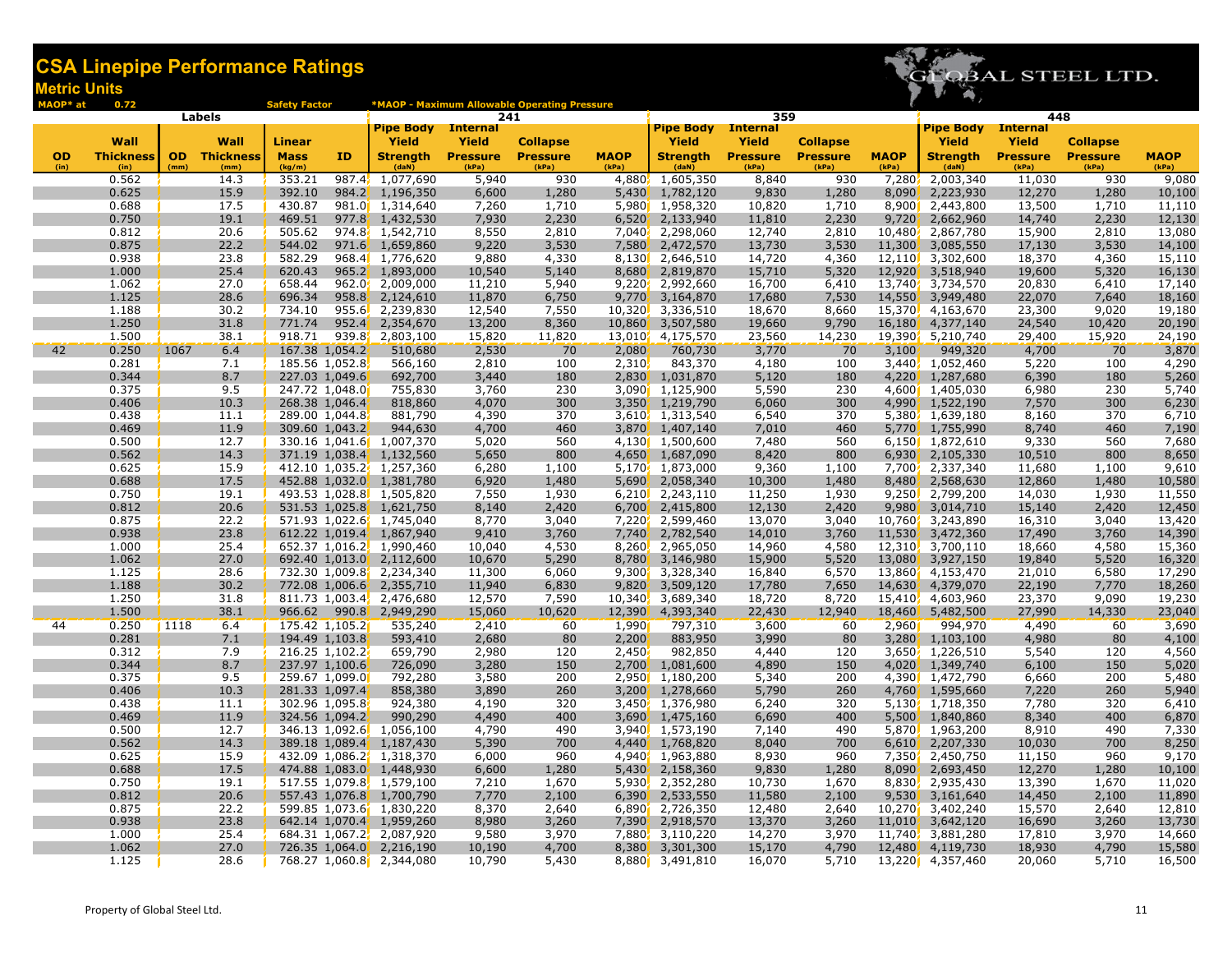#### etric Units CSA Linepipe Performance Ratings



Internal Yield

Collapse

Pipe Body Yield

 $D^*$  at 0.72 **Labels** Safety Factor \*MAOP - Maximum Allowable Operating Pressure OD Wall Thickness| OD Wall Thickness Linear Mass ID Pipe Body Yield Strength Internal Labels 241 359 448 Yield Pressure Collapse Pressure MAOP Pipe Body Internal **Yield** 

| <b>OD</b><br>(in) | <b>Thickness</b><br>(in) | <b>OD</b><br>(mm) | <b>Thickness</b><br>(mm) | Mass<br>(kg/m) | ID                            | <b>Strength</b><br>(daN)                             | <b>Pressure</b><br>(kPa) | <b>Pressure</b><br>(kPa) | <b>MAOP</b><br>(kPa) | <b>Strength</b><br>(daN)              | <b>Pressure</b><br>(kPa) | <b>Pressure</b><br>(kPa) | <b>MAOP</b><br>(kPa) | <b>Strength</b><br>(daN) | <b>Pressure</b><br>(kPa) | <b>Pressure</b><br>(kPa) | <b>MAOP</b><br>(kPa) |
|-------------------|--------------------------|-------------------|--------------------------|----------------|-------------------------------|------------------------------------------------------|--------------------------|--------------------------|----------------------|---------------------------------------|--------------------------|--------------------------|----------------------|--------------------------|--------------------------|--------------------------|----------------------|
|                   | 1.188                    |                   | 30.2                     |                | 810.06 1,057.6                | 2,471,580                                            | 11,390                   | 6,170                    | 9,370                | 3,681,740                             | 16,970                   | 6,720                    | 13,960               | 4,594,480                | 21,180                   | 6,740                    | 17,430               |
|                   | 1.250                    |                   | 31.8                     |                |                               | 851.72 1,054.4 2,598,700                             | 12,000                   | 6,900                    |                      | 9,870 3,871,090                       | 17,870                   | 7,750                    | 14,700               | 4,830,780                | 22,300                   | 7,890                    | 18,350               |
|                   | 1.500                    |                   | 38.1                     |                | 1,014.54 1,041.8              | 3,095,480                                            | 14,370                   | 9,780                    | 11,830               | 4,611,110                             | 21,410                   | 11,780                   | 17,620               | 5,754,250                | 26,720                   | 12,880                   | 21,980               |
| 46                | 0.250                    | 1168              | 6.4                      |                | 183.31 1,155.2 <mark>1</mark> | 559,310                                              | 2,310                    | 50                       | 1,900                | 833,170                               | 3,440                    | 50                       |                      | 2,830 1,039,720          | 4,300                    | 50                       | 3,530                |
|                   | 0.281                    |                   | 7.1                      |                | 203.24 1,153.8                | 620,120                                              | 2,560                    | 70                       | 2,110                | 923,740                               | 3,820                    | 70                       | 3,140                | 1,152,750                | 4,770                    | 70                       | 3,920                |
|                   | 0.312                    |                   | 7.9                      |                | 225.99 1,152.2                | 689,510                                              | 2,850                    | 100                      |                      | 2,350 1,027,120                       | 4,250                    | 100                      |                      | 3,500, 1,281,750         | 5,300                    | 100                      | 4,360                |
|                   | 0.344                    |                   | 8.7                      |                | 248.70 1,150.6                | 758,810                                              | 3,140                    | 140                      |                      | 2,580 1,130,350                       | 4,680                    | 140                      | 3,850                | 1,410,570                | 5,840                    | 140                      | 4,810                |
|                   | 0.375                    |                   | 9.5                      |                | 271.38 1,149.0                | 828,020                                              | 3,430                    | 180                      |                      | 2,820 1,233,440                       | 5,110                    | 180                      |                      | 4,200 1,539,220          | 6,380                    | 180                      | 5,250                |
|                   | 0.406                    |                   | 10.3                     |                | 294.03 1,147.4                | 897,120                                              | 3,720                    | 230                      |                      | 3,060 1,336,380                       | 5,540                    | 230                      | 4,560                | 1,667,680                | 6,910                    | 230                      | 5,690                |
|                   | 0.438                    |                   | 11.1                     |                | 316.65 1,145.8                | 966,140                                              | 4,010                    | 280                      |                      | 3.300 1.439.180                       | 5,970                    | 280                      |                      | 4,910, 1,795,970         | 7,450                    | 280                      | 6,130                |
|                   | 0.469                    |                   | 11.9                     |                | 339.24 1,144.2                | 1,035,050                                            | 4,300                    | 350                      |                      | 3,540, 1,541,840                      | 6,400                    | 350                      | 5,270                | 1,924,080                | 7,990                    | 350                      | 6,570                |
|                   | 0.500                    |                   | 12.7                     |                |                               | 361.79 1,142.6 1,103,870                             | 4,590                    | 430                      |                      | 3,770 1,644,350                       | 6,830                    | 430                      |                      | 5,620 2,052,010          | 8,520                    | 430                      | 7,010                |
|                   | 0.562                    |                   | 14.3                     |                |                               | 406.81 1,139.4 1,241,220                             | 5,160                    | 610                      | 4,250                | 1,848,950                             | 7,690                    | 610                      | 6,330                | 2,307,330                | 9,600                    | 610                      | 7,900                |
|                   | 0.625                    |                   | 15.9                     |                |                               | 451.70 1,136.2, 1,378,180                            | 5,740                    | 840                      |                      | 4,720 2,052,980                       | 8,550                    | 840                      | 7,040                | 2,561,930                | 10,670                   | 840                      | 8,780                |
|                   | 0.688                    |                   | 17.5                     |                |                               | 496.46 1,133.0 1,514,760                             | 6,320                    | 1,120                    |                      | $5,200$ , 2,256,430                   | 9,410                    | 1,120                    | 7,750                | 2,815,820                | 11,750                   | 1,120                    | 9,670                |
|                   | 0.750                    |                   | 19.1                     |                |                               | 541.10 1,129.8 1,650,950                             | 6,900                    | 1,460                    |                      | 5,680 2,459,300                       | 10,270                   | 1,460                    | 8,450                | 3,068,990                | 12,820                   | 1,460                    | 10,550               |
|                   | 0.812                    |                   | 20.6                     |                |                               | 582.83 1,126.8 1,778,290                             | 7,440                    | 1,840                    | 6,120                | 2,648,980                             | 11,080                   | 1,840                    | 9,120                | 3,305,690                | 13,830                   | 1,840                    | 11,380               |
|                   | 0.875                    |                   | 22.2                     |                |                               | 627.22 1,123.6 1,913,730                             | 8,020                    | 2,310                    |                      | 6,600 2,850,750                       | 11,940                   | 2,310                    | 9,830                | 3,557,480                | 14,900                   | 2,310                    | 12,260               |
|                   | 0.938                    |                   | 23.8                     |                |                               | 671.49 1,120.4 2,048,790                             | 8,590                    | 2,850                    | 7,070                | 3,051,940                             | 12,800                   | 2,850                    | 10,530               | 3,808,550                | 15,980                   | 2,850                    | 13,150               |
|                   | 1.000                    |                   | 25.4                     |                |                               | 715.63 1,117.2 2,183,470                             | 9,170                    | 3,480                    |                      | 7,550, 3,252,560                      | 13,660                   | 3,480                    | 11,240               | 4,058,900                | 17,050                   | 3,480                    | 14,030               |
|                   | 1.062                    |                   | 27.0                     |                |                               | 759.64 1,114.0 2,317,760                             | 9,750                    | 4,170                    | 8,020                | 3,452,600                             | 14,520                   | 4,190                    | 11,950               | 4,308,540                | 18,120                   | 4,190                    | 14,910               |
|                   | 1.125                    |                   | 28.6                     |                |                               | 803.53 1,110.8 2,451,670                             | 10,330                   | 4,870                    |                      | 8,500 3,652,070                       | 15,380                   | 4,990                    |                      | 12,660 4,557,460         | 19,200                   | 4,990                    | 15,800               |
|                   | 1.188                    |                   | 30.2                     |                |                               | 847.29 1,107.6 2,585,190                             | 10,900                   | 5,580                    |                      | 8,970 3,850,970                       | 16,240                   | 5,900                    | 13,370               | 4,805,660                | 20,270                   | 5,900                    | 16,680               |
|                   | 1.250                    |                   | 31.8                     |                | 890.93 1,104.4                | 2,718,320                                            | 11,480                   | 6,280                    |                      | 9,450, 4,049,290                      | 17,100                   | 6,870                    | 14,070               | 5,053,150                | 21,350                   | 6,900                    | 17,560               |
|                   | 1.500                    |                   | 38.1                     |                | $1,061.51$ $1,091.8$          | 3,238,800                                            | 13,760                   | 9,040                    |                      | 11,320 4,824,600                      | 20,490                   | 10,730                   | 16,860               | 6,020,680                | 25,570                   | 11,590                   | 21,040               |
| 48                | 0.250                    | 1219              | 6.4                      |                | 191.36 1,206.2                | 583,870                                              | 2,210                    | 50                       | 1,820                | 869,750                               | 3,300                    | 50                       |                      | 2,710 1,085,370          | 4,120                    | 50                       | 3,390                |
|                   | 0.281                    |                   | 7.1                      |                | 212.17 1,204.8                | 647,360                                              | 2,460                    | 60                       | 2,020                | 964,320                               | 3,660                    | 60                       | 3,010                | 1,203,390                | 4,570                    | 60                       | 3,760                |
|                   | 0.312                    |                   | 7.9                      |                | 235.92 1,203.2                | 719,820                                              | 2,730                    | 90                       |                      | 2,250, 1,072,270                      | 4,070                    | 90                       |                      | 3,350, 1,338,100         | 5,080                    | 90                       | 4,180                |
|                   | 0.344                    |                   | 8.7                      |                | 259.64 1,201.6                | 792,190                                              | 3,010                    | 120                      | 2.480                | 1,180,070                             | 4,480                    | 120                      | 3,690                | 1,472,630                | 5,600                    | 120                      | 4,600                |
|                   | 0.375                    |                   | 9.5                      |                | 283.33 1,200.0                | 864,470                                              | 3,290                    | 160                      |                      | 2,700 1,287,730                       | 4,900                    | 160                      | 4,030                | 1,606,980                | 6,110                    | 160                      | 5,030                |
|                   | 0.406                    |                   | 10.3                     |                | 306.98 1,198.4                | 936,650                                              | 3,560                    | 200                      |                      | 2,930 1,395,250                       | 5,310                    | 200                      | 4,370                | 1,741,150                | 6,620                    | 200                      | 5,450                |
|                   | 0.438                    |                   | 11.1                     |                |                               | 330.61 1,196.8 1,008,730                             | 3,840                    | 250                      |                      | 3,160, 1,502,630                      | 5,720                    | 250                      |                      | 4,710 1,875,140          | 7,140                    | 250                      | 5,870                |
|                   | 0.469                    |                   | 11.9                     |                |                               | 354.20 1,195.2 1,080,710                             | 4,120                    | 310                      |                      | 3,390 1,609,860                       | 6,130                    | 310                      | 5,050                | 2,008,960                | 7,650                    | 310                      | 6,300                |
|                   | 0.500                    |                   | 12.7                     |                |                               | 377.76 1,193.6 1,152,600                             | 4,390                    | 370                      |                      | 3,620, 1,716,940                      | 6,550                    | 370                      | 5,390                | 2,142,590                | 8,170                    | 370                      | 6,720                |
|                   | 0.562                    |                   | 14.3                     |                |                               | 424.79 1,190.4 1,296,090                             | 4,950                    | 540                      | 4,070                | 1,930,690                             | 7,370                    | 540                      | 6,060                | 2,409,320                | 9,200                    | 540                      | 7,570                |
|                   | 0.625                    |                   | 15.9                     |                |                               | 471.69 1,187.2 1,439,190                             | 5,500                    | 740                      |                      | 4,530 2,143,860                       | 8,190                    | 740                      |                      | $6,740$ , 2,675,340      | 10,230                   | 740                      | 8,410                |
|                   | 0.688<br>0.750           |                   | 17.5                     |                |                               | 518.47 1,184.0 1,581,910                             | 6,050                    | 990                      | 4,980                | 2,356,450                             | 9,020                    | 990                      | 7,420                | 2,940,640                | 11,260                   | 990                      | 9,260                |
|                   | 0.812                    |                   | 19.1<br>20.6             |                |                               | 565.12 1,180.8 1,724,240                             | 6,610                    | 1,290                    |                      | 5,440 2,568,470                       | 9,840                    | 1,290                    | 8,100                | 3,205,230                | 12,280                   | 1,290                    | 10,110               |
|                   | 0.875                    |                   | 22.2                     |                |                               | 608.74 1,177.8 1,857,330<br>655.14 1,174.6 1,998,910 | 7,130<br>7,680           | 1,620<br>2,030           |                      | 5,860 2,766,720<br>$6,320'$ 2,977,630 | 10,620<br>11,440         | 1,620<br>2,030           | 8,740<br>9,410       | 3,452,620<br>3,715,820   | 13,250<br>14,280         | 1,620<br>2,030           | 10,900<br>11,750     |
|                   | 0.938                    |                   | 23.8                     |                |                               | 701.42 1,171.4 2,140,110                             | 8,230                    | 2,510                    |                      | 6,780 3,187,970                       | 12,270                   | 2,510                    | 10,090               | 3,978,300                | 15,310                   | 2,510                    | 12,600               |
|                   | 1.000                    |                   | 25.4                     |                |                               | 747.57 1,168.2, 2,280,930                            | 8,790                    | 3,050                    |                      | 7,230, 3,397,730                      | 13,090                   | 3,050                    |                      | 10,770, 4,240,070        | 16,340                   | 3,050                    | 13,440               |
|                   | 1.062                    |                   | 27.0                     |                |                               | 793.60 1,165.0 2,421,360                             | 9,340                    | 3,680                    | 7,690                | 3,606,920                             | 13,920                   | 3,680                    | 11,450               | 4,501,120                | 17,370                   | 3,680                    | 14,290               |
|                   | 1.125                    |                   | 28.6                     |                |                               | 839.50 1,161.8 2,561,410                             | 9,900                    | 4,350                    |                      | 8,140 3,815,540                       | 14,740                   | 4,380                    | 12,130               | 4,761,450                | 18,390                   | 4,380                    | 15,140               |
|                   | 1.188                    |                   | 30.2                     |                |                               | 885.27 1,158.6 2,701,070                             | 10,450                   | 5,020                    |                      | 8,600 4,023,580                       | 15,560                   | 5,180                    | 12,810               | 5,021,070                | 19,420                   | 5,180                    | 15,980               |
|                   | 1.250                    |                   | 31.8                     |                |                               | 930.92 1,155.4 2,840,340                             | 11,000                   | 5,690                    |                      | $9,050$ , 4,231,050                   | 16,390                   | 6,060                    | 13,490 <sup>'</sup>  | 5,279,970                | 20,450                   | 6,060                    | 16,830               |
|                   | 1.500                    |                   | 38.1                     |                | $1,109.42$ 1,142.8            | 3,384,990                                            | 13,180                   | 8,340                    |                      | 10,850 5,042,370                      | 19,640                   | 9,760                    |                      | 16,160, 6,292,430        | 24,500                   | 10,380                   | 20,160               |
| 50                | 0.250                    | 1270              | 6.4                      |                | 199.41 1,257.2                | 608,430                                              | 2,130                    | 40                       | 1,750                | 906,330                               | 3,170                    | 40                       |                      | 2,610 1,131,020          | 3,950                    | 40                       | 3,250                |
|                   | 0.281                    |                   | 7.1                      |                | 221.10 1,255.8                | 674,600                                              | 2,360                    | 60                       |                      | 1,940 1,004,900                       | 3,510                    | 60                       | 2,890                | 1,254,030                | 4,380                    | 60                       | 3,610                |
|                   | 0.312                    |                   | 7.9                      |                | 245.86 1,254.2                | 750,140                                              | 2,620                    | 80                       |                      | 2,160 1,117,420                       | 3,910                    | 80                       | 3,220                | 1,394,440                | 4,880                    | 80                       | 4,010                |
|                   | 0.344                    |                   | 8.7                      |                | 270.58 1,252.6                | 825,580                                              | 2,890                    | 110                      |                      | 2,380 1,229,800                       | 4,300                    | 110                      | 3,540                | 1,534,680                | 5,370                    | 110                      | 4,420                |
|                   | 0.375                    |                   | 9.5                      |                | 295.27 1,251.0                | 900,920                                              | 3,150                    | 140                      |                      | 2,600 1,342,030                       | 4,700                    | 140                      |                      | 3,870, 1,674,740         | 5,860                    | 140                      | 4,830                |
|                   |                          |                   |                          |                |                               |                                                      |                          |                          |                      |                                       |                          |                          |                      |                          |                          |                          |                      |

**Yield** 

**Collapse**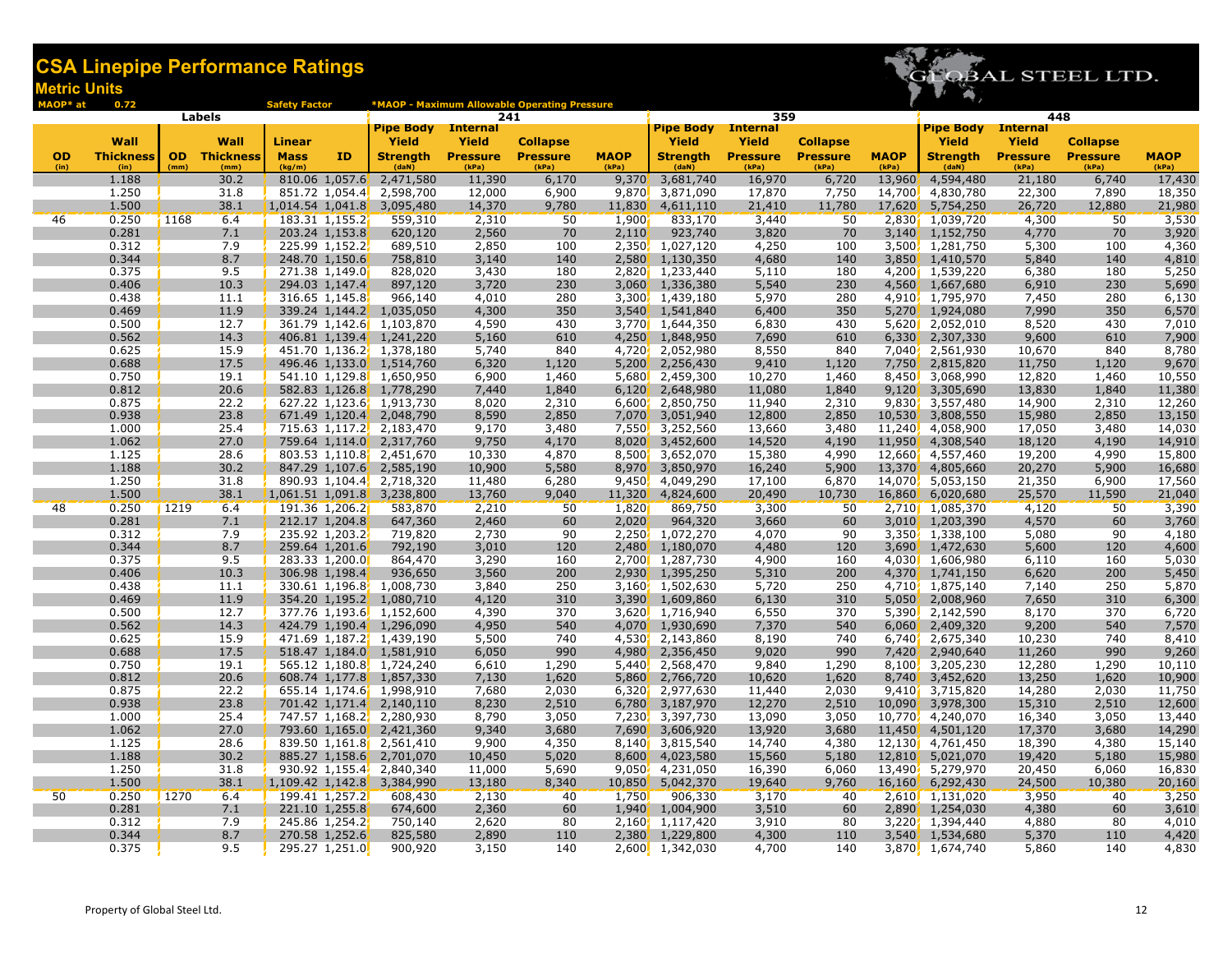

| MAOP* at  | 0.72             |                     | <b>Safety Factor</b> |                |                               |                          | <b>*MAOP - Maximum Allowable Operating Pressure</b> |                  |                                     |                          |                                    |                  |                                     |                          |                                    |                 |  |
|-----------|------------------|---------------------|----------------------|----------------|-------------------------------|--------------------------|-----------------------------------------------------|------------------|-------------------------------------|--------------------------|------------------------------------|------------------|-------------------------------------|--------------------------|------------------------------------|-----------------|--|
| Labels    |                  |                     |                      |                | <b>Pipe Body</b>              | 241                      |                                                     | <b>Pipe Body</b> | 359<br><b>Internal</b>              |                          |                                    | <b>Pipe Body</b> | 448<br><b>Internal</b>              |                          |                                    |                 |  |
|           | Wall             | Wall                | Linear               |                |                               | <b>Internal</b><br>Yield |                                                     |                  | Yield                               | Yield                    |                                    |                  | Yield                               | Yield                    |                                    |                 |  |
| <b>OD</b> | <b>Thickness</b> | <b>OD</b> Thickness | <b>Mass</b>          | ID             | Yield<br><b>Strength</b>      |                          | <b>Collapse</b><br><b>Pressure</b>                  | <b>MAOP</b>      | <b>Strength</b>                     |                          | <b>Collapse</b><br><b>Pressure</b> | <b>MAOP</b>      | <b>Strength</b>                     |                          | <b>Collapse</b><br><b>Pressure</b> | <b>MAOP</b>     |  |
| (in)      | (in)             | (mm)<br>(mm)        | (kg/m)               |                | (daN)                         | <b>Pressure</b><br>(kPa) | (kPa)                                               | (kPa)            | (daN)                               | <b>Pressure</b><br>(kPa) | (kPa)                              | (kPa)            | (daN)                               | <b>Pressure</b><br>(kPa) | (kPa)                              | (kPa)           |  |
|           | 0.406            | 10.3                |                      | 319.94 1,249.4 | 976,170                       | 3,420                    | 180                                                 | 2,810            | 1,454,120                           | 5,100                    | 180                                | 4,190            | 1,814,620                           | 6,360                    | 180                                | 5,230           |  |
|           | 0.438            | 11.1                |                      |                | 344.57 1,247.8 1,051,320      | 3,690                    | 220                                                 | 3,030            | 1,566,070                           | 5,490                    | 220                                | 4,520            | 1,954,310                           | 6,850                    | 220                                | 5,640           |  |
|           | 0.469            | 11.9                |                      | 369.17 1,246.2 | 1,126,370                     | 3,950                    | 270                                                 | 3,250            | 1,677,870                           | 5,890                    | 270                                | 4,840            | 2,093,830                           | 7,350                    | 270                                | 6,040           |  |
|           | 0.500            | 12.7                |                      |                | 393.73 1,244.6 1,201,330      | 4,220                    | 330                                                 | 3,470'           | 1,789,530                           | 6,280                    | 330                                | 5,170            | 2,233,180                           | 7,840                    | 330                                | 6,450           |  |
|           | 0.562            | 14.3                |                      |                | 442.77 1,241.4 1,350,960      | 4,750                    | 470                                                 | 3,910            | 2,012,420                           | 7,070                    | 470                                | 5,820            | 2,511,320                           | 8,830                    | 470                                | 7,260           |  |
|           | 0.625            | 15.9                |                      |                | 491.69 1,238.2, 1,500,200     | 5,280                    | 650                                                 | 4,340            | 2,234,740                           | 7,870                    | 650                                | 6,470            | 2,788,750                           | 9,820                    | 650                                | 8,080           |  |
|           | 0.688            | 17.5                |                      |                | 540.47 1,235.0 1,649,050      | 5,810                    | 870                                                 | 4,780            | 2,456,480                           | 8,660                    | 870                                | 7,120            | 3,065,460                           | 10,800                   | 870                                | 8,890           |  |
|           | 0.750            | 19.1                |                      |                | 589.14 1,231.8 1,797,530      | 6,340                    | 1,140                                               |                  | 5,220 2,677,640                     | 9,450                    | 1,140                              | 7,770            | 3,341,460                           | 11,790                   | 1,140                              | 9,700           |  |
|           | 0.812            | 20.6                |                      |                | 634.64 1,228.8 1,936,370      | 6,840                    | 1,430                                               | 5,630            | 2,884,470                           | 10,190                   | 1,430                              | 8,390            | 3,599,560                           | 12,720                   | 1,430                              | 10,460          |  |
|           | 0.875            | 22.2                |                      |                | 683.06 1,225.6, 2,084,090     | 7,370                    | 1,790                                               |                  | $6,070$ , $3,104,520$               | 10,980                   | 1,790                              | 9,040            | 3,874,170                           | 13,700                   | 1,790                              | 11,280          |  |
|           | 0.938            | 23.8                |                      |                | 731.35 1,222.4 2,231,430      | 7,900                    | 2,210                                               |                  | $6,500$ , $3,324,000$               | 11,770                   | 2,210                              | 9,690            | 4,148,060                           | 14,690                   | 2,210                              | 12,090          |  |
|           | 1.000            | 25.4                |                      |                | 779.51 1,219.2 2,378,390      | 8,440                    | 2,700                                               |                  | $6,940$ 3,542,910                   | 12,570                   | 2,700                              | 10,340           | 4,421,240                           | 15,680                   | 2,700                              | 12,900          |  |
|           | 1.062            | 27.0                |                      |                | 827.55 1,216.0 2,524,960      | 8,970                    | 3,250                                               |                  | 7,380 3,761,250                     | 13,360                   | 3,250                              | 10,990           | 4,693,700                           | 16,670                   | 3,250                              | 13,720          |  |
|           | 1.125            | 28.6                |                      |                | 875.46 1,212.8 2,671,140      | 9,500                    | 3,870                                               |                  | 7,820 3,979,010                     | 14,150                   | 3,870                              | 11,640           | 4,965,440                           | 17,660                   | 3,870                              | 14,530          |  |
|           | 1.188            | 30.2                |                      |                | 923.25 1,209.6 2,816,940      | 10,030                   | 4,510                                               |                  | 8,250, 4,196,190                    | 14,940<br>15,730         | 4,570                              | 12,290           | 5,236,470                           | 18,640                   | 4,570                              | 15,340          |  |
|           | 1.250<br>1.500   | 31.8<br>38.1        |                      |                | 970.91 1,206.4 2,962,360      | 10,560<br>12,650         | 5,160<br>7,700                                      |                  | 8,690 4,412,800<br>10,410 5,260,140 | 18,850                   | 5,350                              | 12,940           | 5,506,790                           | 19,630<br>23,520         | 5,350<br>9,260                     | 16,150          |  |
| 52        | 0.250            | 1321<br>6.4         |                      | 207.46 1,308.2 | 1,157.34 1,193.8 3,531,180    | 2,040                    | 40                                                  | 1,680            | 942,910                             | 3,040                    | 8,860                              |                  | 15,510 6,564,180<br>2,500 1,176,670 | 3,800                    |                                    | 19,350<br>3,130 |  |
|           | 0.281            | 7.1                 |                      | 230.03 1,306.8 | 632,980<br>701,840            | 2,270                    | 50                                                  | 1,870            | 1,045,480                           | 3,380                    | 40<br>50                           | 2,780            | 1,304,670                           | 4,210                    | 40<br>50                           | 3,470           |  |
|           | 0.312            | 7.9                 |                      | 255.79 1,305.2 | 780,450                       | 2,520                    | 70                                                  |                  | 2,080, 1,162,580                    | 3,760                    | 70                                 | 3,090            | 1,450,790                           | 4,690                    | 70                                 | 3,860           |  |
|           | 0.344            | 8.7                 |                      | 281.52 1,303.6 | 858,960                       | 2,780                    | 90                                                  |                  | 2,290 1,279,530                     | 4,140                    | 90                                 | 3,400            | 1,596,730                           | 5,160                    | 90                                 | 4,250           |  |
|           | 0.375            | 9.5                 |                      | 307.22 1,302.0 | 937,370                       | 3,030                    | 120                                                 |                  | 2,500 1,396,330                     | 4,520                    | 120                                | 3,720            | 1,742,500                           | 5,640                    | 120                                | 4,640           |  |
|           | 0.406            | 10.3                |                      | 332.89 1,300.4 | 1,015,690                     | 3,290                    | 160                                                 | 2,710            | 1,512,990                           | 4,900                    | 160                                | 4,030            | 1,888,080                           | 6,110                    | 160                                | 5,030           |  |
|           | 0.438            | 11.1                |                      |                | 358.53 1,298.8 1,093,910      | 3,540                    | 200                                                 |                  | 2,920, 1,629,510                    | 5,280                    | 200                                | 4,340            | 2,033,490                           | 6,590                    | 200                                | 5,420           |  |
|           | 0.469            | 11.9                |                      |                | 384.13 1,297.2 1,172,030      | 3,800                    | 240                                                 | 3,130            | 1,745,890                           | 5,660                    | 240                                | 4,660            | 2,178,710                           | 7,060                    | 240                                | 5,810           |  |
|           | 0.500            | 12.7                |                      |                | 409.70 1,295.6 1,250,060      | 4,050                    | 290                                                 |                  | 3,340 1,862,120                     | 6,040                    | 290                                | 4,970            | 2,323,760                           | 7,540                    | 290                                | 6,200           |  |
|           | 0.562            | 14.3                |                      |                | 460.76 1,292.4 1,405,830      | 4,570                    | 420                                                 | 3,760            | 2,094,150                           | 6,800                    | 420                                | 5,600            | 2,613,320                           | 8,490                    | 420                                | 6,980           |  |
|           | 0.625            | 15.9                |                      |                | 511.68 1,289.2, 1,561,210     | 5,080                    | 580                                                 |                  | 4,180, 2,325,610                    | 7,560                    | 580                                | 6,220            | 2,902,160                           | 9,440                    | 580                                | 7,760           |  |
|           | 0.688            | 17.5                |                      |                | 562.48 1,286.0 1,716,200      | 5,590                    | 770                                                 |                  | 4,600, 2,556,500                    | 8,320                    | 770                                | 6,850            | 3,190,280                           | 10,390                   | 770                                | 8,550           |  |
|           | 0.750            | 19.1                |                      |                | 613.16 1,282.8 1,870,810      | 6,100                    | 1,010                                               |                  | 5,020 2,786,810                     | 9,080                    | 1,010                              | 7,470            | 3,477,690                           | 11,340                   | 1,010                              | 9,330           |  |
|           | 0.812            | 20.6                |                      |                | 660.55 1,279.8 2,015,410      | 6,580                    | 1,270                                               |                  | $5,410$ , $3,002,210$               | 9,800                    | 1,270                              | 8,060            | 3,746,490                           | 12,230                   | 1,270                              | 10,060          |  |
|           | 0.875            | 22.2                |                      |                | 710.98 1,276.6 2,169,270      | 7,090                    | 1,590                                               |                  | 5,830, 3,231,410                    | 10,560                   | 1,590                              | 8,690            | 4,032,510                           | 13,180                   | 1,590                              | 10,840          |  |
|           | 0.938            | 23.8                |                      |                | 761.28 1,273.4 2,322,750      | 7,600                    | 1,960                                               |                  | $6,250$ , $3,460,040$               | 11,320                   | 1,960                              | 9,310            | 4,317,820                           | 14,130                   | 1,960                              | 11,620          |  |
|           | 1.000            | 25.4                |                      |                | 811.45 1,270.2 2,475,850      | 8,110                    | 2,390                                               |                  | 6,670 3,688,090                     | 12,080                   | 2,390                              | 9,940            | 4,602,410                           | 15,070                   | 2,390                              | 12,400          |  |
|           | 1.062            | 27.0                |                      |                | 861.50 1,267.0 2,628,560      | 8,620                    | 2,880                                               |                  | 7,090 3,915,570                     | 12,840                   | 2,880                              | 10,570           | 4,886,280                           | 16,020                   | 2,880                              | 13,190          |  |
|           | 1.125            | 28.6                |                      |                | 911.43 1,263.8 2,780,880      | 9,130                    | 3,430                                               |                  | 7,510 4,142,470                     | 13,600                   | 3,430                              | 11,190'          | 5,169,440                           | 16,970                   | 3,430                              | 13,970          |  |
|           | 1.188            | 30.2                |                      |                | 961.23 1,260.6, 2,932,820     | 9,640                    | 4,040                                               |                  | 7,930, 4,368,800                    | 14,360                   | 4,050                              | 11,820           | 5,451,880                           | 17,920                   | 4,050                              | 14,750          |  |
|           | 1.250            | 31.8                |                      |                | $1,010.90$ 1,257.4, 3,084,370 | 10,150                   | 4,660                                               |                  | 8,350, 4,594,560                    | 15,120                   | 4,740                              | 12,440           | 5,733,600                           | 18,870                   | 4,740                              | 15,530          |  |
|           | 1.500            | 38.1                | 1,205.25 1,244.8     |                | 3,677,370                     | 12,160                   | 7,100                                               |                  | 10,010 5,477,910                    | 18,120                   | 8,030                              | 14,910           | 6,835,940                           | 22,610                   | 8,230                              | 18,610          |  |
| 54        | 0.250            | 1372<br>6.4         |                      | 215.51 1,359.2 | 657,540                       | 1,970                    | 30                                                  | 1,620            | 979,490                             | 2,930                    | 30                                 |                  | 2,410 1,222,320                     | 3,660                    | 30                                 | 3,010           |  |
|           | 0.281            | 7.1                 |                      | 238.96 1,357.8 | 729,090                       | 2,180                    | 50                                                  | 1,800            | 1,086,070                           | 3,250                    | 50                                 | 2,680            | 1,355,310                           | 4,060                    | 50                                 | 3,340           |  |
|           | 0.312            | 7.9                 |                      | 265.73 1,356.2 | 810,760                       | 2,430                    | 60                                                  |                  | 2.000 1.207.730                     | 3,620                    | 60                                 | 2.980'           | 1,507,140                           | 4,510                    | 60                                 | 3,710           |  |
|           | 0.344            | 8.7                 |                      | 292.46 1,354.6 | 892,340                       | 2,670                    | 80                                                  | 2,200            | 1,329,250                           | 3,980                    | 80                                 | 3,280            | 1,658,790                           | 4,970                    | 80                                 | 4,090           |  |
|           | 0.375            | 9.5                 |                      | 319.17 1,353.0 | 973,820                       | 2,920                    | 110                                                 |                  | 2,400 1,450,630                     | 4,350                    | 110                                | 3,580            | 1,810,260                           | 5,430                    | 110                                | 4,470           |  |
|           | 0.406            | 10.3                |                      | 345.84 1,351.4 | 1,055,210                     | 3,170                    | 140                                                 | 2,610            | 1,571,870                           | 4,720                    | 140                                | 3,880            | 1,961,550                           | 5,890                    | 140                                | 4,840           |  |
|           | 0.438            | 11.1                |                      |                | 372.48 1,349.8 1,136,500      | 3,410                    | 170                                                 |                  | 2,810, 1,692,960                    | 5,080                    | 170                                | 4,180            | 2,112,660                           | 6,340                    | 170                                | 5,220           |  |
|           | 0.469            | 11.9                |                      |                | 399.10 1,348.2 1,217,690      | 3,660                    | 210                                                 |                  | 3,010, 1,813,910                    | 5,450                    | 210                                | 4,480            | 2,263,590                           | 6,800                    | 210                                | 5,600           |  |
|           | 0.500            | 12.7                |                      |                | 425.68 1,346.6 1,298,790      | 3,900                    | 260                                                 |                  | 3,210 1,934,710                     | 5,820                    | 260                                | 4,790            | 2,414,350                           | 7,260                    | 260                                | 5,970           |  |
|           | 0.562            | 14.3                |                      |                | 478.74 1,343.4 1,460,690      | 4,400                    | 370                                                 |                  | 3,620 2,175,890                     | 6,550                    | 370                                | 5,390            | 2,715,310                           | 8,170                    | 370                                | 6,720           |  |
|           | 0.625            | 15.9                |                      |                | 531.68 1,340.2, 1,622,210     | 4,890                    | 520                                                 |                  | 4,020 2,416,490                     | 7,280                    | 520                                | 5,990            | 3,015,570                           | 9,090                    | 520                                | 7,480           |  |
|           | 0.688<br>0.750   | 17.5                |                      |                | 584.49 1,337.0 1,783,350      | 5,380<br>5,870           | 690<br>900                                          |                  | 4,430, 2,656,520                    | 8,010                    | 690<br>900                         | 6,590            | 3,315,110<br>7,200 3,613,930        | 10,000                   | 690<br>900                         | 8,230           |  |
|           | 0.812            | 19.1<br>20.6        |                      |                | 637.17 1,333.8 1,944,100      | 6,330                    | 1,130                                               |                  | 4,830 2,895,980                     | 8,750<br>9,430           | 1,130                              |                  |                                     | 10,910<br>11,770         | 1,130                              | 8,980           |  |
|           |                  |                     |                      |                | 686.45 1,330.8 2,094,450      |                          |                                                     |                  | 5,210 3,119,950                     |                          |                                    | 7,760            | 3,893,420                           |                          |                                    | 9,690           |  |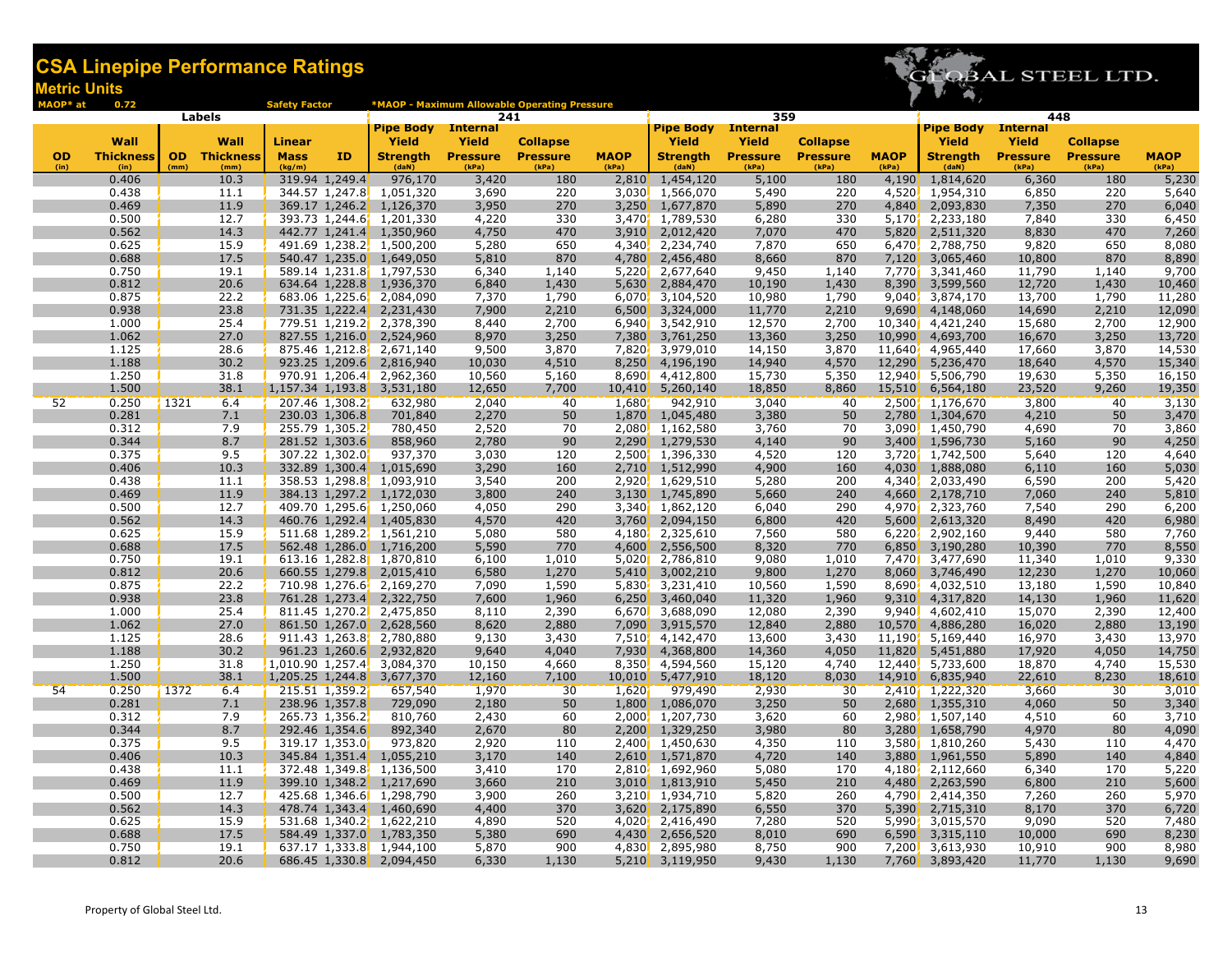

| MAOP* at  | 0.72             |      |                     | <b>Safety Factor</b> |                |                                                       |                        | *MAOP - Maximum Allowable Operating Pressure |                      |                               |                        |                                    |                |                                            |                  |                 |                |  |
|-----------|------------------|------|---------------------|----------------------|----------------|-------------------------------------------------------|------------------------|----------------------------------------------|----------------------|-------------------------------|------------------------|------------------------------------|----------------|--------------------------------------------|------------------|-----------------|----------------|--|
|           |                  |      | Labels              |                      |                | <b>Pipe Body</b>                                      | 241<br><b>Internal</b> |                                              |                      | <b>Pipe Body</b>              | 359<br><b>Internal</b> |                                    |                | 448<br><b>Pipe Body</b><br><b>Internal</b> |                  |                 |                |  |
|           | Wall             |      | Wall                | Linear               |                | Yield                                                 | <b>Yield</b>           | <b>Collapse</b>                              |                      | Yield                         | Yield                  |                                    |                | <b>Yield</b>                               | Yield            | <b>Collapse</b> |                |  |
| <b>OD</b> | <b>Thickness</b> |      | <b>OD</b> Thickness | <b>Mass</b>          | ΙD             | <b>Strength</b>                                       | <b>Pressure</b>        | <b>Pressure</b>                              | <b>MAOP</b>          | <b>Strength</b>               | <b>Pressure</b>        | <b>Collapse</b><br><b>Pressure</b> | <b>MAOP</b>    | <b>Strength</b>                            | <b>Pressure</b>  | <b>Pressure</b> | <b>MAOP</b>    |  |
| (in)      | (in)             | (mm) | (mm)                | (kg/m)               |                | (daN)                                                 | (kPa)                  | (kPa)                                        | (kPa)                | (dan)                         | (kPa)                  | (kPa)                              | (kPa)          | (daN)                                      | (kPa)            | (kPa)           | (kPa)          |  |
|           | 0.875            |      | 22.2                |                      |                | 738.89 1,327.6 2,254,460                              | 6,820                  | 1,420                                        | 5,620                | 3,358,300                     | 10,170                 | 1,420                              | 8,360          | 4,190,860                                  | 12,690           | 1,420           | 10,440         |  |
|           | 0.938            |      | 23.8                |                      | 791.21 1,324.4 | 2,414,070                                             | 7,320                  | 1,750                                        | 6,020                | 3,596,070                     | 10,900                 | 1,750                              | 8,970          | 4,487,570                                  | 13,600           | 1,750           | 11,190         |  |
|           | 1.000            |      | 25.4                |                      |                | 843.40 1,321.2 2,573,310                              | 7,810                  | 2,130                                        |                      | 6,420 3,833,270               | 11,630                 | 2,130                              | 9,570          | 4,783,580                                  | 14,510           | 2,130           | 11,940         |  |
|           | 1.062            |      | 27.0                |                      | 895.46 1,318.0 | 2,732,160                                             | 8,300                  | 2,570                                        | 6,830                | 4,069,890                     | 12,360                 | 2,570                              | 10,170         | 5,078,860                                  | 15,430           | 2,570           | 12,700         |  |
|           | 1.125            |      | 28.6                |                      |                | 947.39 1,314.8, 2,890,620                             | 8,790                  | 3,060                                        | 7,230                | 4,305,940                     | 13,100                 | 3,060                              | 10,780         | 5,373,430                                  | 16,340           | 3,060           | 13,450         |  |
|           | 1.188            |      | 30.2                |                      |                | 999.20 1,311.6 3,048,700                              | 9,280                  | 3,610                                        |                      | 7,640, 4,541,420              | 13,830                 | 3,610                              | 11,380         | 5,667,280                                  | 17,260           | 3,610           | 14,200         |  |
|           | 1.250            |      | 31.8                |                      |                | $1,050.89$ 1,308.4 3,206,390                          | 9,780                  | 4,200                                        |                      | 8,040 4,776,320               | 14,560                 | 4,220                              | 11,980         | 5,960,420                                  | 18,170           | 4,220           | 14,950         |  |
|           | 1.500            |      | 38.1                |                      |                | 1,253.16 1,295.8 3,823,560                            | 11,710                 | 6,550                                        |                      | 9,640 5,695,670               | 17,450                 | 7,260                              | 14,360         | 7,107,690                                  | 21,770           | 7,330           | 17,910         |  |
| 56        | 0.375            | 1422 | 9.5                 |                      |                | 330.88 1,403.0 1,009,560                              | 2,820                  | 100                                          |                      | 2,320 1,503,860               | 4,200                  | 100                                |                | 3,450 1,876,690                            | 5,240            | 100             | 4,310          |  |
|           | 0.406            |      | 10.3                |                      |                | 358.54 1,401.4, 1,093,950                             | 3,050                  | 120                                          | 2,510                | 1,629,580                     | 4,550                  | 120                                | 3,740          | 2,033,570                                  | 5,680            | 120             | 4,670          |  |
|           | 0.438            |      | 11.1                |                      |                | 386.17 1,399.8 1,178,250                              | 3,290                  | 160                                          |                      | 2,710, 1,755,160              | 4,900                  | 160                                | 4,040          | 2,190,280                                  | 6,120            | 160             | 5,040          |  |
|           | 0.469            |      | 11.9                |                      |                | 413.77 1,398.2 1,262,460                              | 3,530                  | 190                                          |                      | 2,900 1,880,590               | 5,260                  | 190                                | 4,330          | 2,346,810                                  | 6,560            | 190             | 5,400          |  |
|           | 0.500            |      | 12.7                |                      |                | 441.33 1,396.6 1,346,560                              | 3,770                  | 230<br>340                                   |                      | 3,100 2,005,880               | 5,610                  | 230<br>340                         | 4,620'         | 2,503,150                                  | 7,000            | 230<br>340      | 5,760          |  |
|           | 0.562<br>0.625   |      | 14.3<br>15.9        |                      |                | 496.37 1,393.4 1,514,490<br>551.28 1,390.2, 1,682,030 | 4,240<br>4,720         | 460                                          | 3,490                | 2,256,020<br>3,880 2,505,590  | 6,320<br>7,020         | 460                                | 5,200<br>5,780 | 2,815,310<br>3,126,750                     | 7,880<br>8,770   | 460             | 6,490<br>7,210 |  |
|           | 0.688            |      | 17.5                |                      |                | 606.07 1,387.0 1,849,180                              | 5,190                  | 620                                          | 4,270                | 2,754,590                     | 7,730                  | 620                                | 6,360          | 3,437,480                                  | 9,650            | 620             | 7,940          |  |
|           | 0.750            |      | 19.1                |                      |                | 660.72 1,383.8 2,015,950                              | 5,660                  | 810                                          | 4,660                | 3,003,010                     | 8,440                  | 810                                | 6.9401         | 3,747,490                                  | 10,530           | 810             | 8,670          |  |
|           | 0.812            |      | 20.6                |                      |                | 711.85 1,380.8 2,171,940                              | 6,110                  | 1,010                                        | 5,030                | 3,235,390                     | 9,100                  | 1,010                              | 7,490          | 4,037,470                                  | 11,360           | 1,010           | 9,350          |  |
|           | 0.875            |      | 22.2                |                      |                | 766.26 1,377.6, 2,337,970                             | 6,580                  | 1,270                                        |                      | 5,420, 3,482,700              | 9,810                  | 1,270                              | 8,070          | 4,346,100                                  | 12,240           | 1,270           | 10,070         |  |
|           | 0.938            |      | 23.8                |                      |                | 820.55 1,374.4 2,503,600                              | 7,060                  | 1,570                                        |                      | 5,810, 3,729,430              | 10,520                 | 1,570                              | 8,650          | 4,654,000                                  | 13,120           | 1,570           | 10,800         |  |
|           | 1.000            |      | 25.4                |                      |                | 874.71 1,371.2 2,668,860                              | 7,530                  | 1,910                                        |                      | 6,200 3,975,600               | 11,220                 | 1,910                              | 9,230          | 4,961,190                                  | 14,000           | 1,910           | 11,520         |  |
|           | 1.062            |      | 27.0                |                      |                | 928.75 1,368.0 2,833,720                              | 8,010                  | 2,300                                        |                      | $6,590'$ 4,221,190            | 11,930                 | 2,300                              | 9,820          | 5,267,670                                  | 14,890           | 2,300           | 12,250         |  |
|           | 1.125            |      | 28.6                |                      |                | 982.66 1,364.8 2,998,200                              | 8,480                  | 2,740                                        |                      | 6,980, 4,466,200              | 12,640                 | 2,740                              | 10,400         | 5,573,420                                  | 15,770           | 2,740           | 12,970         |  |
|           | 1.188            |      | 30.2                |                      |                | 1,036.44 1,361.6, 3,162,300                           | 8,960                  | 3,240                                        | 7,370                | 4,710,650                     | 13,340                 | 3,240                              | 10,980         | 5,878,470                                  | 16,650           | 3,240           | 13,700         |  |
|           | 1.250            |      | 31.8                |                      |                | $1,090.09$ 1,358.4, 3,326,010                         | 9,430                  | 3,790                                        |                      | 7,760 4,954,510               | 14,050                 | 3,790                              | 11,560         | 6,182,790                                  | 17,530           | 3,790           | 14,430         |  |
|           | 1.500            |      | 38.1                |                      |                | 1,300.14 1,345.8 3,966,880                            | 11,300                 | 6,050                                        | 9,300                | 5,909,170                     | 16,830                 | 6,560                              | 13,850         | 7,374,120                                  | 21,010           | 6,570           | 17,280         |  |
| 58        | 0.375            | 1473 | 9.5                 |                      |                | 342.83 1,454.0 1,046,010                              | 2,720                  | 90                                           |                      | 2,240 1,558,160               | 4,050                  | 90                                 | 3,330          | 1,944,450                                  | 5,060            | 90              | 4,160          |  |
|           | 0.406            |      | 10.3                |                      |                | 371.49 1,452.4 1,133,470                              | 2,950                  | 110                                          | 2,430                | 1,688,450                     | 4,390                  | 110                                | 3,610          | 2,107,040                                  | 5,480            | 110             | 4,510          |  |
|           | 0.438            |      | 11.1                |                      |                | 400.13 1,450.8 1,220,840                              | 3,180                  | 140                                          |                      | 2,620, 1,818,600              | 4,730                  | 140                                | 3,900          | 2,269,450                                  | 5,910            | 140             | 4,860          |  |
|           | 0.469            |      | 11.9                |                      |                | 428.73 1,449.2 1,308,120                              | 3,410                  | 170                                          | 2,800                | 1,948,600                     | 5,080                  | 170                                | 4,180          | 2,431,680                                  | 6,330            | 170             | 5,210          |  |
|           | 0.500            |      | 12.7                |                      |                | 457.30 1,447.6 1,395,290                              | 3,640                  | 210                                          |                      | 2,990 2,078,460               | 5,420                  | 210                                | 4,460          | 2,593,740                                  | 6,760            | 210             | 5,560          |  |
|           | 0.562            |      | 14.3                |                      |                | 514.35 1,444.4 1,569,360                              | 4,090                  | 300                                          | 3,370                | 2,337,750                     | 6,100                  | 300                                | 5,020          | 2,917,310                                  | 7,610            | 300             | 6,260          |  |
|           | 0.625            |      | 15.9                |                      |                | 571.28 1,441.2, 1,743,030                             | 4,550                  | 420                                          |                      | 3,750, 2,596,470              | 6,780                  | 420                                | 5,580          | 3,240,160                                  | 8,460            | 420             | 6,960          |  |
|           | 0.688            |      | 17.5                |                      |                | 628.07 1,438.0 1,916,330                              | 5,010                  | 560                                          | 4,120                | 2,854,610                     | 7,460                  | 560                                | 6,140          | 3,562,300                                  | 9,310            | 560             | 7,660          |  |
|           | 0.750<br>0.812   |      | 19.1                |                      |                | 684.74 1,434.8 2,089,230                              | 5,470                  | 720<br>910                                   |                      | 4,500 3,112,180               | 8,150<br>8,790         | 720<br>910                         | 6,700          | 3,883,720                                  | 10,170           | 720<br>910      | 8,370          |  |
|           | 0.875            |      | 20.6<br>22.2        |                      |                | 737.76 1,431.8 2,250,990<br>794.18 1,428.6 2,423,150  | 5,900<br>6,360         | 1,140                                        | 4,850                | 3,353,130<br>5,230, 3,609,580 | 9,470                  | 1,140                              | 7,230<br>7,790 | 4,184,410<br>4,504,440                     | 10,960<br>11,820 | 1,140           | 9,020<br>9,720 |  |
|           | 0.938            |      | 23.8                |                      | 850.48 1,425.4 | 2,594,920                                             | 6,810                  | 1,410                                        | 5,610                | 3,865,470                     | 10,150                 | 1,410                              | 8,350          | 4,823,760                                  | 12,670           | 1,410           | 10,420         |  |
|           | 1.000            |      | 25.4                |                      |                | 906.65 1,422.2 2,766,310                              | 7,270                  | 1,720                                        |                      | 5,980 4,120,780               | 10,830                 | 1,720                              | 8,910          | 5,142,360                                  | 13,520           | 1,720           | 11,120         |  |
|           | 1.062            |      | 27.0                |                      |                | 962.70 1,419.0 2,937,320                              | 7,730                  | 2,070                                        |                      | 6,360 4,375,510               | 11,520                 | 2,070                              | 9,480          | 5,460,250                                  | 14,370           | 2,070           | 11,830         |  |
|           | 1.125            |      | 28.6                |                      |                | $1,018.62$ 1,415.8 3,107,940                          | 8,190                  | 2,460                                        | 6,740                | 4,629,670                     | 12,200                 | 2,460                              | 10.040         | 5,777,420                                  | 15,220           | 2,460           | 12,530         |  |
|           | 1.188            |      | 30.2                | 1,074.42 1,412.6     |                | 3,278,180                                             | 8,650                  | 2,910                                        | 7,120                | 4,883,260                     | 12,880                 | 2,910                              | 10,600         | 6,093,870                                  | 16,070           | 2,910           | 13,230         |  |
|           | 1.250            |      | 31.8                |                      |                | $1,130.08$ 1,409.4, 3,448,030                         | 9,100                  | 3,400                                        | 7,490 <mark>.</mark> | 5,136,270                     | 13,560                 | 3,400                              | 11,160         | 6,409,610                                  | 16,930           | 3,400           | 13,930         |  |
|           | 1.500            |      | 38.1                |                      |                | 1,348.05 1,396.8 4,113,070                            | 10,910                 | 5,580                                        |                      | 8,980 6,126,940               | 16,250                 | 5,900                              | 13,370         | 7,645,870                                  | 20,280           | 5,900           | 16,690         |  |
| 60        | 0.250            | 1524 | 6.4                 |                      | 239.50 1,511.2 | 730,730                                               | 1,770                  | 20                                           |                      | 1,460 1,088,510               | 2,640                  | $\overline{20}$                    |                | 2,170 1,358,370                            | 3,290            | 20              | 2,710          |  |
|           | 0.281            |      | 7.1                 |                      | 265.57 1,509.8 | 810,280                                               | 1,960                  | 30                                           | 1,620                | 1,207,010                     | 2,930                  | 30                                 | 2,410          | 1,506,240                                  | 3,650            | 30              | 3,010          |  |
|           | 0.312            |      | 7.9                 |                      | 295.33 1,508.2 | 901,100                                               | 2,190                  | 50                                           |                      | 1,800, 1,342,310              | 3,260                  | 50                                 |                | 2,680, 1,675,080                           | 4,060            | 50              | 3,340          |  |
|           | 0.344            |      | 8.7                 |                      | 325.07 1,506.6 | 991,830                                               | 2,410                  | 60                                           |                      | 1,980 1,477,460               | 3,590                  | 60                                 | 2,950          | 1,843,730                                  | 4,480            | 60              | 3,680          |  |
|           | 0.375            |      | 9.5                 |                      | 354.77 1,505.0 | 1,082,460                                             | 2,630                  | 80                                           |                      | 2,160 1,612,460               | 3,920                  | 80                                 | 3,220          | 2,012,210                                  | 4,890            | 80              | 4,020          |  |
|           | 0.406            |      | 10.3                |                      | 384.45 1,503.4 | 1,173,000                                             | 2,850                  | 100                                          | 2,350                | 1,747,330                     | 4,250                  | 100                                | 3,490          | 2,180,510                                  | 5,300            | 100             | 4,360          |  |
|           | 0.438            |      | 11.1                |                      |                | 414.09 1,501.8, 1,263,430                             | 3,070                  | 130                                          |                      | 2,530, 1,882,040              | 4,580                  | 130                                | 3,770          | 2,348,620                                  | 5,710            | 130             | 4,700          |  |
|           | 0.469            |      | 11.9                |                      |                | 443.70 1,500.2 1,353,780                              | 3,290                  | 160                                          |                      | 2,710, 2,016,620              | 4,910                  | 160                                | 4,040          | 2,516,560                                  | 6,120            | 160             | 5,040          |  |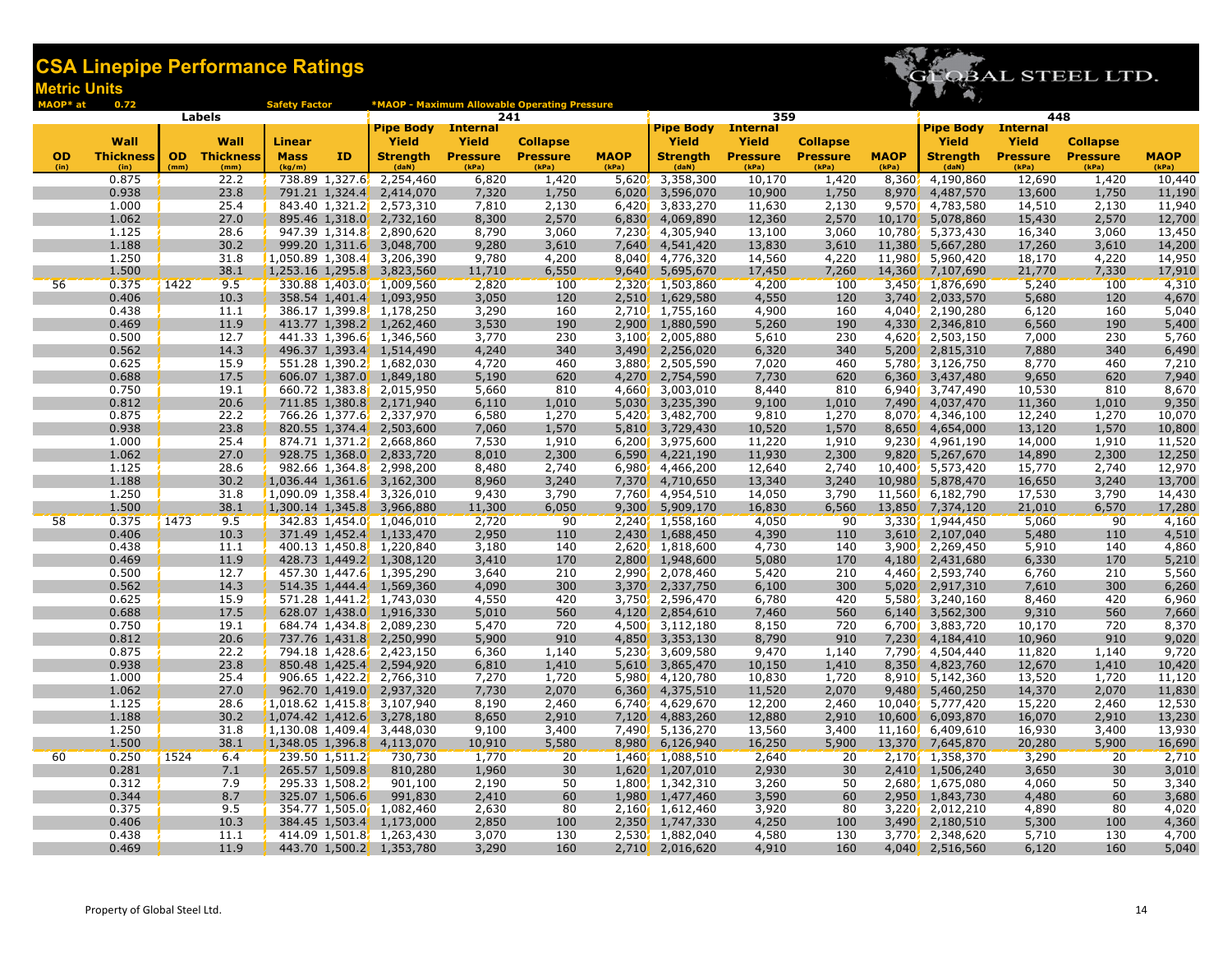

| MAOP* at          | 0.72                     |                   |                          | <b>Safety Factor</b>  |    |                                                           |                          | *MAOP - Maximum Allowable Operating Pressure |                      |                               |                          |                          |                             |                          |                          |                          |                      |  |
|-------------------|--------------------------|-------------------|--------------------------|-----------------------|----|-----------------------------------------------------------|--------------------------|----------------------------------------------|----------------------|-------------------------------|--------------------------|--------------------------|-----------------------------|--------------------------|--------------------------|--------------------------|----------------------|--|
|                   | Labels                   |                   |                          |                       |    |                                                           | 241                      |                                              |                      |                               | 359                      |                          |                             |                          | 448<br><b>Internal</b>   |                          |                      |  |
|                   |                          |                   |                          |                       |    | <b>Pipe Body</b> Internal                                 |                          |                                              |                      | <b>Pipe Body</b>              | <b>Internal</b>          |                          |                             | <b>Pipe Body</b>         |                          |                          |                      |  |
|                   | Wall                     |                   | Wall                     | <b>Linear</b>         |    | Yield                                                     | <b>Yield</b>             | <b>Collapse</b>                              |                      | Yield                         | <b>Yield</b>             | <b>Collapse</b>          |                             | Yield                    | Yield                    | <b>Collapse</b>          |                      |  |
| <b>OD</b><br>(in) | <b>Thickness</b><br>(in) | <b>OD</b><br>(mm) | <b>Thickness</b><br>(mm) | <b>Mass</b><br>(kg/m) | ΙD | <b>Strength</b><br>(daN)                                  | <b>Pressure</b><br>(kPa) | <b>Pressure</b><br>(kPa)                     | <b>MAOP</b><br>(kPa) | <b>Strength</b><br>(daN)      | <b>Pressure</b><br>(kPa) | <b>Pressure</b><br>(kPa) | <b>MAOP</b><br>(kPa)        | <b>Strength</b><br>(daN) | <b>Pressure</b><br>(kPa) | <b>Pressure</b><br>(kPa) | <b>MAOP</b><br>(kPa) |  |
|                   | 0.500                    |                   | 12.7                     |                       |    | 473.28 1,498.6 1,444,020                                  | 3,510                    | 190                                          | 2,890                | 2,151,050                     | 5,240                    | 190                      |                             | 4,310, 2,684,320         | 6,530                    | 190                      | 5,380                |  |
|                   | 0.562                    |                   | 14.3                     |                       |    | 532.34 1,495.4 1,624,220                                  | 3,960                    | 270                                          | 3,260                | 2,419,490                     | 5,890                    | 270                      | 4,850                       | 3,019,310                | 7,360                    | 270                      | 6,050                |  |
|                   | 0.625                    |                   | 15.9                     |                       |    | 591.27 1,492.2 1,804,040                                  | 4,400                    | 380                                          |                      | 3,620 2,687,350               | 6,550                    | 380                      | 5,390                       | 3,353,570                | 8,180                    | 380                      | 6,730                |  |
|                   | 0.688                    |                   | 17.5                     |                       |    | 650.08 1,489.0 1,983,470                                  | 4,840                    | 500                                          | 3,990                | 2,954,640                     | 7,210                    | 500                      | 5,940                       | 3,687,120                | 9,000                    | 500                      | 7,410                |  |
|                   | 0.750                    |                   | 19.1                     |                       |    | 708.76 1,485.8 2,162,520                                  | 5,290                    | 650                                          | 4,350                | 3,221,350                     | 7,870                    | 650                      | 6,480                       | 4,019,960                | 9,830                    | 650                      | 8,090                |  |
|                   | 0.812                    |                   | 20.6                     |                       |    | 763.66 1,482.8 2,330,030                                  | 5,700                    | 820                                          | 4,690                | 3,470,870                     | 8,490                    | 820                      | 6,990                       | 4,331,340                | 10,600                   | 820                      | 8,720                |  |
|                   | 0.875                    |                   | 22.2                     |                       |    | 822.10 1,479.6 2,508,330                                  | 6,140                    | 1,030                                        |                      | 5,060 3,736,470               | 9,150                    | 1,030                    | 7,530                       | 4,662,780                | 11,420                   | 1,030                    | 9,400                |  |
|                   | 0.938                    |                   | 23.8                     |                       |    | 880.41 1,476.4 2,686,240                                  | 6,590                    | 1,270                                        | 5,420                | 4,001,500                     | 9,810                    | 1,270                    | 8,070                       | 4,993,520                | 12,240                   | 1,270                    | 10,070               |  |
|                   | 1.000                    |                   | 25.4                     |                       |    | 938.60 1,473.2 2,863,770                                  | 7,030                    | 1,550                                        | 5,780                | 4,265,950                     | 10,470                   | 1,550                    | 8,620                       | 5,323,530                | 13,070                   | 1,550                    | 10,750               |  |
|                   | 1.062                    |                   | 27.0                     |                       |    | 996.66 1,470.0 3,040,920                                  | 7,470                    | 1,870                                        | 6,150                | 4,529,830                     | 11,130                   | 1,870                    | 9,160                       | 5,652,830                | 13,890                   | 1,870                    | 11,430               |  |
|                   | 1.125                    |                   | 28.6                     |                       |    | $1,054.59$ 1,466.8, 3,217,680                             | 7,910                    | 2,220                                        |                      | $6,510$ , $4,793,140$         | 11,790                   | 2,220                    | 9,700                       | 5,981,410                | 14,710                   | 2,220                    | 12,110               |  |
|                   | 1.188                    |                   | 30.2                     |                       |    | $1,112.39$ 1,463.6 3,394,050                              | 8,360                    | 2,620                                        | 6,880                | 5,055,870                     | 12,450                   | 2,620                    | 10,240                      | 6,309,280                | 15,540                   | 2,620                    | 12,780               |  |
|                   | 1.250                    |                   | 31.8                     |                       |    | $1,170.07$ 1,460.4, 3,570,040                             | 8,800                    | 3,070                                        |                      | 7,240 5,318,030               | 13,110                   | 3,070                    |                             | 10,790 6,636,430         | 16,360                   | 3,070                    | 13,460               |  |
|                   | 1.500                    |                   | 38.1                     |                       |    | 1,395.96 1,447.8 4,259,260                                | 10,540                   | 5,140                                        | 8,680                | 6,344,700                     | 15,710                   | 5,320                    | 12,920                      | 7,917,620                | 19,600                   | 5,320                    | 16,130               |  |
| 62                | 0.375                    | 1575              | 9.5                      |                       |    | 366.72 1,556.0, 1,118,910                                 | 2,540                    | 70                                           |                      | 2,090, 1,666,760              | 3,790                    | 70                       |                             | 3,120, 2,079,970         | 4,730                    | 70                       | 3,890                |  |
|                   | 0.406                    |                   | 10.3                     |                       |    | 397.40 1,554.4 1,212,520                                  | 2,760                    | 90                                           | 2,270                | 1,806,200                     | 4,110                    | 90                       | 3,380                       | 2,253,970                | 5,130                    | 90                       | 4,220                |  |
|                   | 0.438                    |                   | 11.1                     |                       |    | 428.05 1,552.8 1,306,020                                  | 2,970                    | 110                                          |                      | 2,450 1,945,490               | 4,430                    | 110                      |                             | 3,640 2,427,800          | 5,530                    | 110                      | 4,550                |  |
|                   | 0.469                    |                   | 11.9<br>12.7             |                       |    | 458.66 1,551.2 1,399,440                                  | 3,190                    | 140<br>170                                   | 2,620                | 2,084,640                     | 4,750                    | 140                      | 3,910'                      | 2,601,440                | 5,920                    | 140                      | 4,870                |  |
|                   | 0.500<br>0.562           |                   | 14.3                     |                       |    | 489.25 1,549.6 1,492,750<br>550.32 1,546.4 1,679,090      | 3,400<br>3,830           | 250                                          | 3,150                | 2,800, 2,223,640<br>2,501,220 | 5,070<br>5,700           | 170<br>250               | 4,170<br>4,690              | 2,774,910<br>3,121,300   | 6,320<br>7,120           | 170<br>250               | 5,200<br>5,860       |  |
|                   | 0.625                    |                   | 15.9                     |                       |    | 611.27 1,543.2 1,865,050                                  | 4,260                    | 340                                          |                      | 3,500 2,778,230               | 6,340                    | 340                      | 5,220                       | 3,466,980                | 7,910                    | 340                      | 6,510                |  |
|                   | 0.688                    |                   | 17.5                     |                       |    | 672.09 1,540.0 2,050,620                                  | 4,690                    | 450                                          | 3,860                | 3,054,660                     | 6,980                    | 450                      | 5,740                       | 3,811,940                | 8,710                    | 450                      | 7,170                |  |
|                   | 0.750                    |                   | 19.1                     |                       |    | 732.78 1,536.8 2,235,810                                  | 5,110                    | 590                                          |                      | 4,210, 3,330,520              | 7,620                    | 590                      | 6,270                       | 4,156,190                | 9,510                    | 590                      | 7,820                |  |
|                   | 0.812                    |                   | 20.6                     |                       |    | 789.57 1,533.8 2,409,070                                  | 5,520                    | 740                                          | 4,540                | 3,588,610                     | 8,220                    | 740                      | 6,760                       | 4,478,270                | 10,250                   | 740                      | 8,440                |  |
|                   | 0.875                    |                   | 22.2                     |                       |    | 850.02 1,530.6 2,593,510                                  | 5,940                    | 930                                          |                      | 4,890 3,863,360               | 8,860                    | 930                      | 7,290                       | 4,821,130                | 11,050                   | 930                      | 9,090                |  |
|                   | 0.938                    |                   | 23.8                     |                       |    | 910.34 1,527.4 2,777,560                                  | 6,370                    | 1,150                                        | 5,240                | 4,137,530                     | 9,490                    | 1,150                    | 7,810                       | 5,163,270                | 11,850                   | 1,150                    | 9,750                |  |
|                   | 1.000                    |                   | 25.4                     |                       |    | 970.54 1,524.2 2,961,230                                  | 6,800                    | 1,400                                        |                      | 5,600 4,411,130               | 10,130                   | 1,400                    | 8.340                       | 5,504,700                | 12,640                   | 1,400                    | 10,400               |  |
|                   | 1.062                    |                   | 27.0                     |                       |    | 1,030.61 1,521.0, 3,144,520                               | 7,230                    | 1,690                                        | 5,950                | 4,684,160                     | 10,770                   | 1,690                    | 8,860                       | 5,845,410                | 13,440                   | 1,690                    | 11,060               |  |
|                   | 1.125                    |                   | 28.6                     |                       |    | $1,090.55$ 1,517.8, 3,327,420                             | 7,660                    | 2,010                                        | 6,300                | 4,956,610                     | 11,410                   | 2,010                    | 9,390                       | 6,185,410                | 14,240                   | 2,010                    | 11,710               |  |
|                   | 1.188                    |                   | 30.2                     |                       |    | 1,150.37 1,514.6 3,509,930                                | 8,090                    | 2,370                                        | 6,650                | 5,228,490                     | 12,050                   | 2,370                    | 9,910                       | 6,524,680                | 15,030                   | 2,370                    | 12,370               |  |
|                   | 1.250                    |                   | 31.8                     |                       |    | $1,210.07$ 1,511.4, 3,692,060                             | 8,520                    | 2,780                                        |                      | 7,010 5,499,790               | 12,680                   | 2,780                    | 10,440'                     | 6,863,250                | 15,830                   | 2,780                    | 13,030               |  |
|                   | 1.500                    |                   | 38.1                     |                       |    | 1,443.88 1,498.8 4,405,450                                | 10,200                   | 4,720                                        | 8,400                | 6,562,470                     | 15,200                   | 4,810                    |                             | 12,510, 8,189,380        | 18,970                   | 4,810                    | 15,610               |  |
| 64                | 0.375                    | 1626              | 9.5                      |                       |    | 378.67 1,607.0, 1,155,360                                 | 2,460                    | 70                                           |                      | 2,030, 1,721,060              | 3,670                    | 70                       |                             | $3,020$ , $2,147,730$    | 4,580                    | 70                       | 3,770                |  |
|                   | 0.406                    |                   | 10.3                     |                       |    | 410.35 1,605.4 1,252,040                                  | 2,670                    | 80                                           | 2,200                | 1,865,070                     | 3,980                    | 80                       | 3,270                       | 2,327,440                | 4,970                    | 80                       | 4,090                |  |
|                   | 0.438                    |                   | 11.1                     |                       |    | 442.01 1,603.8 1,348,610                                  | 2,880                    | 100                                          |                      | 2,370 2,008,930               | 4,290                    | 100                      | 3,530                       | 2,506,970                | 5,350                    | 100                      | 4,400                |  |
|                   | 0.469                    |                   | 11.9                     |                       |    | 473.63 1,602.2 1,445,100                                  | 3,090                    | 130                                          | 2,540                | 2,152,650                     | 4,600                    | 130                      | 3,780                       | 2,686,320                | 5,740                    | 130                      | 4,720                |  |
|                   | 0.500                    |                   | 12.7                     |                       |    | 505.22 1,600.6, 1,541,480                                 | 3,290                    | 160                                          |                      | 2,710, 2,296,230              | 4,910                    | 160                      | 4,040                       | 2,865,490                | 6,120                    | 160                      | 5,040                |  |
|                   | 0.562                    |                   | 14.3                     |                       |    | 568.30 1,597.4 1,733,960                                  | 3,710                    | 220                                          | 3,050                | 2,582,960                     | 5,530                    | 220                      | 4,550                       | 3,223,300                | 6,890                    | 220                      | 5,670                |  |
|                   | 0.625                    |                   | 15.9                     |                       |    | 631.26 1,594.2 1,926,060                                  | 4,120                    | 310                                          |                      | 3,390 2,869,110               | 6,140                    | 310                      | 5,060                       | 3,580,390                | 7,670                    | 310                      | 6,310                |  |
|                   | 0.688                    |                   | 17.5                     |                       |    | 694.09 1,591.0 2,117,770                                  | 4,540                    | 410                                          | 3,740                | 3,154,680                     | 6,760                    | 410                      | 5,560                       | 3,936,760                | 8,440                    | 410                      | 6,940                |  |
|                   | 0.750                    |                   | 19.1                     |                       |    | 756.80 1,587.8 2,309,090                                  | 4,950                    | 540                                          |                      | 4,080 3,439,690               | 7,380                    | 540                      | 6,070                       | 4,292,420                | 9,210                    | 540                      | 7,580                |  |
|                   | 0.812                    |                   | 20.6                     |                       |    | 815.47 1,584.8 2,488,110                                  | 5,340                    | 680                                          | 4,400                | 3,706,360                     | 7,960                    | 680                      | 6,550                       | 4,625,200                | 9,930                    | 680                      | 8,170                |  |
|                   | 0.875                    |                   | 22.2                     |                       |    | 877.94 1,581.6 2,678,690                                  | 5,760                    | 850                                          |                      | 4,740, 3,990,250              | 8,580                    | 850                      | 7,060                       | 4,979,470                | 10,700                   | 850                      | 8,810                |  |
|                   | 0.938<br>1.000           |                   | 23.8<br>25.4             |                       |    | 940.27 1,578.4 2,868,880<br>$1,002.48$ 1,575.2, 3,058,690 | 6,170<br>6,590           | 1,050<br>1,270                               | 5,080                | 4,273,570<br>5,420 4,556,310  | 9,200<br>9,810           | 1,050<br>1,270           | 7,570 <sup>°</sup><br>8,080 | 5,333,030<br>5,685,870   | 11,480<br>12,250         | 1,050<br>1,270           | 9,440<br>10,080      |  |
|                   | 1.062                    |                   | 27.0                     |                       |    | 1,064.56 1,572.0 3,248,120                                | 7,000                    | 1,530                                        | 5,760                | 4,838,480                     | 10,430                   | 1,530                    | 8,580                       | 6,037,990                | 13,020                   | 1,530                    | 10,710               |  |
|                   | 1.125                    |                   | 28.6                     |                       |    | $1,126.52$ 1,568.8, 3,437,150                             | 7,420                    | 1,830                                        |                      | $6,100$ , $5,120,080$         | 11,050                   | 1,830                    |                             | 9,090 6,389,400          | 13,790                   | 1,830                    | 11,350               |  |
|                   | 1.188                    |                   | 30.2                     |                       |    | $1,188.35$ 1,565.6, 3,625,810                             | 7,830                    | 2,150                                        | 6,450                | 5,401,100                     | 11,670                   | 2,150                    | 9,600                       | 6,740,090                | 14,560                   | 2,150                    | 11,980               |  |
|                   | 1.250                    |                   | 31.8                     |                       |    | $1,250.06$ 1,562.4 3,814,080                              | 8,250                    | 2,520                                        |                      | 6,790 5,681,550               | 12,290                   | 2,520                    | 10,110                      | 7,090,070                | 15,330                   | 2,520                    | 12,620               |  |
|                   | 1.500                    |                   | 38.1                     |                       |    | 1,491.79 1,549.8 4,551,640                                | 9,880                    | 4,330                                        | 8,130                | 6,780,240                     | 14,720                   | 4,370                    |                             | 12,110 8,461,130         | 18,370                   | 4,370                    | 15,120               |  |
| 66                | 0.375                    | 1676              | 9.5                      |                       |    | 390.38 1,657.0, 1,191,100                                 | 2,390                    | 60                                           |                      | 1,970, 1,774,290              | 3,560                    | 60                       |                             | 2,930, 2,214,160         | 4,440                    | 60                       | 3,660                |  |
|                   | 0.406                    |                   | 10.3                     |                       |    | 423.05 1,655.4 1,290,780                                  | 2,590                    | 80                                           |                      | 2,130, 1,922,790              | 3,860                    | 80                       |                             | 3,180, 2,399,460         | 4,820                    | 80                       | 3,960                |  |
|                   |                          |                   |                          |                       |    |                                                           |                          |                                              |                      |                               |                          |                          |                             |                          |                          |                          |                      |  |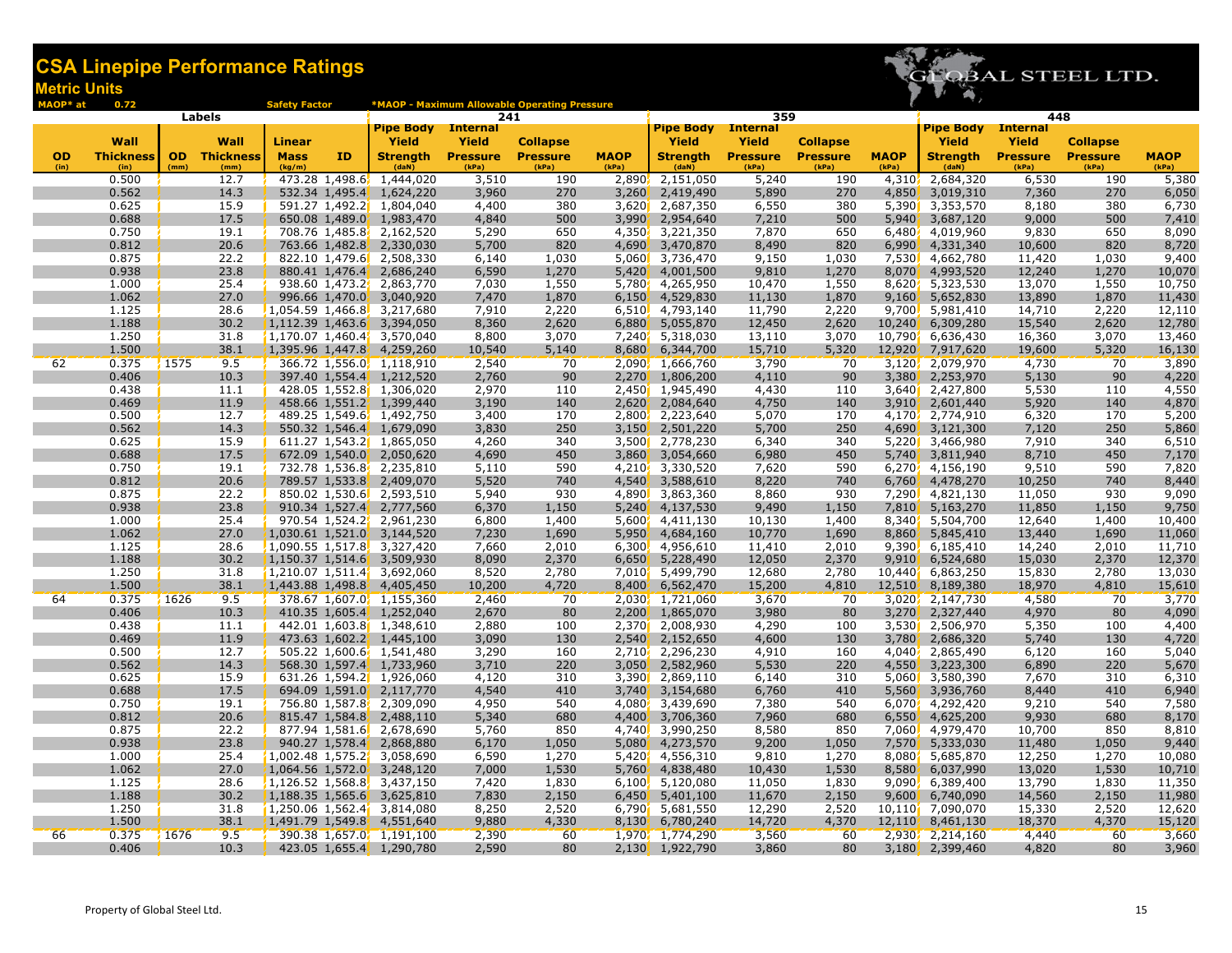

| MAOP* at          | 0.72                     |      |                             | <b>Safety Factor</b>  |    |                                                              |                                 | *MAOP - Maximum Allowable Operating Pressure |                      |                                    |                                 |                          |                      |                                  |                          |                                    |                  |  |  |  |  |  |
|-------------------|--------------------------|------|-----------------------------|-----------------------|----|--------------------------------------------------------------|---------------------------------|----------------------------------------------|----------------------|------------------------------------|---------------------------------|--------------------------|----------------------|----------------------------------|--------------------------|------------------------------------|------------------|--|--|--|--|--|
|                   | Labels                   |      |                             |                       |    |                                                              | 241                             |                                              |                      |                                    | 359                             |                          |                      | 448<br><b>Pipe Body</b> Internal |                          |                                    |                  |  |  |  |  |  |
|                   |                          |      |                             |                       |    | <b>Pipe Body</b> Internal                                    |                                 |                                              |                      | <b>Pipe Body</b>                   | <b>Internal</b>                 |                          |                      |                                  |                          |                                    |                  |  |  |  |  |  |
|                   | Wall                     |      | Wall                        | Linear                |    | Yield                                                        | <b>Yield</b><br><b>Pressure</b> | <b>Collapse</b><br><b>Pressure</b>           |                      | Yield                              | <b>Yield</b><br><b>Pressure</b> | <b>Collapse</b>          |                      | Yield                            | <b>Yield</b>             | <b>Collapse</b><br><b>Pressure</b> | <b>MAOP</b>      |  |  |  |  |  |
| <b>OD</b><br>(in) | <b>Thickness</b><br>(in) | (mm) | <b>OD</b> Thickness<br>(mm) | <b>Mass</b><br>(kg/m) | ID | <b>Strength</b><br>(daN)                                     | (kPa)                           | (kPa)                                        | <b>MAOP</b><br>(kPa) | <b>Strength</b><br>(daN)           | (kPa)                           | <b>Pressure</b><br>(kPa) | <b>MAOP</b><br>(kPa) | <b>Strength</b><br>(daN)         | <b>Pressure</b><br>(kPa) | (kPa)                              | (kPa)            |  |  |  |  |  |
|                   | 0.438                    |      | 11.1                        |                       |    | 455.69 1,653.8 1,390,370                                     | 2,790                           | 100                                          | 2,300                | 2,071,130                          | 4,160                           | 100                      | 3,420                | 2,584,590                        | 5,190                    | 100                                | 4,270            |  |  |  |  |  |
|                   | 0.469                    |      | 11.9                        |                       |    | 488.30 1,652.2 1,489,860                                     | 2,990                           | 120                                          | 2,460                | 2,219,340                          | 4,460                           | 120                      | 3,670                | 2,769,530                        | 5,570                    | 120                                | 4,580            |  |  |  |  |  |
|                   | 0.500                    |      | 12.7                        |                       |    | 520.88 1,650.6 1,589,260                                     | 3,200                           | 140                                          |                      | 2,630 2,367,400                    | 4,760                           | 140                      | 3,920                | 2,954,300                        | 5,940                    | 140                                | 4,890            |  |  |  |  |  |
|                   | 0.562                    |      | 14.3                        |                       |    | 585.93 1,647.4 1,787,750                                     | 3,600                           | 200                                          | 2,960                | 2,663,090                          | 5,360                           | 200                      | 4,410                | 3,323,300                        | 6,690                    | 200                                | 5,500            |  |  |  |  |  |
|                   | 0.625                    |      | 15.9                        |                       |    | 650.86 1,644.2, 1,985,870                                    | 4,000                           | 280                                          | 3,290                | 2,958,200                          | 5,960                           | 280                      | 4,900                | 3,691,570                        | 7,440                    | 280                                | 6,120            |  |  |  |  |  |
|                   | 0.688                    |      | 17.5                        |                       |    | 715.67 1,641.0 2,183,600                                     | 4,400                           | 380                                          | 3,620                | 3,252,750                          | 6,560                           | 380                      | 5,400                | 4,059,140                        | 8,190                    | 380                                | 6,740            |  |  |  |  |  |
|                   | 0.750                    |      | 19.1                        |                       |    | 780.35 1,637.8 2,380,940                                     | 4,810                           | 490                                          |                      | 3,950 3,546,720                    | 7,160                           | 490                      | 5,890                | 4,425,990                        | 8,930                    | 490                                | 7,350            |  |  |  |  |  |
|                   | 0.812                    |      | 20.6                        |                       |    | 840.87 1,634.8 2,565,600                                     | 5,180                           | 620                                          | 4,270                | 3,821,790                          | 7,720                           | 620                      | 6,350                | 4,769,250                        | 9,640                    | 620                                | 7,930            |  |  |  |  |  |
|                   | 0.875<br>0.938           |      | 22.2                        |                       |    | 905.31 1,631.6 2,762,200                                     | 5,590                           | 770                                          | 4,600                | 4,114,650                          | 8,320                           | 770<br>950               | 6,850                | 5,134,710                        | 10,380                   | 770                                | 8,550            |  |  |  |  |  |
|                   |                          |      | 23.8                        |                       |    | 969.61 1,628.4 2,958,410                                     | 5,990                           | 950                                          | 4,930                | 4,406,930                          | 8,920<br>9,520                  |                          | 7,340                | 5,499,460<br>5,863,490           | 11,130                   | 950                                | 9,160            |  |  |  |  |  |
|                   | 1.000<br>1.062           |      | 25.4<br>27.0                |                       |    | $1,033.80$ 1,625.2, 3,154,240<br>1,097.85 1,622.0 3,349,680  | 6,390<br>6,790                  | 1,160<br>1,400                               | 5,590                | 5,260 4,698,640<br>4,989,780       | 10,120                          | 1,160<br>1,400           | 7,830<br>8,330       | 6,226,800                        | 11,880<br>12,630         | 1,160<br>1,400                     | 9,780<br>10,390  |  |  |  |  |  |
|                   | 1.125                    |      | 28.6                        |                       |    | $1,161.78$ 1,618.8 3,544,740                                 | 7,200                           | 1,660                                        |                      | 5,920 5,280,340                    | 10,720                          | 1,660                    |                      | 8,820 6,589,390                  | 13,380                   | 1,660                              | 11,010           |  |  |  |  |  |
|                   | 1.188                    |      | 30.2                        |                       |    | 1,225.58 1,615.6 3,739,410                                   | 7,600                           | 1,960                                        | 6,250                | 5,570,330                          | 11,320                          | 1,960                    | 9,320                | 6,951,270                        | 14,130                   | 1,960                              | 11,620           |  |  |  |  |  |
|                   | 1.250                    |      | 31.8                        |                       |    | $1,289.26$ 1,612.4, 3,933,700                                | 8,000                           | 2,300                                        |                      | 6,580 5,859,740                    | 11,920                          | 2,300                    |                      | 9,810, 7,312,440                 | 14,880                   | 2,300                              | 12,240           |  |  |  |  |  |
|                   | 1.500                    |      | 38.1                        |                       |    | 1,538.76 1,599.8 4,694,960                                   | 9,590                           | 3,980                                        | 7,890                | 6,993,730                          | 14,280                          | 3,980                    | <u>11,750  </u>      | 8,727,560                        | 17,820                   | 3,980                              | 14,670           |  |  |  |  |  |
| 68                | 0.375                    | 1727 | 9.5                         |                       |    | 402.33 1,708.0 1,227,550                                     | 2,320                           | 50                                           |                      | 1,910 1,828,590                    | 3,460                           | 50                       |                      | 2,840 2,281,920                  | 4,310                    | 50                                 | 3,550            |  |  |  |  |  |
|                   | 0.406                    |      | 10.3                        |                       |    | 436.00 1,706.4 1,330,300                                     | 2,520                           | 70                                           | 2,070                | 1,981,660                          | 3,750                           | 70                       | 3,080                | 2,472,930                        | 4,680                    | 70                                 | 3,850            |  |  |  |  |  |
|                   | 0.438                    |      | 11.1                        |                       |    | 469.65 1,704.8 1,432,960                                     | 2,710                           | 90                                           |                      | 2,230 2,134,580                    | 4,040                           | 90                       | 3,320                | 2,663,760                        | 5,040                    | 90                                 | 4,150            |  |  |  |  |  |
|                   | 0.469                    |      | 11.9                        |                       |    | 503.26 1,703.2 1,535,520                                     | 2,910                           | 110                                          | 2,390                | 2,287,350                          | 4,330                           | 110                      | 3.560                | 2,854,410                        | 5,400                    | 110                                | 4,450            |  |  |  |  |  |
|                   | 0.500                    |      | 12.7                        |                       |    | 536.85 1,701.6 1,637,980                                     | 3,100                           | 130                                          |                      | 2,550 2,439,990                    | 4,620                           | 130                      | 3,800                | 3,044,880                        | 5,770                    | 130                                | 4,740            |  |  |  |  |  |
|                   | 0.562                    |      | 14.3                        |                       |    | 603.92 1,698.4 1,842,620                                     | 3,490                           | 190                                          | 2,870                | 2,744,820                          | 5,200                           | 190                      | 4,280                | 3,425,290                        | 6,490                    | 190                                | 5,340            |  |  |  |  |  |
|                   | 0.625                    |      | 15.9                        |                       |    | 670.86 1,695.2, 2,046,880                                    | 3,880                           | 260                                          |                      | 3,200, 3,049,080                   | 5,780                           | 260                      | 4,760                | 3,804,980                        | 7,220                    | 260                                | 5,940            |  |  |  |  |  |
|                   | 0.688                    |      | 17.5                        |                       |    | 737.68 1,692.0 2,250,750                                     | 4,270                           | 340                                          | 3,520                | 3,352,770                          | 6,370                           | 340                      |                      | $5,240$ , 4,183,960              | 7,940                    | 340                                | 6,540            |  |  |  |  |  |
|                   | 0.750                    |      | 19.1                        |                       |    | 804.37 1,688.8 2,454,230                                     | 4,660                           | 450                                          |                      | 3,840 3,655,890                    | 6,950                           | 450                      |                      | 5,720 4,562,220                  | 8,670                    | 450                                | 7,130            |  |  |  |  |  |
|                   | 0.812                    |      | 20.6                        |                       |    | 866.78 1,685.8 2,644,650                                     | 5,030                           | 560                                          | 4,140                | 3,939,530                          | 7,490                           | 560                      | 6,170                | 4,916,190                        | 9,350                    | 560                                | 7,700            |  |  |  |  |  |
|                   | 0.875                    |      | 22.2                        |                       |    | 933.22 1,682.6 2,847,380                                     | 5,420                           | 710                                          |                      | 4,460 4,241,540                    | 8,080                           | 710                      | 6,650                | 5,293,060                        | 10,080                   | 710                                | 8,290            |  |  |  |  |  |
|                   | 0.938                    |      | 23.8                        |                       |    | 999.54 1,679.4 3,049,730                                     | 5,810                           | 870                                          | 4,780                | 4,542,960                          | 8,660                           | 870                      | 7,120                | 5,669,210                        | 10,800                   | 870                                | 8,890            |  |  |  |  |  |
|                   | 1.000                    |      | 25.4                        |                       |    | $1,065.74$ 1,676.2, 3,251,700                                | 6,200                           | 1,060                                        | 5,100                | 4,843,820                          | 9,240                           | 1,060                    | 7,600                | 6,044,650                        | 11,530                   | 1,060                              | 9,490            |  |  |  |  |  |
|                   | 1.062                    |      | 27.0                        |                       |    | 1,131.81 1,673.0 3,453,280                                   | 6,590                           | 1,280                                        | 5,430                | 5,144,100                          | 9,820                           | 1,280                    | 8,080                | 6,419,380                        | 12,260                   | 1,280                              | 10,090           |  |  |  |  |  |
|                   | 1.125<br>1.188           |      | 28.6                        |                       |    | $1,197.75$ 1,669.8 3,654,480                                 | 6,980                           | 1,520                                        |                      | 5,750 5,443,810                    | 10,400                          | 1,520                    | 8,560                | 6,793,390                        | 12,980                   | 1,520                              | 10,680           |  |  |  |  |  |
|                   | 1.250                    |      | 30.2<br>31.8                |                       |    | 1,263.56 1,666.6, 3,855,290<br>$1,329.25$ 1,663.4, 4,055,710 | 7,380<br>7,770                  | 1,790<br>2,100                               | 6,070                | 5,742,940<br>$6,390$ , $6,041,500$ | 10,990<br>11,570                | 1,790<br>2,100           | 9,040<br>9,520       | 7,166,680<br>7,539,250           | 13,710<br>14,440         | 1,790<br>2,100                     | 11,280<br>11,880 |  |  |  |  |  |
|                   | 1.500                    |      | 38.1                        |                       |    | 1,586.68 1,650.8 4,841,150                                   | 9,300                           | 3,630                                        | <b>7,660</b>         | 7,211,500                          | 13,860                          | 3,630                    | 11,400               | 8,999,310                        | 17,300                   | 3,630                              | 14,230           |  |  |  |  |  |
| 70                | 0.375                    | 1778 | 9.5                         |                       |    | 414.27 1,759.0 1,264,000                                     | 2,250                           | 50                                           |                      | 1,850 1,882,890                    | 3,360                           | 50                       | 2,760                | 2,349,680                        | 4,190                    | 50                                 | 3,450            |  |  |  |  |  |
|                   | 0.406                    |      | 10.3                        |                       |    | 448.96 1,757.4 1,369,830                                     | 2,440                           | 60                                           | 2,010'               | 2,040,530                          | 3,640                           | 60                       | 2,990                | 2,546,400                        | 4,540                    | 60                                 | 3,740            |  |  |  |  |  |
|                   | 0.438                    |      | 11.1                        |                       |    | 483.61 1,755.8 1,475,550                                     | 2,630                           | 80                                           |                      | 2,170, 2,198,020                   | 3,920                           | 80                       | 3.230 <sup>7</sup>   | 2,742,930                        | 4,890                    | 80                                 | 4,030            |  |  |  |  |  |
|                   | 0.469                    |      | 11.9                        |                       |    | 518.23 1,754.2 1,581,180                                     | 2,820                           | 100                                          | 2,320                | 2,355,370                          | 4,200                           | 100                      | 3,460                | 2,939,290                        | 5,250                    | 100                                | 4,320            |  |  |  |  |  |
|                   | 0.500                    |      | 12.7                        |                       |    | 552.82 1,752.6 1,686,710                                     | 3,010                           | 120                                          |                      | 2,480 2,512,570                    | 4,490                           | 120                      | 3,690                | 3,135,470                        | 5,600                    | 120                                | 4,610            |  |  |  |  |  |
|                   | 0.562                    |      | 14.3                        |                       |    | 621.90 1,749.4 1,897,490                                     | 3,390                           | 170                                          | 2,790                | 2,826,560                          | 5,050                           | 170                      |                      | 4,160 3,527,290                  | 6,310                    | 170                                | 5,190            |  |  |  |  |  |
|                   | 0.625                    |      | 15.9                        |                       |    | 690.86 1,746.2, 2,107,890                                    | 3,770                           | 240                                          |                      | 3,100 3,139,960                    | 5,620                           | 240                      | 4,620                | 3,918,390                        | 7,010                    | 240                                | 5,770            |  |  |  |  |  |
|                   | 0.688                    |      | 17.5                        |                       |    | 759.68 1,743.0 2,317,890                                     | 4,150                           | 310                                          | 3,420                | 3,452,800                          | 6,180                           | 310                      | 5,090                | 4,308,780                        | 7,720                    | 310                                | 6,350            |  |  |  |  |  |
|                   | 0.750                    |      | 19.1                        |                       |    | 828.39 1,739.8 2,527,520                                     | 4,530                           | 410                                          |                      | 3,730, 3,765,050                   | 6,750                           | 410                      | 5,550                | 4,698,450                        | 8,420                    | 410                                | 6,930            |  |  |  |  |  |
|                   | 0.812                    |      | 20.6                        |                       |    | 892.68 1,736.8 2,723,690                                     | 4,890                           | 520                                          | 4,020                | 4,057,280                          | 7,280                           | 520                      | 5,990                | 5,063,120                        | 9,080                    | 520                                | 7,470            |  |  |  |  |  |
|                   | 0.875                    |      | 22.2                        |                       |    | 961.14 1,733.6 2,932,560                                     | 5,270                           | 650                                          |                      | 4,330 4,368,420                    | 7,840                           | 650                      | 6,450                | 5,451,400                        | 9,790                    | 650                                | 8,050            |  |  |  |  |  |
|                   | 0.938                    |      | 23.8                        |                       |    | 1,029.47 1,730.4 3,141,050                                   | 5,650                           | 800                                          | 4,650                | 4,679,000                          | 8,410                           | 800                      | 6,920                | 5,838,970                        | 10,490                   | 800                                | 8,640            |  |  |  |  |  |
|                   | 1.000                    |      | 25.4                        |                       |    | $1,097.68$ 1,727.2, 3,349,160                                | 6,030                           | 970                                          | 4,960                | 4,989,000                          | 8,980                           | 970                      | 7.390                | 6,225,820                        | 11,200                   | 970                                | 9,220            |  |  |  |  |  |
|                   | 1.062                    |      | 27.0                        |                       |    | 1,165.76 1,724.0 3,556,880                                   | 6,400                           | 1,170                                        | 5,270                | 5,298,420                          | 9,540                           | 1,170                    | <b>7,850</b>         | 6,611,960                        | 11,910                   | 1,170                              | 9,800            |  |  |  |  |  |
|                   | 1.125                    |      | 28.6                        |                       |    | 1,233.71 1,720.8 3,764,220                                   | 6,780                           | 1,390                                        |                      | 5,580 5,607,280                    | 10,110                          | 1,390                    | 8,320                | 6,997,380                        | 12,610                   | 1,390                              | 10,380           |  |  |  |  |  |
|                   | 1.188                    |      | 30.2                        |                       |    | 1,301.54 1,717.6 3,971,170                                   | 7,160                           | 1,640                                        | 5,890                | 5,915,550                          | 10,670                          | 1,640                    | 8,780                | 7,382,080                        | 13,320                   | 1,640                              | 10,960           |  |  |  |  |  |
|                   | 1.250                    |      | 31.8                        |                       |    | $1,369.24$ 1,714.4, 4,177,730                                | 7,540                           | 1,920                                        |                      | $6,210$ , $6,223,260$              | 11,240                          | 1,920                    | 9,250                | 7,766,070                        | 14,020                   | 1,920                              | 11,540           |  |  |  |  |  |
|                   | 1.500                    |      | 38.1                        |                       |    | 1,634.59 1,701.8 4,987,340                                   | 9,040                           | 3,330                                        |                      | 7,440, 7,429,270                   | 13,460                          | 3,330                    |                      | 11,080, 9,271,060                | 16,800                   | 3,330                              | 13,820           |  |  |  |  |  |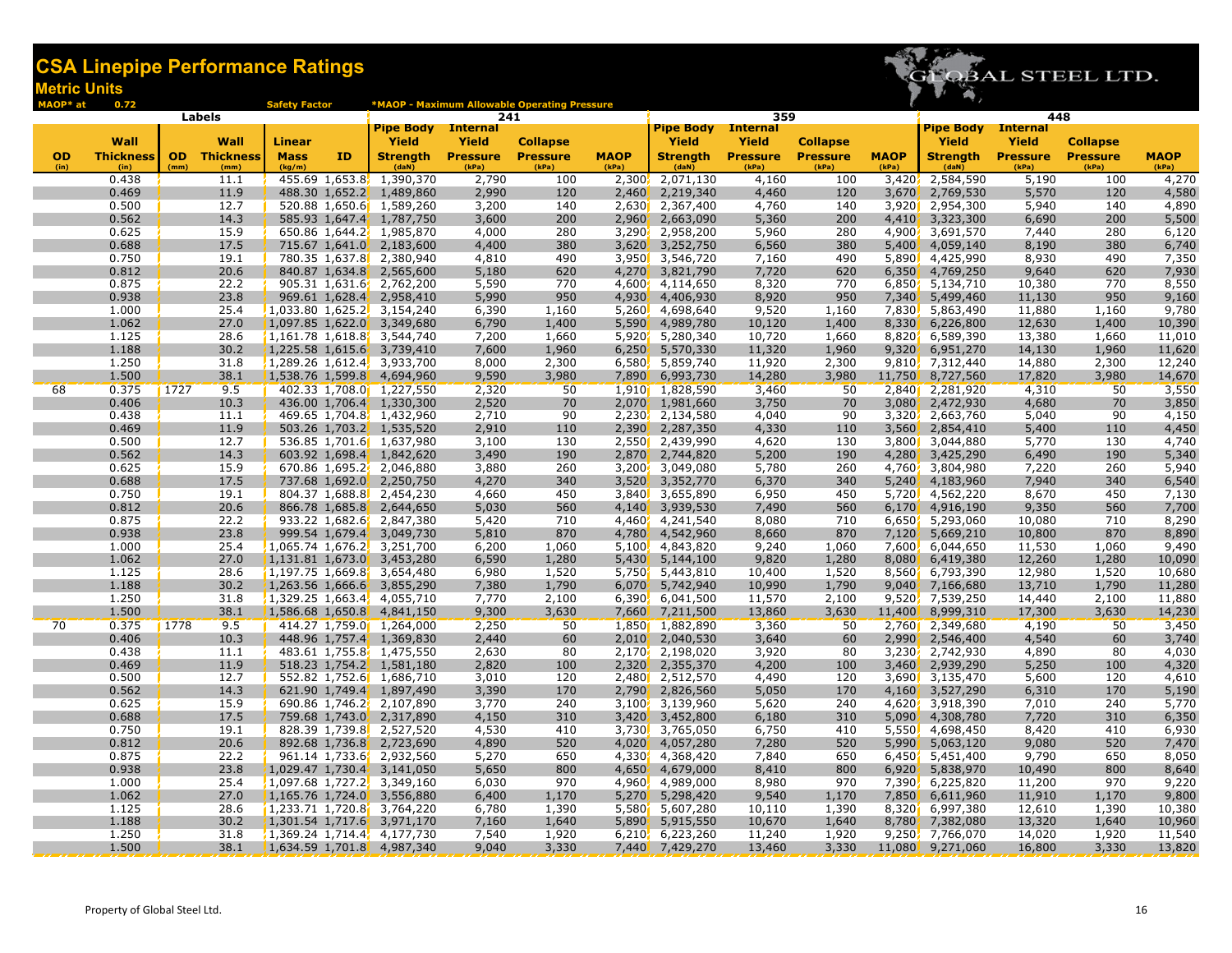

| MAOP* at          | 0.72                     |      |                             | <b>Safety Factor</b>  |    |                                                            |                          | *MAOP - Maximum Allowable Operating Pressure |                      |                               |                          |                          |                      |                               | 448                      |                          |                |  |
|-------------------|--------------------------|------|-----------------------------|-----------------------|----|------------------------------------------------------------|--------------------------|----------------------------------------------|----------------------|-------------------------------|--------------------------|--------------------------|----------------------|-------------------------------|--------------------------|--------------------------|----------------|--|
|                   | Labels                   |      |                             |                       |    |                                                            | 241                      |                                              |                      |                               | 359                      |                          |                      |                               |                          |                          |                |  |
|                   |                          |      |                             |                       |    | <b>Pipe Body</b> Internal                                  |                          |                                              |                      | <b>Pipe Body</b>              | <b>Internal</b>          |                          |                      | <b>Pipe Body</b> Internal     |                          |                          |                |  |
|                   | Wall                     |      | Wall                        | Linear                |    | Yield                                                      | <b>Yield</b>             | <b>Collapse</b>                              |                      | Yield                         | <b>Yield</b>             | <b>Collapse</b>          |                      | Yield                         | <b>Yield</b>             | <b>Collapse</b>          | <b>MAOP</b>    |  |
| <b>OD</b><br>(in) | <b>Thickness</b><br>(in) | (mm) | <b>OD</b> Thickness<br>(mm) | <b>Mass</b><br>(kg/m) | ID | <b>Strength</b><br>(daN)                                   | <b>Pressure</b><br>(kPa) | <b>Pressure</b><br>(kPa)                     | <b>MAOP</b><br>(kPa) | <b>Strength</b><br>(daN)      | <b>Pressure</b><br>(kPa) | <b>Pressure</b><br>(kPa) | <b>MAOP</b><br>(kPa) | <b>Strength</b><br>(daN)      | <b>Pressure</b><br>(kPa) | <b>Pressure</b><br>(kPa) | (kPa)          |  |
| 72                | 0.375                    | 1829 | 9.5                         |                       |    | 426.22 1,810.0, 1,300,450                                  | 2,190                    | 50                                           |                      | 1,800, 1,937,190              | 3,260                    | 50                       | 2,690                | 2,417,440                     | 4,070                    | 50                       | 3,350          |  |
|                   | 0.406                    |      | 10.3                        |                       |    | 461.91 1,808.4 1,409,350                                   | 2,380                    | 60                                           | 1,950                | 2,099,400                     | 3,540                    | 60                       | 2,910                | 2,619,860                     | 4,420                    | 60                       | 3,630          |  |
|                   | 0.438                    |      | 11.1                        |                       |    | 497.57 1,806.8 1,518,140                                   | 2,560                    | 70                                           |                      | 2,110 2,261,460               | 3,810                    | 70                       |                      | 3,140 2,822,110               | 4,760                    | 70                       | 3,920          |  |
|                   | 0.469                    |      | 11.9                        |                       |    | 533.19 1,805.2 1,626,840                                   | 2,740                    | 90                                           | 2,260                | 2,423,390                     | 4,090                    | 90                       | 3,360                | 3,024,170                     | 5,100                    | 90                       | 4,200          |  |
|                   | 0.500                    |      | 12.7                        |                       |    | 568.79 1,803.6 1,735,440                                   | 2,930                    | 110                                          | 2,410                | 2,585,160                     | 4,360                    | 110                      | 3,590                | 3,226,050                     | 5,440                    | 110                      | 4,480          |  |
|                   | 0.562                    |      | 14.3                        |                       |    | 639.88 1,800.4 1,952,360                                   | 3,300                    | 160                                          | 2,710                | 2,908,290                     | 4,910                    | 160                      | 4,040                | 3,629,290                     | 6,130                    | 160                      | 5,040          |  |
|                   | 0.625                    |      | 15.9                        |                       |    | 710.85 1,797.2 2,168,890                                   | 3,670                    | 220                                          | 3,020                | 3,230,840                     | 5,460                    | 220                      | 4,490                | 4,031,800                     | 6,820                    | 220                      | 5,610          |  |
|                   | 0.688                    |      | 17.5                        |                       |    | 781.69 1,794.0 2,385,040                                   | 4,040                    | 290                                          | 3,320'               | 3,552,820                     | 6,010                    | 290                      | 4,950                | 4,433,600                     | 7,500                    | 290                      | 6,170          |  |
|                   | 0.750                    |      | 19.1                        |                       |    | 852.41 1,790.8 2,600,800                                   | 4,400                    | 380                                          | 3,620                | 3,874,220                     | 6,560                    | 380                      | 5,400                | 4,834,690                     | 8,190                    | 380                      | 6,740          |  |
|                   | 0.812                    |      | 20.6                        |                       |    | 918.59 1,787.8 2,802,730                                   | 4,750                    | 470                                          | 3,910'               | 4,175,020                     | 7,080                    | 470                      | 5,820                | 5,210,050                     | 8,830                    | 470                      | 7,270          |  |
|                   | 0.875                    |      | 22.2                        |                       |    | 989.06 1,784.6 3,017,740                                   | 5,120                    | 590                                          |                      | 4,210, 4,495,310              | 7,630                    | 590                      | 6,270                | 5,609,750                     | 9,520                    | 590                      | 7,830          |  |
|                   | 0.938                    |      | 23.8                        |                       |    | 1,059.40 1,781.4 3,232,370                                 | 5,490                    | 730                                          | 4,520                | 4,815,030                     | 8,180                    | 730                      | 6,730                | 6,008,730                     | 10,200                   | 730                      | 8,390          |  |
|                   | 1.000                    |      | 25.4                        |                       |    | $1,129.62$ 1,778.2 3,446,620                               | 5,860                    | 890                                          |                      | 4,820 5,134,180               | 8,720                    | 890                      | 7,180                | 6,406,990                     | 10,890                   | 890                      | 8,960          |  |
|                   | 1.062                    |      | 27.0                        |                       |    | $1,199.71$ 1,775.0 3,660,480                               | 6,230                    | 1,070                                        | 5,120                | 5,452,750                     | 9,270                    | 1,070                    | 7,630                | 6,804,540                     | 11,570                   | 1,070                    | 9,520          |  |
|                   | 1.125                    |      | 28.6                        |                       |    | $1,269.68$ 1,771.8, 3,873,950                              | 6,590                    | 1,280                                        | 5,430                | 5,770,740                     | 9,820                    | 1,280                    | 8,080                | 7,201,370                     | 12,260                   | 1,280                    | 10,090         |  |
|                   | 1.188<br>1.250           |      | 30.2<br>31.8                |                       |    | 1,339.52 1,768.6 4,087,040                                 | 6,960<br>7,330           | 1,510                                        | 5,730                | 6,088,170                     | 10,370<br>10,920         | 1,510                    | 8,540<br>8,990       | 7,597,490<br>7,992,890        | 12,950                   | 1,510<br>1,760           | 10,650         |  |
|                   | 1.500                    |      | 38.1                        |                       |    | $1,409.23$ 1,765.4 $4$ 4,299,750                           |                          | 1,760                                        | 6,030                | 6,405,020                     | 13,090                   | 1,760<br>3,050           |                      |                               | 13,630                   | 3,050                    | 11,220         |  |
|                   |                          | 1880 |                             |                       |    | 1,682.50 1,752.8 5,133,520                                 | 8,790                    | 3,050                                        | 7,230                | 7,647,030                     |                          |                          | 10,770               | 9,542,820                     | 16,330                   |                          | 13,440         |  |
| 74                | 0.406<br>0.438           |      | 10.3<br>11.1                |                       |    | 474.86 1,859.4, 1,448,870<br>511.53 1,857.8 1,560,730      | 2,310<br>2,490           | 50<br>70                                     |                      | 1,900, 2,158,270<br>2,324,910 | 3,440<br>3,710           | 50<br>70                 |                      | 2,830, 2,693,330<br>2,901,280 | 4,300                    | 50                       | 3,530          |  |
|                   | 0.469                    |      | 11.9                        |                       |    | 548.16 1,856.2 1,672,500                                   | 2,670                    | 80                                           | 2,050                | 2,200 2,491,400               | 3,980                    | 80                       | 3,050                | 3,270 3,109,050               | 4,630<br>4,960           | 70<br>80                 | 3,810<br>4,080 |  |
|                   | 0.500                    |      | 12.7                        |                       |    | 584.76 1,854.6 1,784,170                                   | 2,850                    | 100                                          | 2,340'               | 2,657,750                     | 4,240                    | 100                      |                      | 3,490 3,316,640               | 5,300                    | 100                      | 4,360          |  |
|                   | 0.562                    |      | 14.3                        |                       |    | 657.87 1,851.4, 2,007,230                                  | 3,210                    | 140                                          |                      | 2,640 2,990,020               | 4,780                    | 140                      | 3,930                | 3,731,280                     | 5,960                    | 140                      | 4,910          |  |
|                   | 0.625                    |      | 15.9                        |                       |    | 730.85 1,848.2 2,229,900                                   | 3,570                    | 200                                          | 2,940                | 3,321,720                     | 5,310                    | 200                      | 4,370                | 4,145,210                     | 6,630                    | 200                      | 5,460          |  |
|                   | 0.688                    |      | 17.5                        |                       |    | 803.70 1,845.0 2,452,190                                   | 3,930                    | 270                                          |                      | 3,230 3,652,840               | 5,850                    | 270                      |                      | 4,810, 4,558,420              | 7,300                    | 270                      | 6,010          |  |
|                   | 0.750                    |      | 19.1                        |                       |    | 876.43 1,841.8 2,674,090                                   | 4,280                    | 350                                          | 3,530                | 3,983,390                     | 6,380                    | 350                      | 5,250                | 4,970,920                     | 7,970                    | 350                      | 6,550          |  |
|                   | 0.812                    |      | 20.6                        |                       |    | 944.49 1,838.8 2,881,770                                   | 4,620                    | 440                                          | 3,800                | 4,292,760                     | 6,880                    | 440                      | 5,660                | 5,356,980                     | 8,590                    | 440                      | 7,070          |  |
|                   | 0.875                    |      | 22.2                        |                       |    | 1,016.98 1,835.6 3,102,920                                 | 4,980                    | 550                                          | 4,100                | 4,622,200                     | 7,420                    | 550                      | 6,100                | 5,768,090                     | 9,260                    | 550                      | 7,620          |  |
|                   | 0.938                    |      | 23.8                        |                       |    | $1,089.33$ 1,832.4, 3,323,690                              | 5,340                    | 670                                          | 4,390                | 4,951,060                     | 7,950                    | 670                      | 6,540                | 6,178,490                     | 9,930                    | 670                      | 8,170          |  |
|                   | 1.000                    |      | 25.4                        |                       |    | 1,161.56 1,829.2 3,544,080                                 | 5,700                    | 820                                          | 4,690                | 5,279,350                     | 8,490                    | 820                      | 6,980                | 6,588,160                     | 10,590                   | 820                      | 8,720          |  |
|                   | 1.062                    |      | 27.0                        |                       |    | $1,233.67$ 1,826.0 3,764,080                               | 6,060                    | 990                                          |                      | 4,980 5,607,070               | 9,020                    | 990                      | 7,420                | 6,997,120                     | 11,260                   | 990                      | 9,270          |  |
|                   | 1.125                    |      | 28.6                        |                       |    | 1,305.65 1,822.8 3,983,690                                 | 6,420                    | 1,180                                        | 5,280                | 5,934,210                     | 9,560                    | 1,180                    | 7,860                | 7,405,370                     | 11,930                   | 1,180                    | 9,810          |  |
|                   | 1.188                    |      | 30.2                        |                       |    | $1,377.50$ 1,819.6, 4,202,920                              | 6,770                    | 1,390                                        |                      | 5,570, 6,260,780              | 10,090                   | 1,390                    | 8,300                | 7,812,900                     | 12,590                   | 1,390                    | 10,360         |  |
|                   | 1.250                    |      | 31.8                        |                       |    | 1,449.22 1,816.4, 4,421,760                                | 7,130                    | 1,620                                        | 5,870                | 6,586,770                     | 10,630                   | 1,620                    | 8,740                | 8,219,710                     | 13,260                   | 1,620                    | 10,910         |  |
|                   | 1.500                    |      | 38.1                        |                       |    | $1,730.42$ 1,803.8 5,279,710                               | 8,550                    | 2,810                                        |                      | 7,030 7,864,800               | 12,730                   | 2,810                    | 10,480               | 9,814,570                     | 15,890                   | 2,810                    | 13,070         |  |
| 76                | 0.406                    | 1930 | 10.3                        |                       |    | 487.56 1,909.4 1,487,610                                   | 2,250                    | 50                                           | 1,850                | 2,215,990                     | 3,350                    | 50                       | 2,760                | 2,765,360                     | 4,180                    | 50                       | 3,440          |  |
|                   | 0.438                    |      | 11.1                        |                       |    | 525.21 1,907.8, 1,602,490                                  | 2,430                    | 60                                           | 2.000 <sub>1</sub>   | 2,387,110                     | 3,610                    | 60                       | 2,970                | 2,978,900                     | 4,510                    | 60                       | 3,710          |  |
|                   | 0.469                    |      | 11.9                        |                       |    | 562.83 1,906.2 1,717,270                                   | 2,600                    | 80                                           | 2,140                | 2,558,080                     | 3,870                    | 80                       | 3,190                | 3,192,260                     | 4,830                    | 80                       | 3,980          |  |
|                   | 0.500                    |      | 12.7                        |                       |    | 600.42 1,904.6 1,831,950                                   | 2,780                    | 90                                           |                      | 2,280 2,728,920               | 4,130                    | 90                       | 3,400                | 3,405,450                     | 5,160                    | 90                       | 4,250          |  |
|                   | 0.562                    |      | 14.3                        |                       |    | 675.50 1,901.4 2,061,020                                   | 3,120                    | 130                                          | 2,570'               | 3,070,150                     | 4,650                    | 130                      | 3,830                | 3,831,280                     | 5,810                    | 130                      | 4,780          |  |
|                   | 0.625                    |      | 15.9                        |                       |    | 750.45 1,898.2, 2,289,710                                  | 3,470                    | 180                                          | 2,860                | 3,410,820                     | 5,180                    | 180                      | 4,260                | 4,256,400                     | 6,460                    | 180                      | 5,310          |  |
|                   | 0.688                    |      | 17.5                        |                       |    | 825.28 1,895.0 2,518,020                                   | 3,820                    | 250                                          | 3,150                | 3,750,910                     | 5,700                    | 250                      | 4,690                | 4,680,800                     | 7,110                    | 250                      | 5,850          |  |
|                   | 0.750                    |      | 19.1                        |                       |    | 899.98 1,891.8 2,745,940                                   | 4,170                    | 320                                          |                      | 3,430 4,090,420               | 6,220                    | 320                      | 5,120                | 5,104,480                     | 7,760                    | 320                      | 6,380          |  |
|                   | 0.812                    |      | 20.6                        |                       |    | 969.89 1,888.8 2,959,260                                   | 4,500                    | 400                                          | 3,700                | 4,408,200                     | 6,710                    | 400                      | 5.520                | 5,501,040                     | 8,370                    | 400                      | 6,890          |  |
|                   | 0.875                    |      | 22.2                        |                       |    | $1,044.35$ 1,885.6 3,186,440                               | 4,850                    | 500                                          | 3,990'               | 4,746,600                     | 7,230                    | 500                      | 5,950                | 5,923,330                     | 9,020                    | 500                      | 7,420          |  |
|                   | 0.938<br>1.000           |      | 23.8<br>25.4                |                       |    | 1,118.68 1,882.4 3,413,220                                 | 5,200                    | 620                                          | 4,280                | 5,084,430                     | 7,750<br>8,270           | 620                      | 6,370                | 6,344,910                     | 9,670                    | 620<br>760               | 7,960          |  |
|                   | 1.062                    |      | 27.0                        |                       |    | $1,192.88$ 1,879.2, 3,639,630                              | 5,550<br>5,900           | 760<br>910                                   |                      | 4,570, 5,421,680<br>5,758,370 | 8,790                    | 760<br>910               |                      | 6,800 6,765,780               | 10,320<br>10,970         | 910                      | 8,490<br>9,020 |  |
|                   | 1.125                    |      | 28.6                        |                       |    | $1,266.96$ 1,876.0 3,865,640<br>1,340.91 1,872.8 4,091,280 | 6,250                    | 1,090                                        | 4,850<br>5,140       | 6,094,470                     | 9,310                    | 1,090                    | 7,230<br>7,660       | 7,185,930<br>7,605,360        | 11,620                   | 1,090                    | 9,560          |  |
|                   | 1.188                    |      | 30.2                        |                       |    | 1,414.73 1,869.6 4,316,520                                 | 6,600                    | 1,280                                        | 5,430                | 6,430,010                     | 9,830                    | 1,280                    | 8,090                | 8,024,080                     | 12,270                   | 1,280                    | 10,090         |  |
|                   | 1.250                    |      | 31.8                        |                       |    | $1,488.43$ 1,866.4, 4,541,390                              | 6,950                    | 1,500                                        | 5,720                | 6,764,970                     | 10,350                   | 1,500                    |                      | 8,520, 8,442,080              | 12,920                   | 1,500                    | 10,630         |  |
|                   | 1.500                    |      | 38.1                        |                       |    | 1,777.39 1,853.8 5,423,040                                 | 8,330                    | 2,590                                        |                      | 6,850 8,078,300               | 12,400                   | 2,590                    |                      | 10,210, 10,081,000            | 15,480                   | 2,590                    | 12,740         |  |
|                   |                          |      |                             |                       |    |                                                            |                          |                                              |                      |                               |                          |                          |                      |                               |                          |                          |                |  |